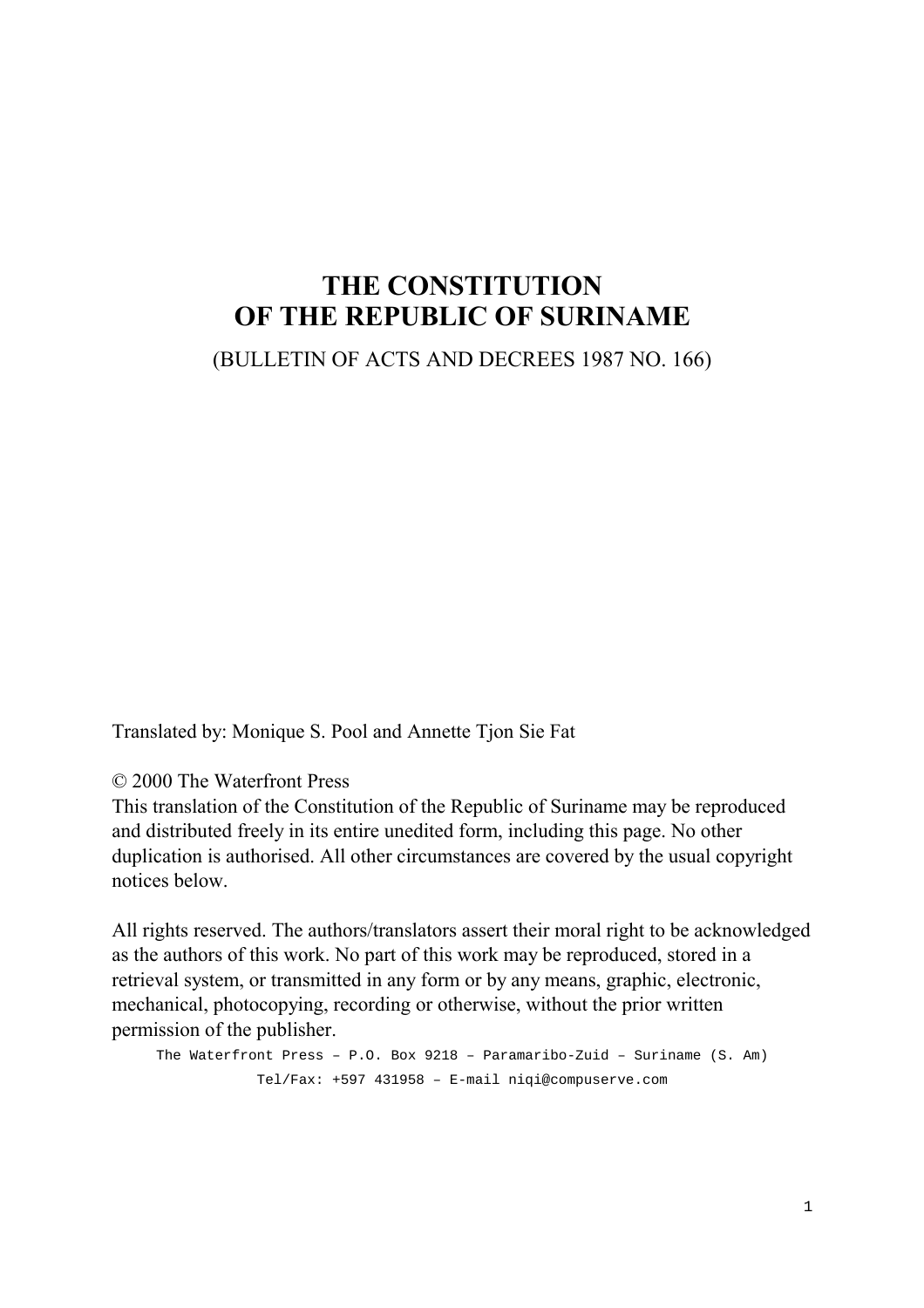#### FOREWORD TO THE FIRST EDITION

This is the text of the Constitution of the Republic of Suriname of 1987, as it was published in the Bulletin of Acts and Decrees of the Republic of Suriname no. 166. Before you lies the version which includes the most recent amendments (Bulletin of Acts and Decrees 1992 no. 38). The acting text, however, still contains references made to repealed articles or paragraphs. These faulty references could not be excluded as a translation should be true to the original. For the sake of clarity, we added square brackets where necessary.

For the terminology we have chosen to adhere to legal concepts of the Civil Law system as they are known in English. Furthermore, the terminology chosen will be used consistently throughout all legislation in translation and is in the process of being standardised throughout the government service and the media.

We would like to thank all people who were involved in making this publication possible. We especially would like to thank our proof-readers, Sean Taylor and Karen Russell-Graham, for their patience and excellent suggestions, as well as Ewald Ombre, Judge with the High Court of Justice in Suriname, for his assistance in clarifying the Dutch text. Finally, we owe much thanks to the Translation Department of the Ministry of Education for its support and for making available all necessary material.

Monique S. Pool Annette Tjon Sie Fat

#### FOREWORD TO THE SECOND EDITION

This second edition of the Constitution of the Republic of Suriname of 1987 was especially revised and prepared for the Elections 2000. There are no major changes to the English translation, only some adjustments made on the basis of terminological experience and insights gained over the past four years. With these elections in mind it was bundled together with the other legal regulations pertaining to the elections in a special issue.

I would like to thank all people who were involved in making this publication possible. In addition, for this revised edition I would especially like to thank Carla Simons, for helping me out in doing some speedy revisions and Sean Taylor for his helpful suggestions and Mr. E. Rudge Ll.M., for helping me out with some legalese issues.

Monique S. Pool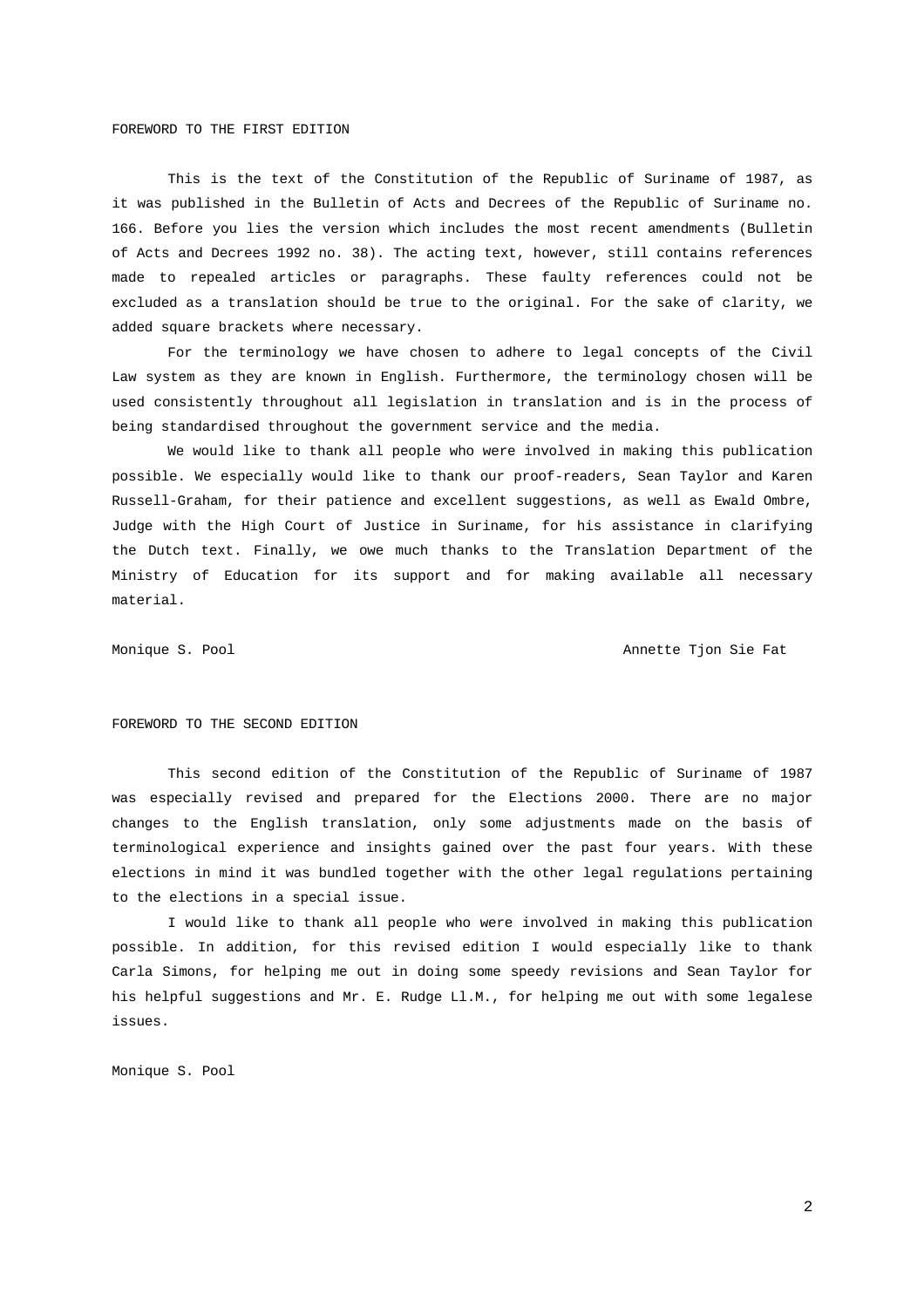# CONSTITUTION OF THE REPUBLIC OF SURINAME

THE NATIONAL ASSEMBLY

1987 No. 166

PREAMBLE,

WE, THE PEOPLE OF SURINAME,

inspired by the love for this Country and the belief in the power of the Almighty and guided by the age-long struggle of our People against colonialism, which was terminated by the establishment of the Republic of Suriname on 25 November 1975,

considering the coup d'état of 25 February 1980 and the consequences thereof,

conscious of our duty to combat and prevent every form of foreign domination,

resolved to defend and protect the national sovereignty, independence and integrity,

conscious of the will to determine our own economic, social and cultural development in full freedom,

convinced of our duty to honour and guarantee the principles of freedom, equality and democracy as well as the fundamental rights and freedoms of man,

inspired by a civic spirit and by the participation in the establishment, expansion and maintenance of a society that is socially just,

determined to collaborate with one another and with all peoples of the world on the basis of freedom, equality, peaceful co-existence and international solidarity,

SOLEMNLY DECLARE TO ACCEPT, AS A RESULT OF THE PLEBISCITE HELD, THE FOLLOWING CONSTITUTION.

CHAPTER I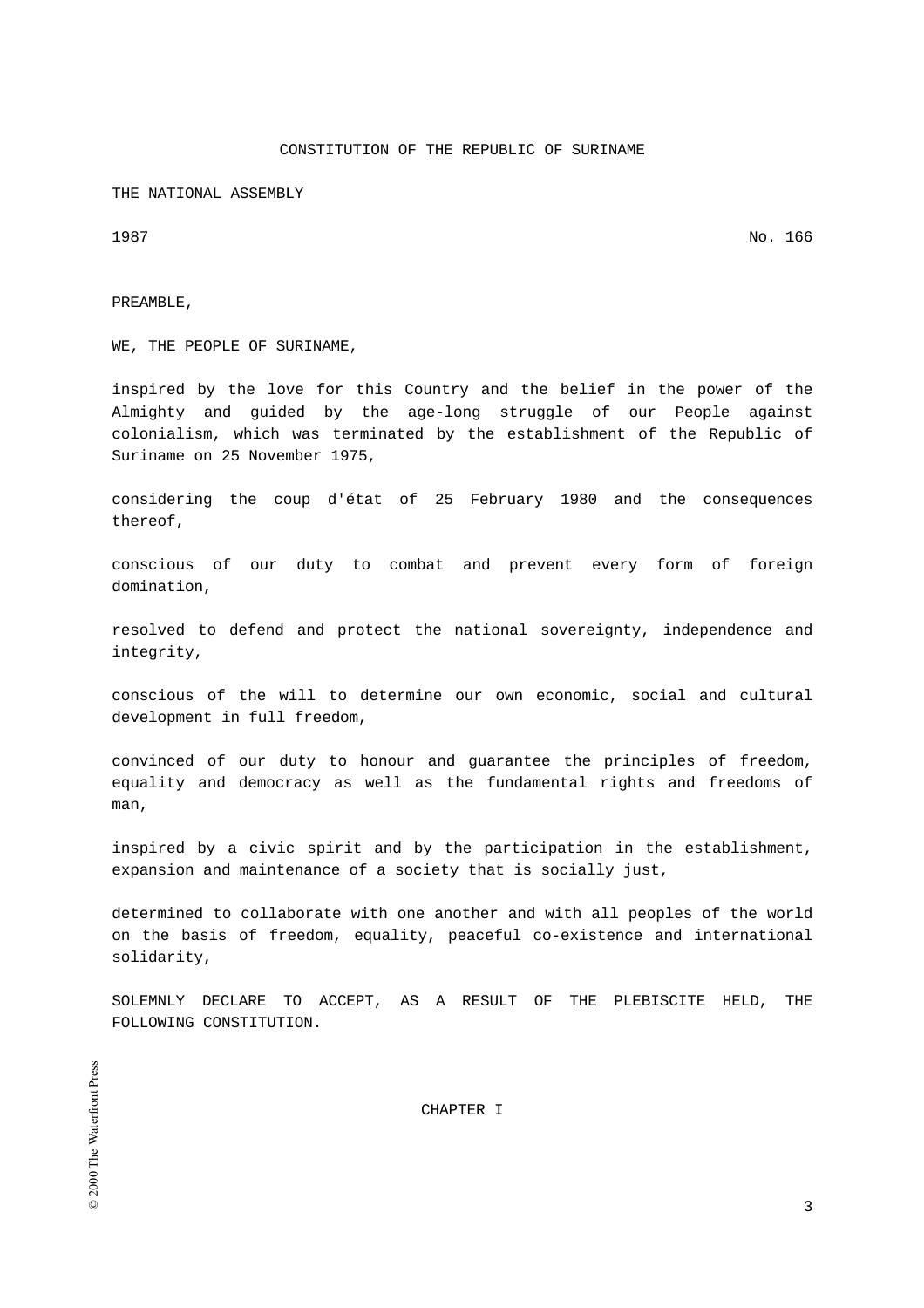#### SOVEREIGNTY

#### First Section

# THE REPUBLIC OF SURINAME

#### Article 1

1. The Republic of Suriname is a democratic State based on the sovereignty of the people and on respect for and the guarantee of fundamental rights and liberties.

2. The Surinamese Nation shall determine in full freedom its economic, social and cultural development.

Second Section

#### TERRITORY

#### Article 2

1. Suriname consists of the territory on the South American continent, which has been defined as such.

2. The State shall not alienate any territory or sovereign rights which it exercises over that territory.

3. The expanse and boundaries of the territorial waters and the rights of Suriname to the adjacent continental shelf and the economic zone shall be determined by law.

#### Third Section

# NATIONALITY

# Article 3

1. It shall be determined by law who is a Surinamese citizen and who is a resident.

2. Naturalization shall be regulated by law.

3. All Surinamese citizens shall be allowed access into Suriname and are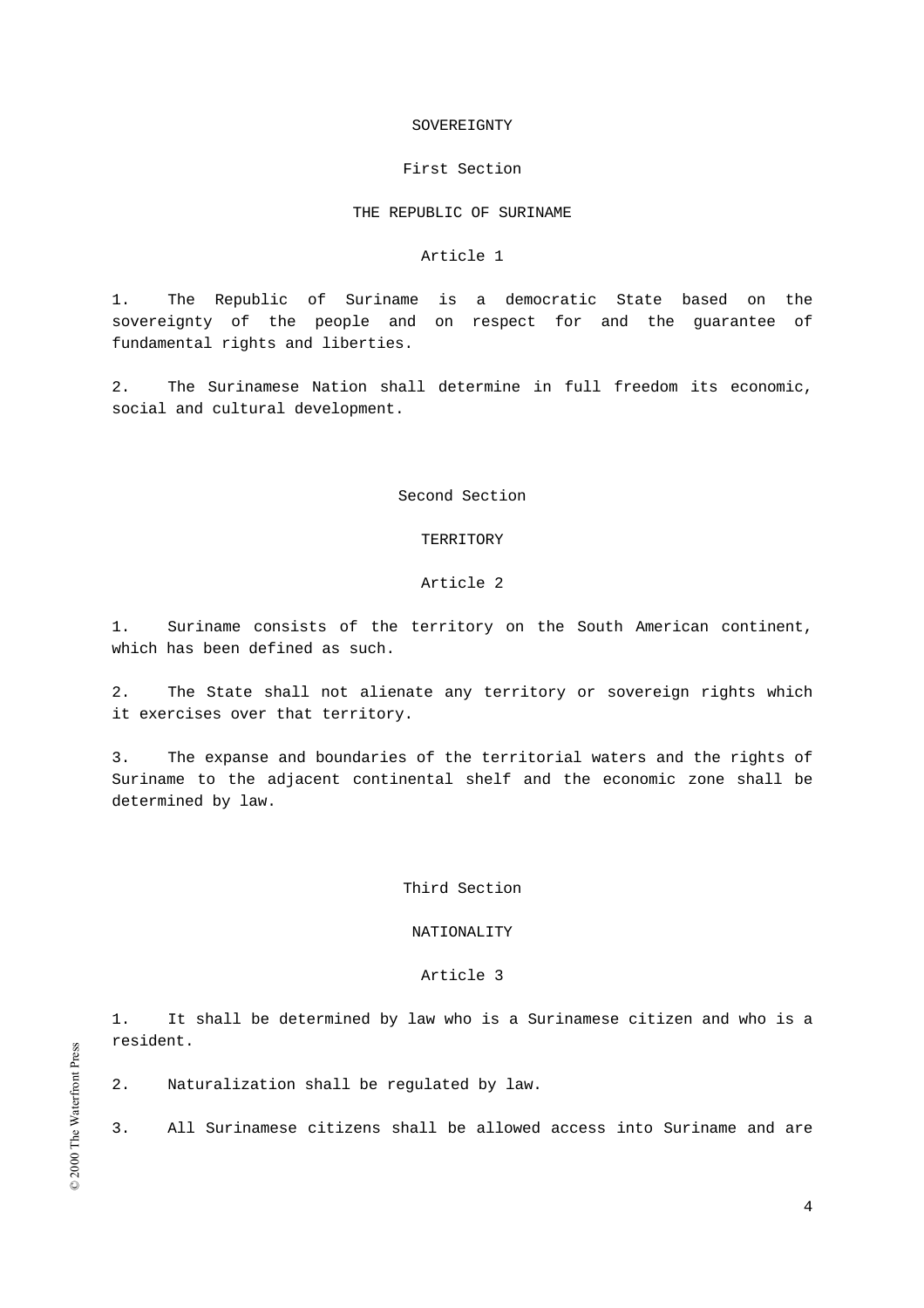free to travel and to reside within Suriname, except in the cases as defined by law.

4. All Surinamese citizens shall be eligible for appointment to any public office without discrimination.

5. The law shall determine to which public offices foreigners can be appointed.

6. The admission of foreigners and their expulsion shall be regulated by law.

7. The law shall determine the rules with regard to the extradition of foreigners; extradition can only be effected on the basis of a treaty and in the manner determined by law.

# Fourth Section

# STATE AND SOCIETY

# Article 4

The concern of the State is aimed at:

- a. the building and maintenance of a national economy, free from foreign domination;
- b. a secured means of livelihood for the entire population;
- c. sufficient employment with the guarantee of freedom and justice;
- d. the sharing of everyone in economic, social and cultural development and progress;
- e. the participation, in the perception of one's citizenship, in establishing, expanding and maintaining a just society;
- f. the guaranteeing of national unity and sovereignty.

# CHAPTER II

#### ECONOMIC OBJECTIVES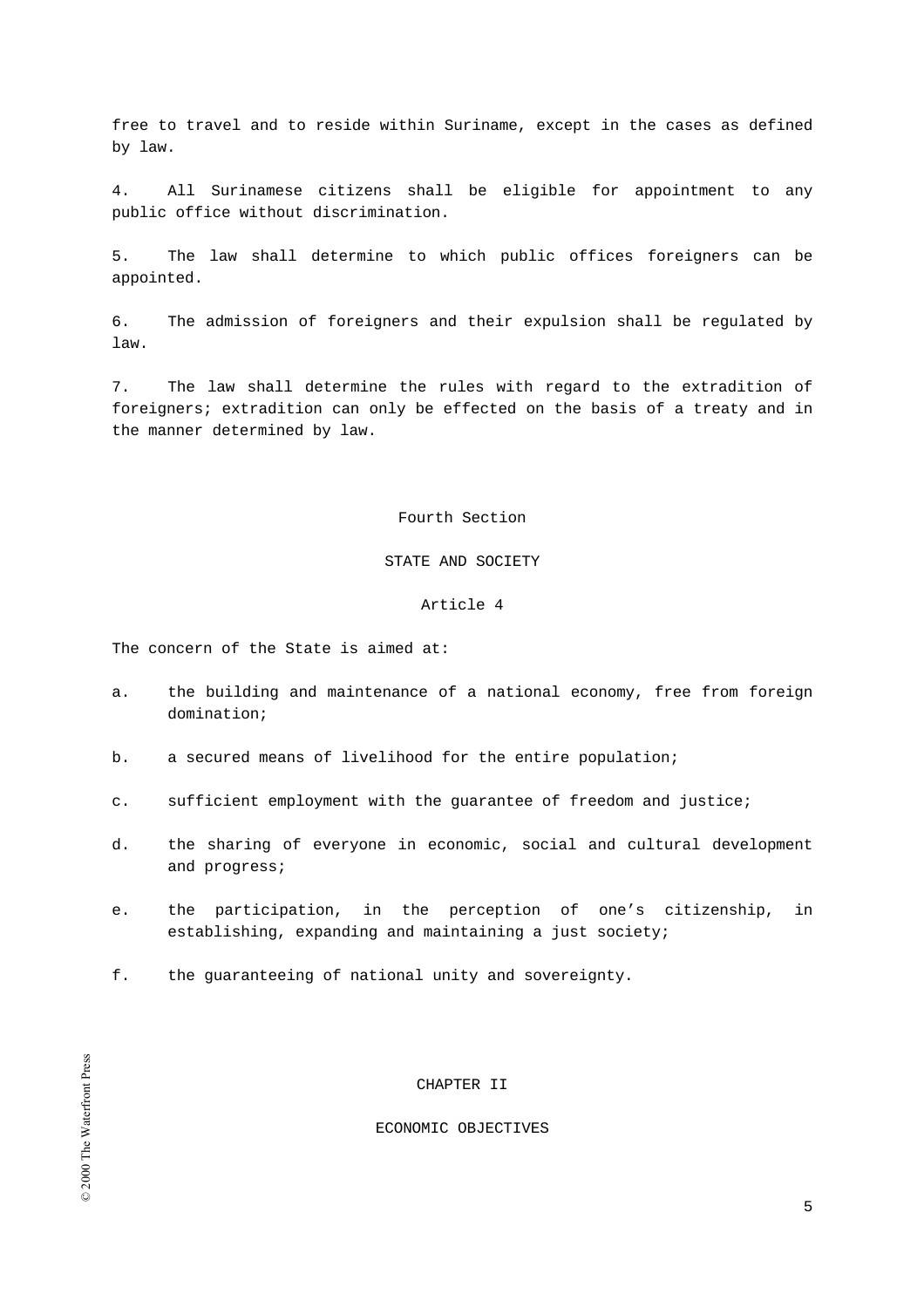1. The economic objectives of the Republic of Suriname shall aim at the establishment of a national economy, free from foreign domination and in the interest of the Surinamese nation.

2. The economic system within which the socio-economic development takes place shall be characterized by joint, contemporaneous and equal functioning of state enterprises, private enterprises, enterprises in which the State and private persons participate in common and co-operative enterprises, according to the applicable legal regulations in respect thereof.

3. It is the duty of the State to promote and guarantee as much as possible all types of entrepreneurial production.

# CHAPTER III

# SOCIAL OBJECTIVES

# Article 6

The social objectives of the State shall aim at:

- a. the identification of the potential for development of its own natural environment and the augmentation of the capacity to increasingly expand that potential;
- b. guaranteeing the participation of the community in political life, among other things, through national, regional and sectoral participation;
- c. guaranteeing a government policy aimed at raising the standard of living and well-being of the society, based on social justice, and the integral and balanced development of State and society;
- d. an equitable distribution of the national income, directed towards a fair distribution of well-being and wealth among all strata of the population;
- e. a regional spread of public services and economic activities;
- f. the improvement of co-determination by the employees in companies and production units in taking decisions regarding production, economic development and planning;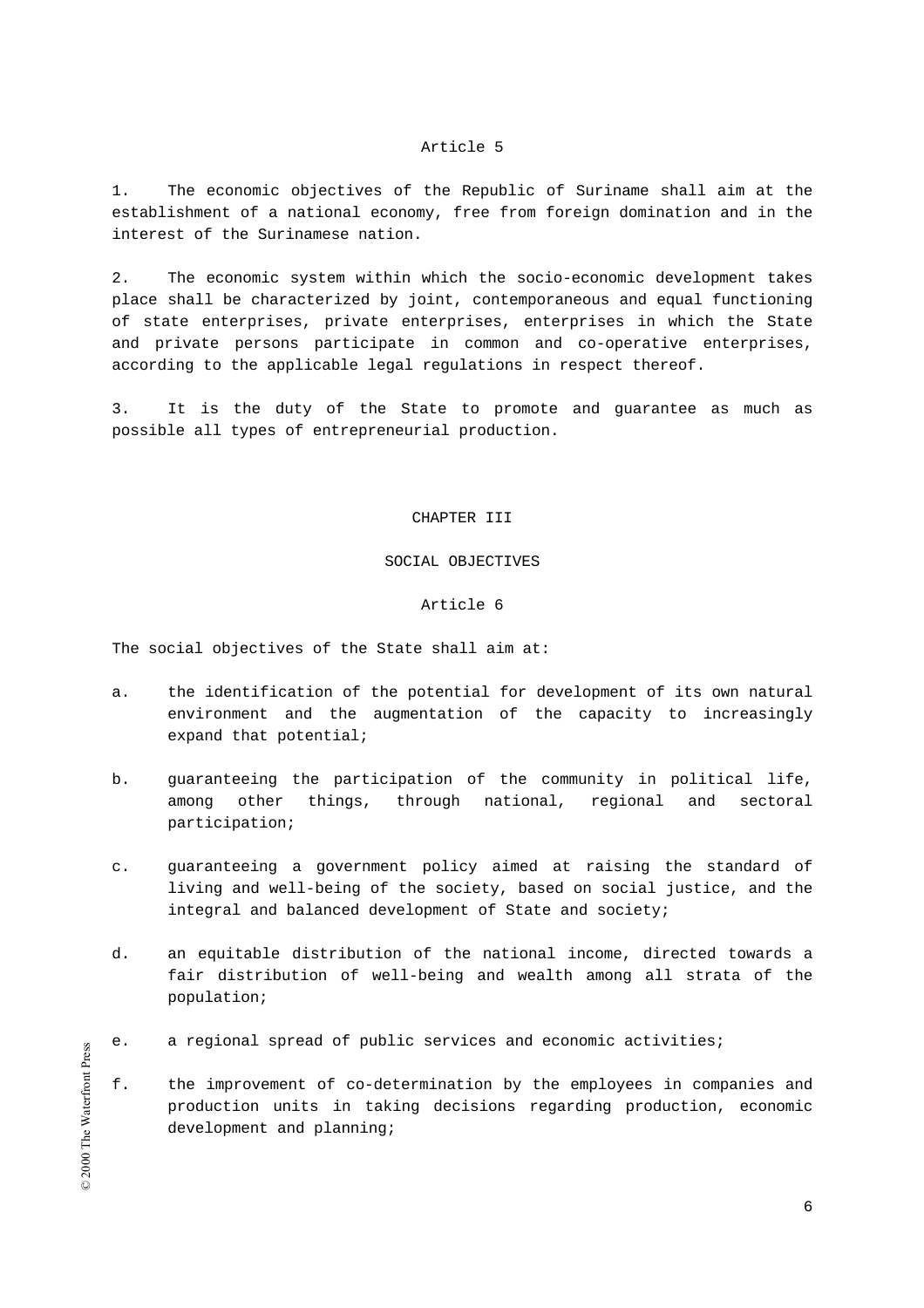g. creating and improving the necessary conditions for the protection of nature and for the preservation of the ecological balance.

#### CHAPTER IV

#### INTERNATIONAL PRINCIPLES

#### Article 7

1. The Republic of Suriname recognizes and respects the right of nations to self-determination and national independence on the basis of equality, sovereignty and mutual benefit.

2. The Republic of Suriname promotes the development of the international legal order and supports the peaceful settlement of international disputes.

3. The Republic of Suriname rejects any armed aggression, any form of political and economic pressure, as well as any direct or indirect intervention in the domestic affairs of other States.

4. The Republic of Suriname promotes solidarity and collaboration with other peoples in combatting colonialism, neocolonialism, racism and genocide, and in the fight for national liberation, peace and social progress.

5. The Republic of Suriname promotes participation in international organisations with the objective of establishing peaceful co-existence, peace and progress for humanity.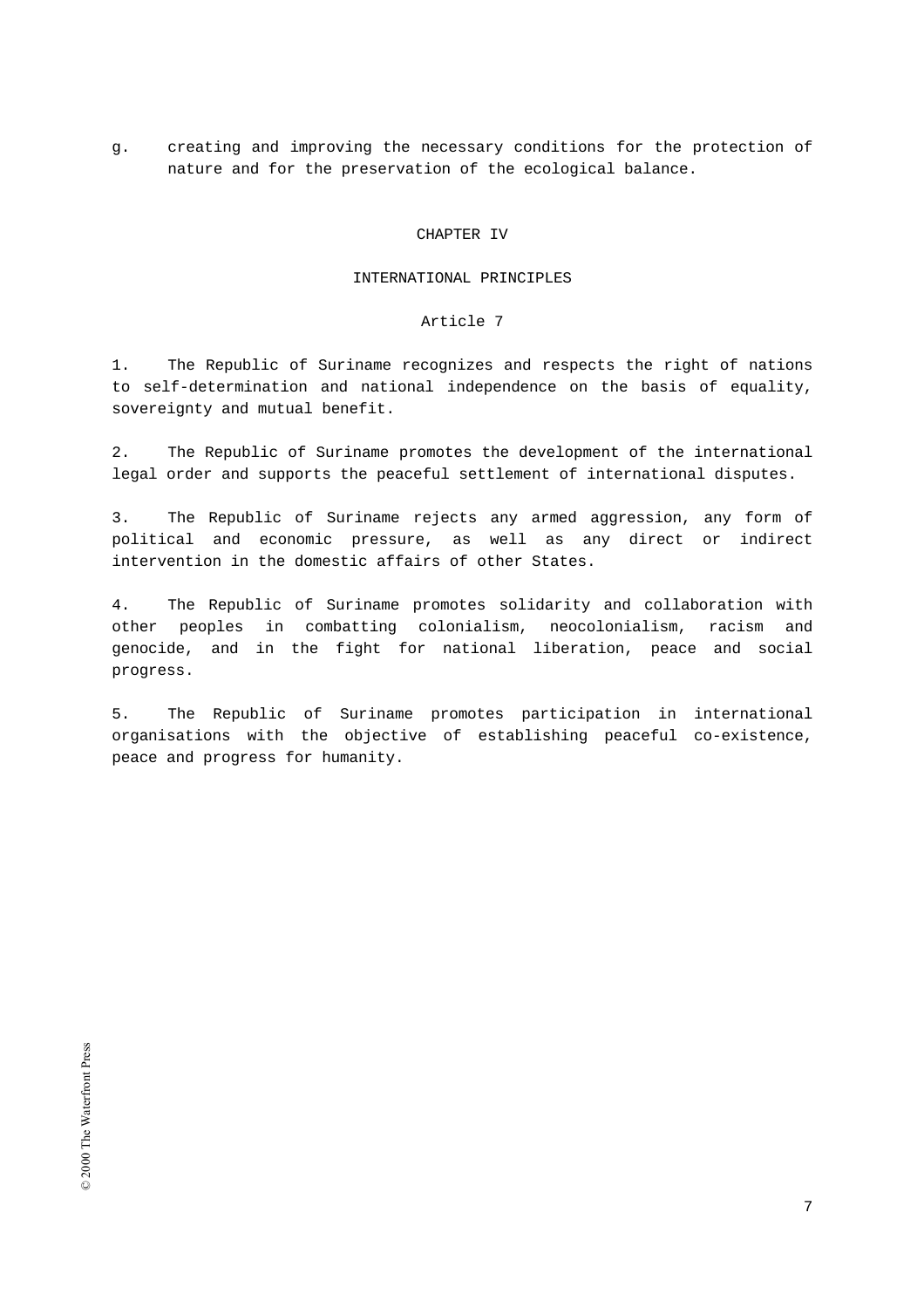#### CHAPTER V

#### BASIC RIGHTS

# INDIVIDUAL RIGHTS AND FREEDOMS

#### Article 8

1. All who are within the territory of Suriname shall have an equal claim to protection of person and property.

2. No one shall be discriminated against on grounds of birth, sex, race, language, religion, education, political opinion, economic position or any other status.

# Article 9

1. Everyone has a right to physical, mental and moral integrity.

2. No one may be subjected to torture, degrading or inhumane treatment or punishment.

# Article 10

Everyone shall have, in case of infringement of one's rights and freedoms, a claim to an honest and public treatment of his complaint within a reasonable time by an independent and impartial judge.

# Article 11

No one may be kept against his will from the judge whom the law assigns to him.

# Article 12

1. Everyone has the right to legal assistance before the court.

2. The law shall provide regulations with regard to legal aid for the financially weak.

# Article 13

8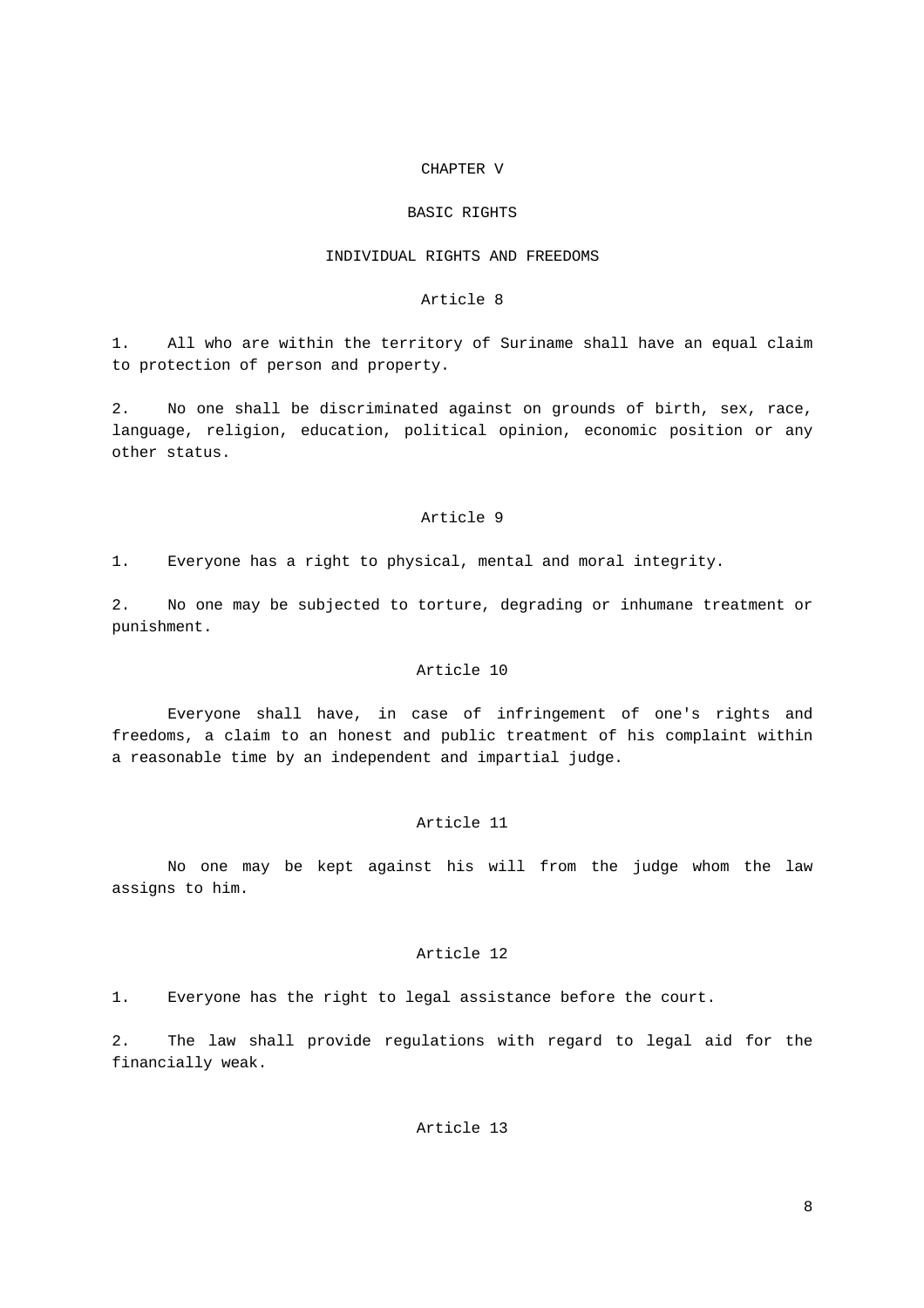The loss of civil rights or the general forfeiture of all the property of an offender may not be imposed as a penalty or as a consequence of a penalty for any crime.

#### Article 14

Everyone has the right to life. This right shall be protected by the law.

# Article 15

No one shall be obliged to do forced or compulsory labour.

# Article 16

1. Everyone has the right to personal liberty and safety.

2. No one shall be deprived of his freedom, other than on the grounds of and according to proceedings determined by law.

3. Everyone who is deprived of his freedom has a right to treatment in accordance with human dignity.

#### Article 17

1. Everyone has a right to respect for his privacy, his family life, his home, and his honour and good name.

2. No dwelling may be entered against the will of the occupant, except by order of an authority which has the power to give such order by virtue of law and subject to the conditions prescribed by the law.

3. The confidentiality of correspondence, telephone and telegraph shall be inviolable except in the cases described by law.

#### Article 18

Everyone has the right to freedom of religion and philosophy of life.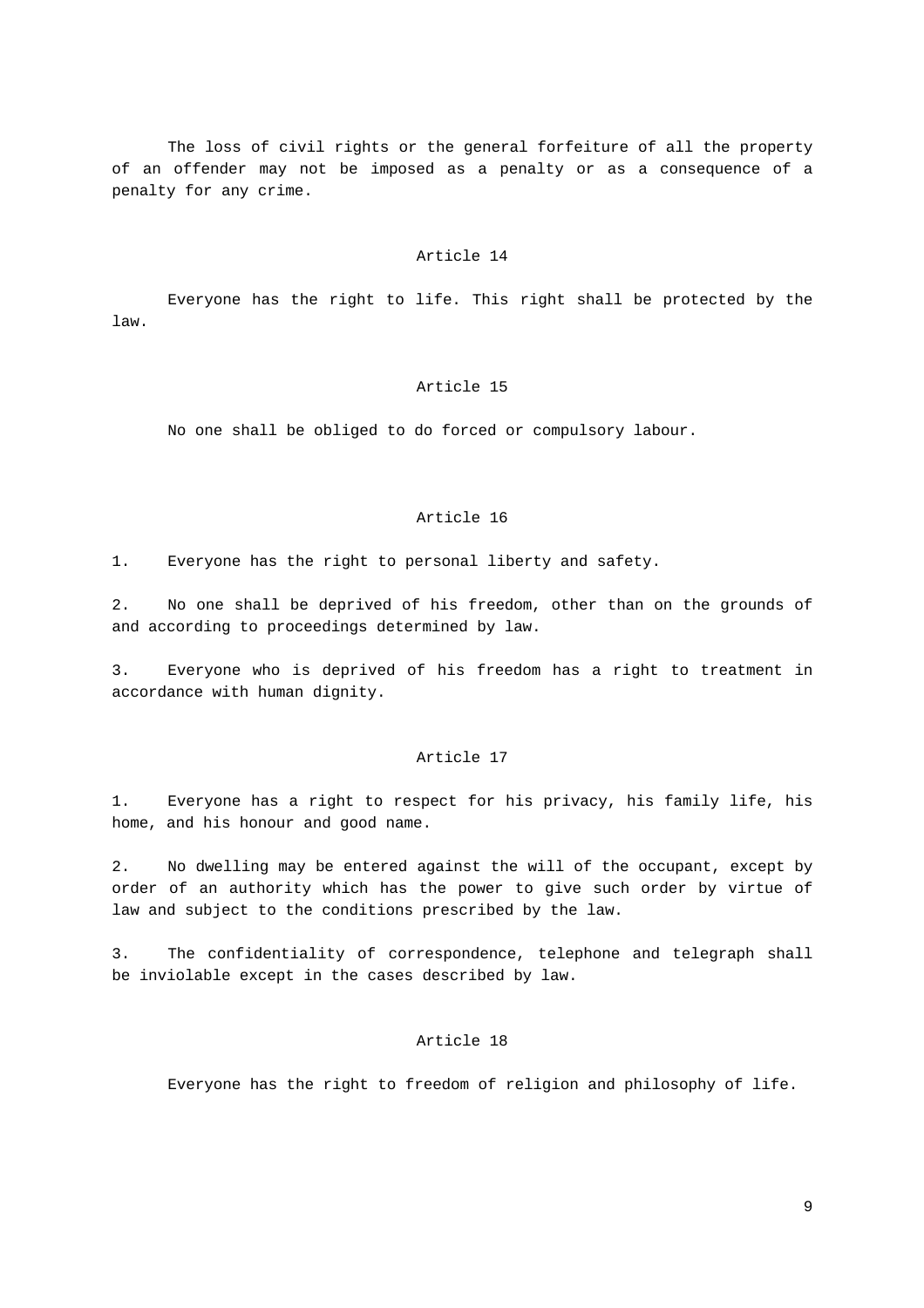Everyone has the right to freedom of opinion and expression through the printed press or other means of communication, subject to the responsibility of all as set forth in the law.

#### Article 20

Everyone has the right to freedom of peaceful association and assembly, taking into consideration the rules to be determined by law for the protection of public order, safety, health and morality.

#### Article 21

1. The right to demonstrate peacefully is recognized.

2. In the interest of public order, safety, health and morality the use of this right can be subject to rules and limitations determined by law.

# Article 22

1. Everyone has the right to submit written petitions to the competent authority.

2. The law regulates the procedure for the treatment thereof.

# Article 23

In case of war, threat of war, state of siege or state of emergency or for reasons of state security, public order and good morals, the rights mentioned in the Constitution may be subject to limitations determined by law, which will be in force during a certain time, depending on the circumstances, in compliance with the international rules applicable in respect thereof.

# CHAPTER VI

SOCIAL, CULTURAL AND ECONOMIC RIGHTS AND OBLIGATIONS

First Section

THE RIGHT TO WORK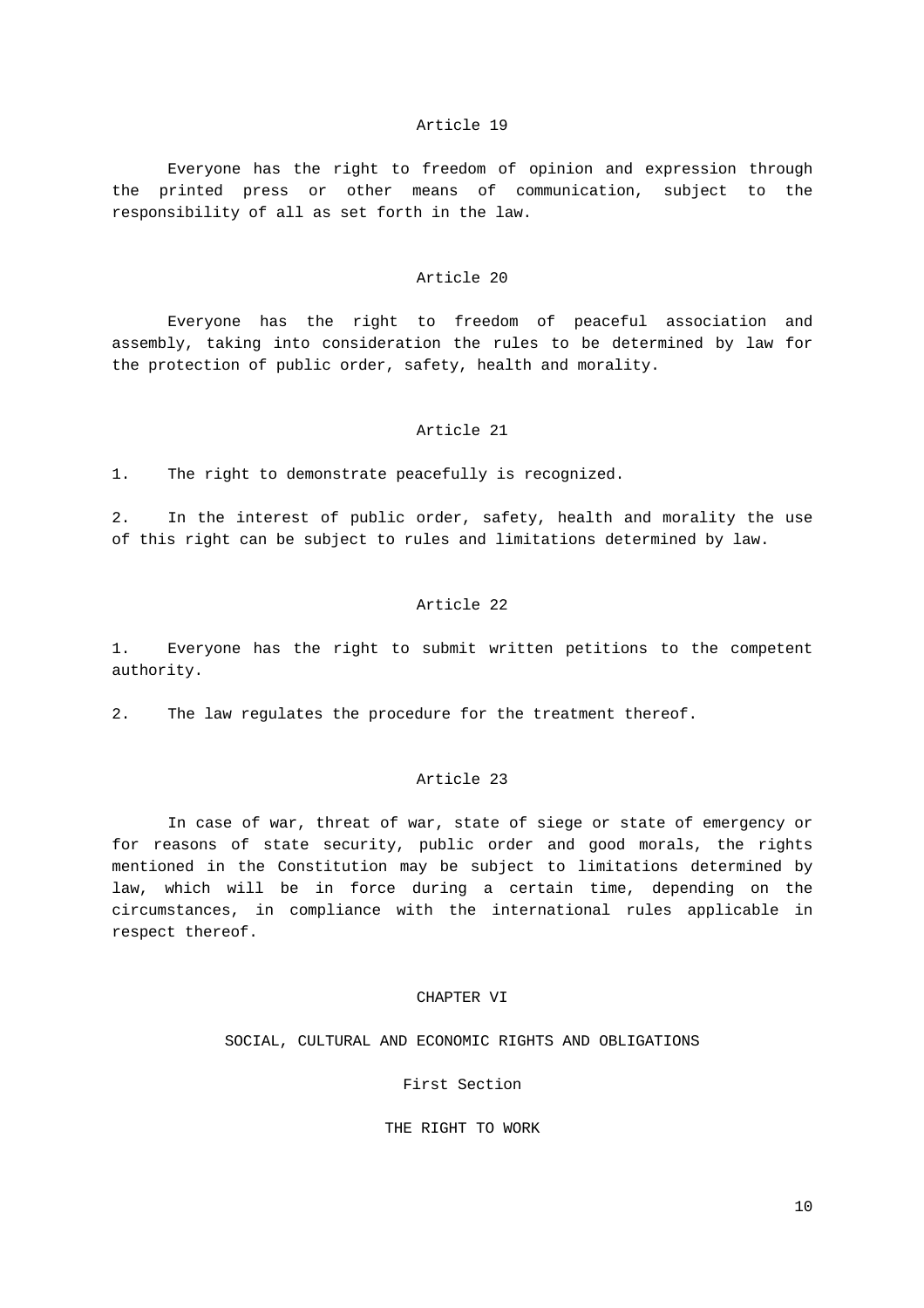The State shall take care of the creation of conditions in which an optimal satisfaction is attained of the basic needs for work, food, healthcare, education, energy, clothing and communication.

#### Article 25

Labour is the most important means of human development and an important source of wealth.

#### Article 26

1. Everyone has the right to work, in accordance with his capacities.

2. The duty to work is inseparably linked to the right to work.

3. Everyone has the right of free choice of profession and work, except for regulations imposed by law.

4. Everyone has the right of initiative for economic production.

### Second Section

#### STATE CONCERN FOR LABOUR

#### Article 27

1. It shall be the duty of the State to guarantee the right to work as much as possible by:

- a. following a planned policy, aimed at full employment;
- b. forbidding dismissals without good cause or on political or ideological grounds;
- c. guaranteeing equal opportunity in the choice of profession and type of work and forbidding that access to any function or profession shall be prevented or limited on grounds of sex;
- d. promoting professional training for employees.

© 2000 The Waterfront Press 2. The State shall take care of creating conditions for the optimal promotion of initiatives for economic production.

© 2000 The Waterfront Press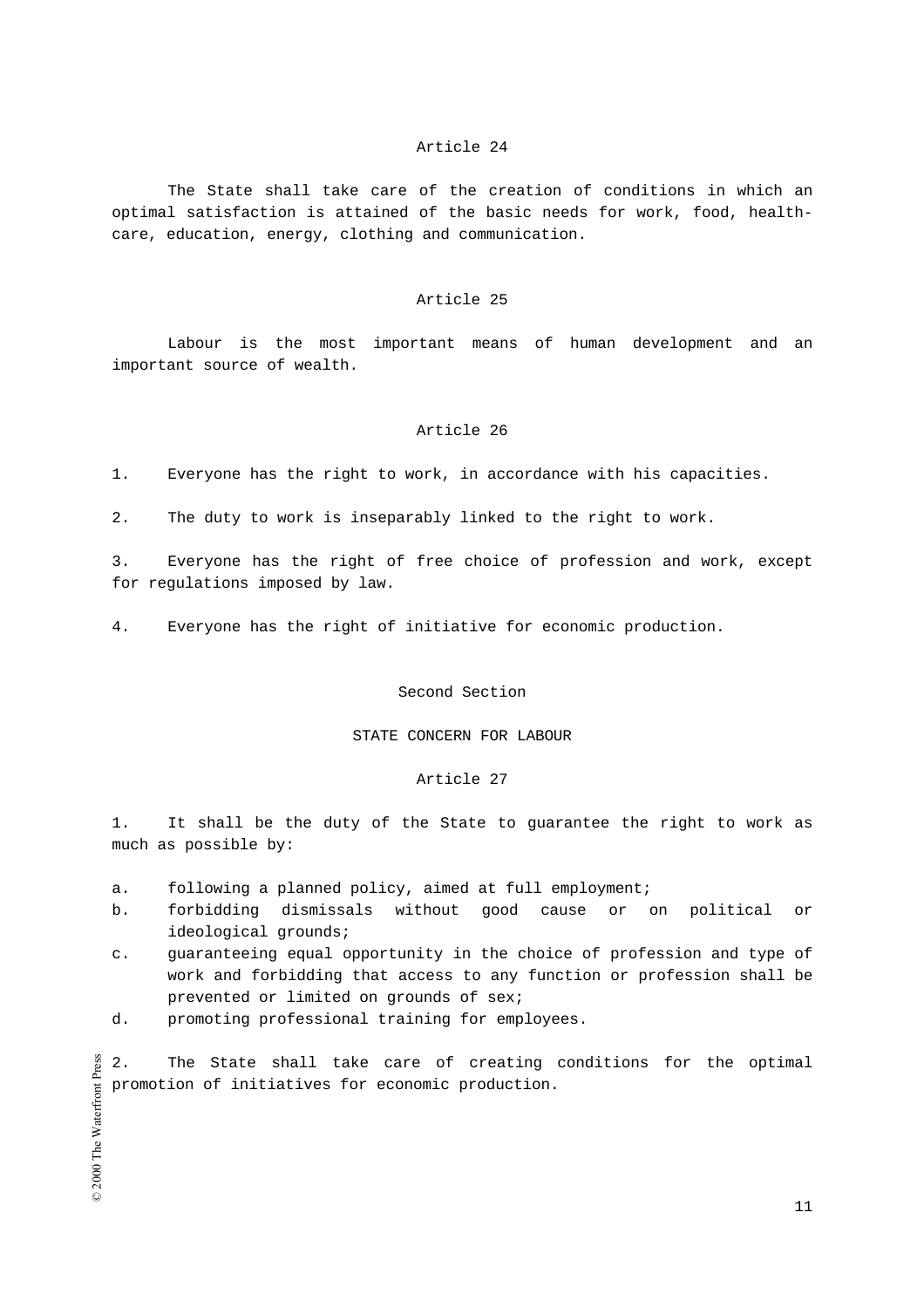#### Third Section

#### RIGHTS OF EMPLOYEES

#### Article 28

All employees shall have, independent of their age, sex, race, nationality, religion or political beliefs, the right to:

- a. remuneration for their work corresponding to quantity, type, quality and experience on the basis of equal pay for equal work;
- b. the performance of their task under humane conditions to enable selfdevelopment;
- c. safe and healthy working conditions;
- d. sufficient rest and recreation.

#### Fourth Section

DUTIES OF THE STATE CONCERNING THE RIGHTS OF EMPLOYEES

# Article 29

It is the duty of the State to indicate the conditions for work, remuneration and rest to which employees are entitled, especially by:

- a. making regulations with regard to wages, working hours, labour conditions and special categories of workers;
- b. supplying special protection at the workplace for women during and after pregnancy, for minors, disabled persons and for those who are engaged in work which demands special efforts or who work in unhealthy or dangerous conditions.

#### Fifth Section

FREEDOM OF TRADE UNIONS

#### Article 30

1. Employees are free to establish trade unions to protect their rights and interests.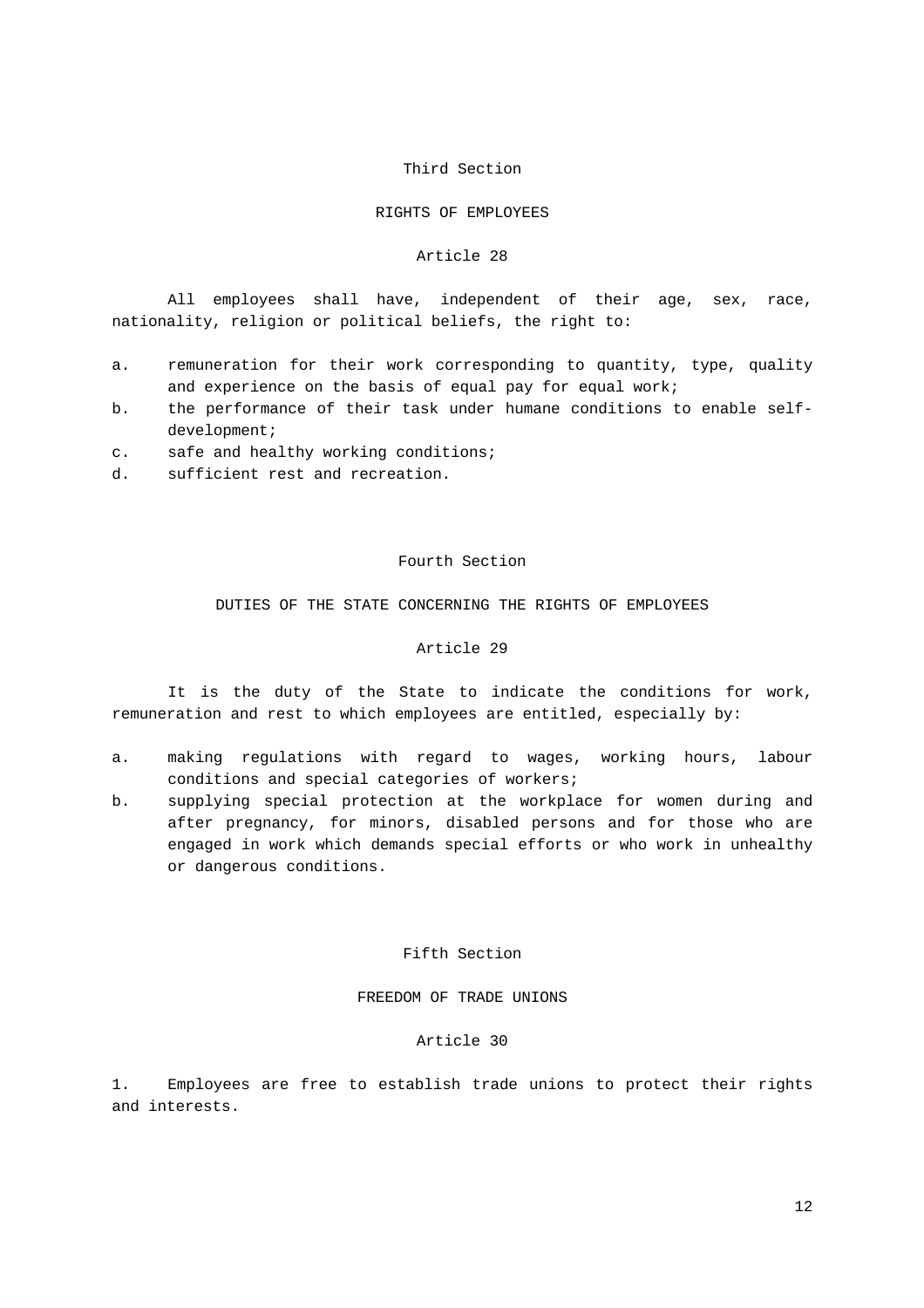2. In exercising trade union rights the following freedoms shall be guaranteed without discrimination:

a. freedom to join a trade union or not;

b. the right to participate in trade union activities.

3. Trade unions shall be governed by the principles of democratic organisation and management based on regular elections of their executive committee by means of a secret vote.

# Sixth Section

# RIGHTS OF TRADE UNIONS AND COLLECTIVE AGREEMENTS

#### Article 31

1. The trade unions shall have the power to defend the rights and interests of the employees they represent and for whom they assume responsibility.

- 2. Trade unions shall be involved in:
- a. the preparation of labour legislation;
- b. the creation of institutions of social security and other institutions aimed at serving the interests of employees;
- c. the preparation for and the control of the execution of economic and social plans.

3. Trade unions shall have the right to conclude collective labour agreements.

The rules concerning the powers to conclude collective labour agreements and the sphere of application of their rules shall be determined by law.

# RIGHTS OF EMPLOYERS

#### Article 32

The associations for the protection of the interests of business entrepreneurs shall have the power to defend the rights and interests of those whom they represent and for whom they assume responsibility.

Seventh Section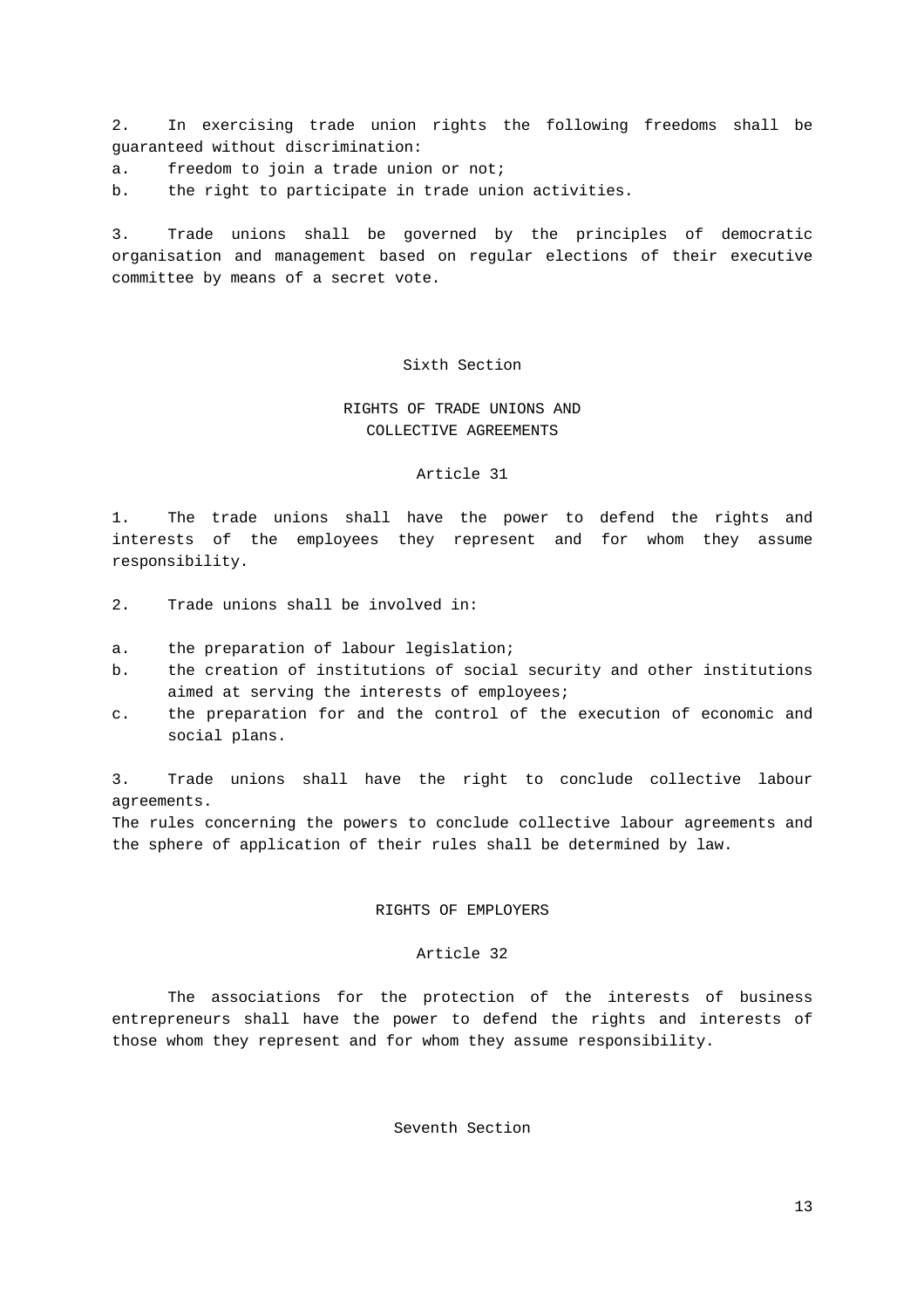# THE RIGHT TO STRIKE

#### Article 33

The right to strike is recognized, subject to the limitations which originate in the law.

#### Eighth Section

# THE RIGHT TO PROPERTY

#### Article 34

1. Property, both of the community and of private persons, shall fulfil a social function. Everyone has the right to the undisturbed enjoyment of his property, subject to the limitations which originate in the law.

2. Expropriation shall take place only in the general interest, pursuant to rules to be laid down by law and against compensation guaranteed in advance.

3. Compensation need not be previously assured if, in case of an emergency, immediate expropriation is required.

4. In cases determined by or pursuant to the law, the right to compensation shall exist if, in the public interest, the competent authority destroys or renders property unusable or restricts the exercise of property rights.

Ninth Section

# THE FAMILY

#### Article 35

1. The family is recognized and protected.

2. Husband and wife are equal before the law.

3. Every child shall have the right to protection without any form of discrimination.

14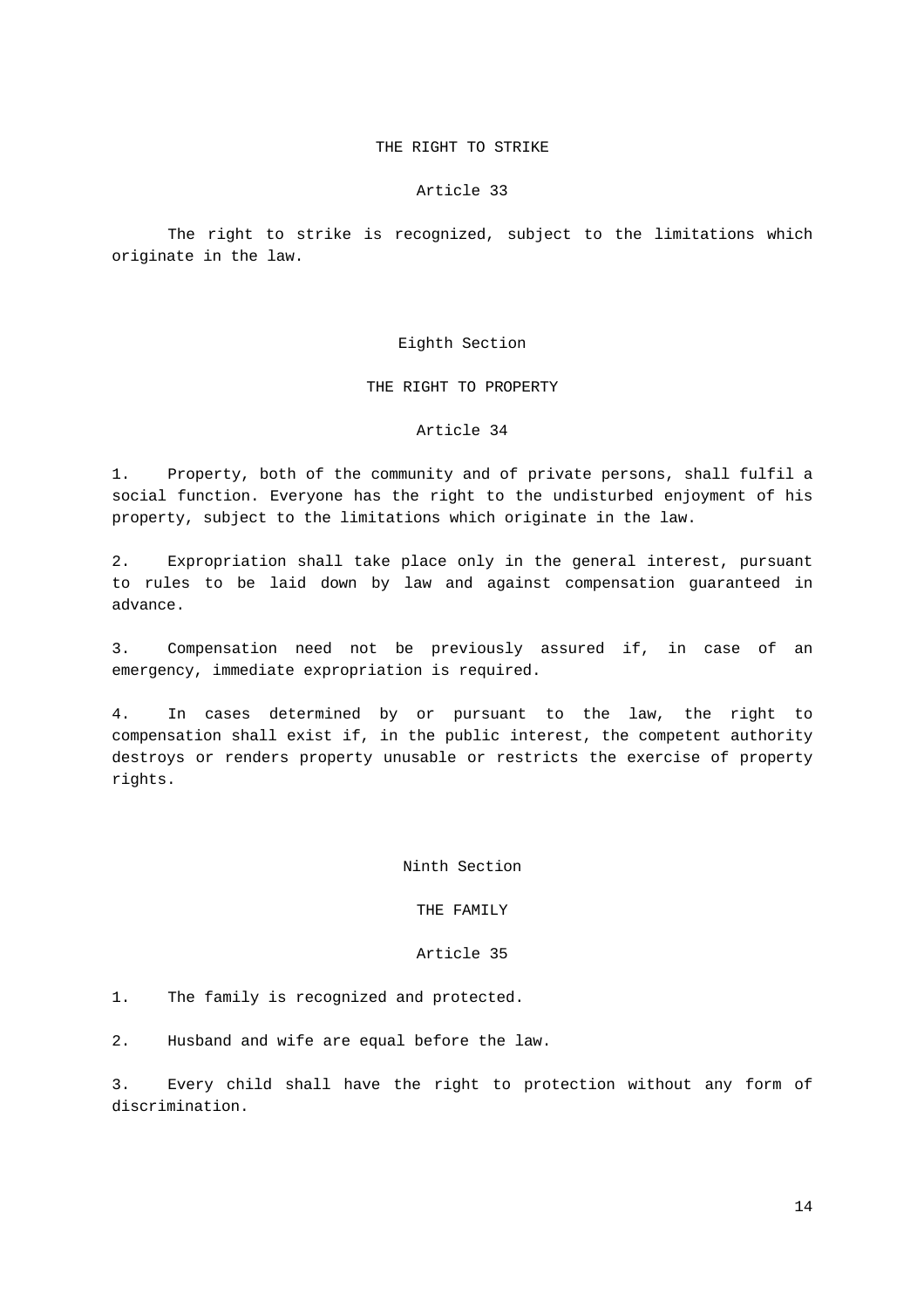4. Parents shall have the same responsibilities towards legitimate and natural children.

5. The State recognizes the extraordinary value of motherhood.

6. Working women shall be entitled to paid maternity leave.

Tenth Section

# HEALTH

### Article 36

1. Everyone has the right to health.

2. The State shall promote general health-care by a systematic improvement of living and working conditions and shall give information on the protection of health.

#### Eleventh Section

#### YOUTH

#### Article 37

1. Young people shall enjoy special protection for the enjoyment of economic, social and cultural rights, including:

- a. access to education, culture and work;
- b. vocational education;
- c. physical training, sports and leisure.

2. The primary goal of youth policy shall be the development of the personality of the young person and of his sense to serve the community.

# Twelfth Section

# EDUCATION AND CULTURE

#### Article 38

1. Everyone has the right to education and cultural expression.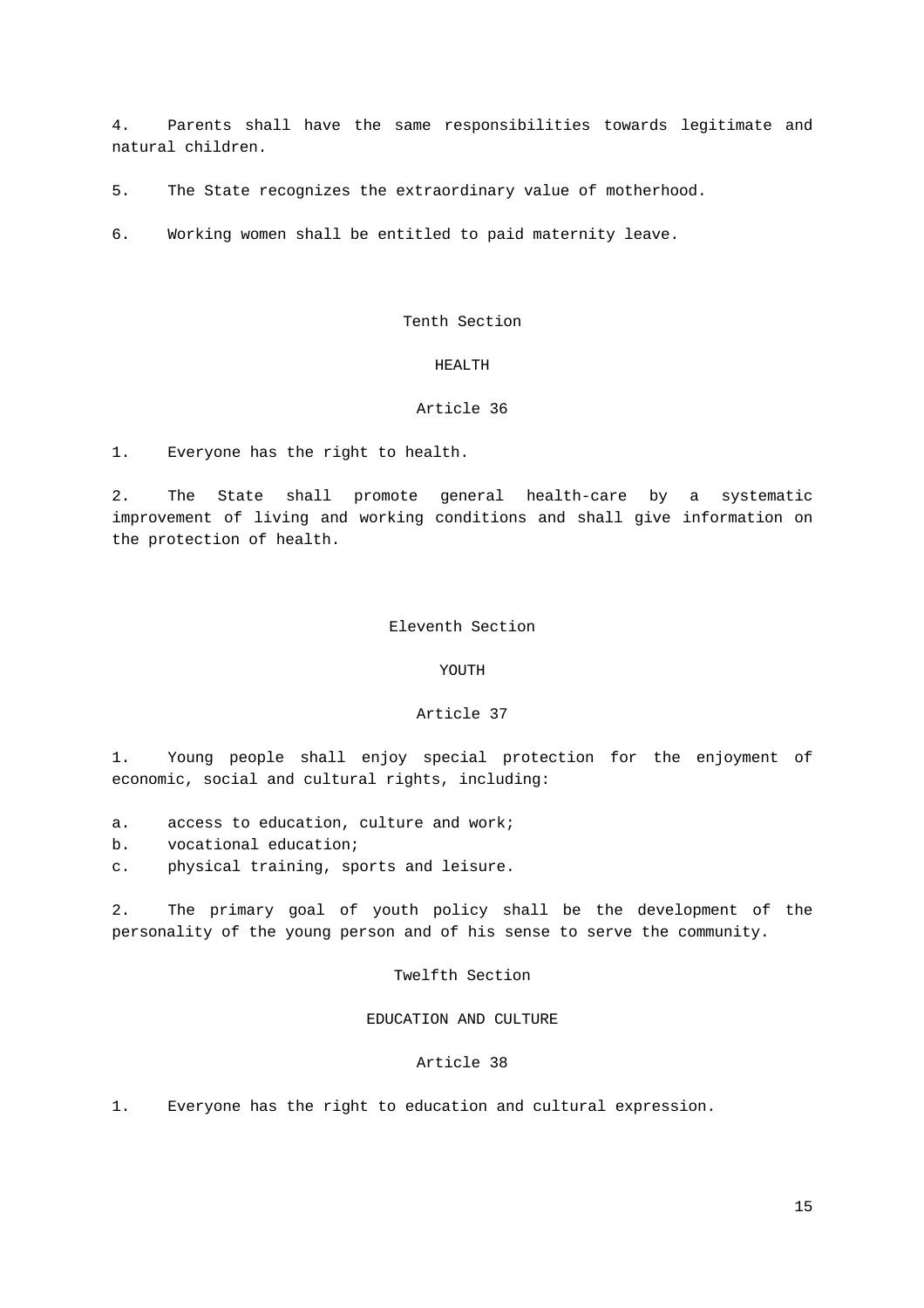2. Education shall be free, subject to State supervision of all public educational institutions, in order that the national education policy and the educational standards laid down by the State shall be observed.

3. The practice of science and technology shall be free.

4. The State shall promote the kind of education and the conditions under which school education and other forms of education can contribute to the development of a democratic and socially just society.

5. The State shall promote the democratization of culture by promoting the enjoyment of culture and cultural creativeness, and by guaranteeing the accessibility to those cultural creations to all citizens by means of cultural and recreational organisations, information media and other suitable channels.

# Thirteenth Section

#### EDUCATION

#### Article 39

1. The State recognizes and guarantees the right of all citizens to education and shall offer equal access to education to all.

2. In the execution of its education policy the State shall be obliged:

- a. to guarantee compulsory and free elementary education;
- b. to guarantee sustainable education and to eradicate illiteracy;
- c. to grant access to the highest levels of education, scientific research and artistic creation to all on the basis of merit;
- d. to provide, in phases, free education on all levels;
- e. to harmonise education with the productive and social needs of the society.

#### CHAPTER VII

# THE ECONOMIC SYSTEM

#### Article 40

In order to promote socio-economic development towards a socially just society, a development plan shall be laid down by law, incorporating the national and socio-economic objectives of the State.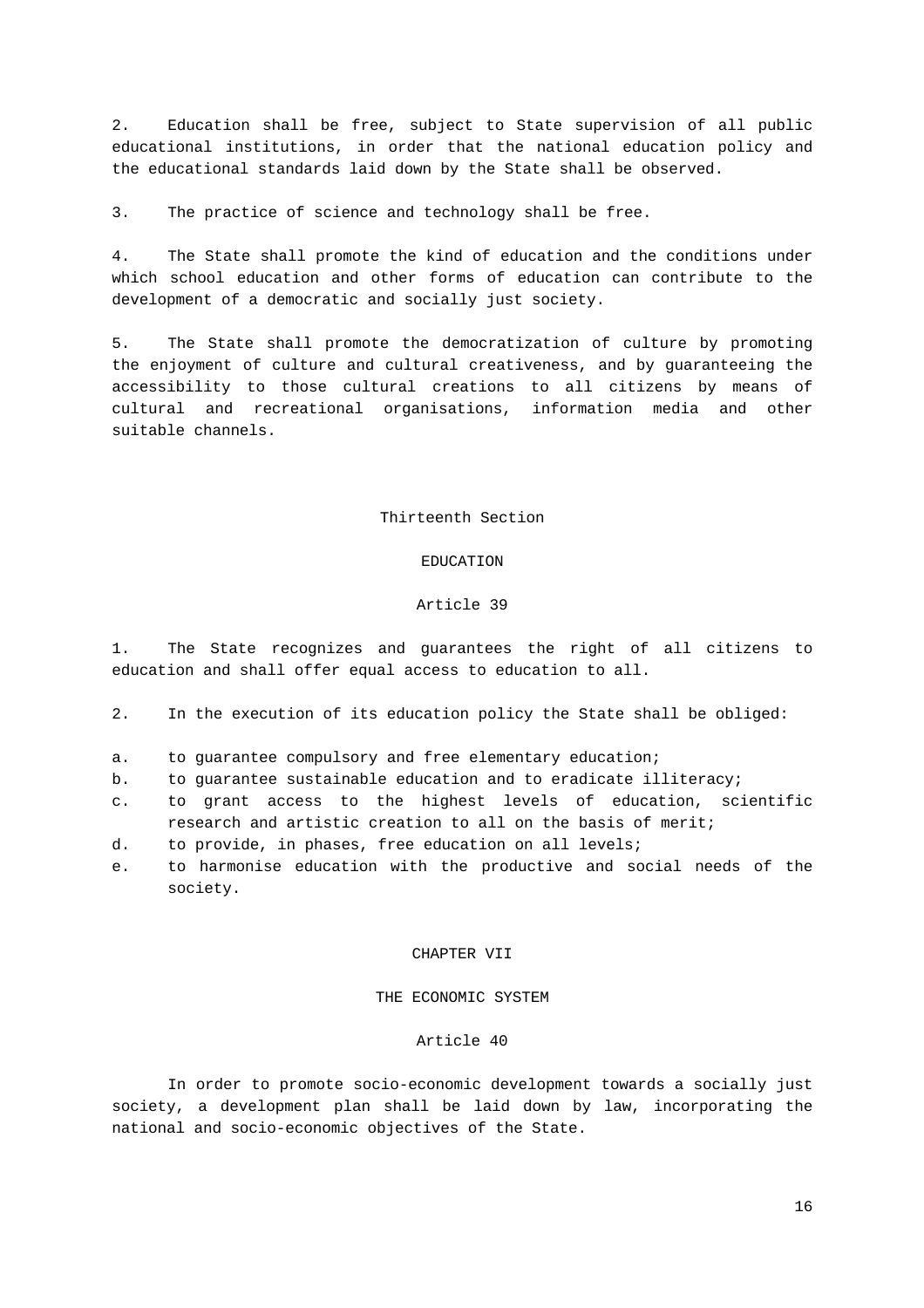Natural riches and resources are the property of the nation and shall be used to promote economic, social and cultural development. The nation has the inalienable right to take complete possession of its natural resources in order to utilize them to the benefit of the economic, social and cultural development of Suriname.

# Article 42

1. The law shall guarantee that the method in which trade and industry are conducted shall not be contrary to national objectives and public interest, notably public order, health, morality, and state security.

2. The traffic of foreign currency shall be regulated by law.

# Article 43

Facilities for the promotion of investments in the productive sector shall be determined by law.

# Article 44

The right to industrial property shall be regulated by law.

#### CHAPTER VIII

#### THE SOCIAL SYSTEM

# Article 45

The social system shall, in principle, be based on a society in which all Surinamese citizens have equal rights and obligations.

#### Article 46

The State shall create the conditions which underlie the education of citizens who are capable of participating in a democratic and effective manner in the development process of the nation.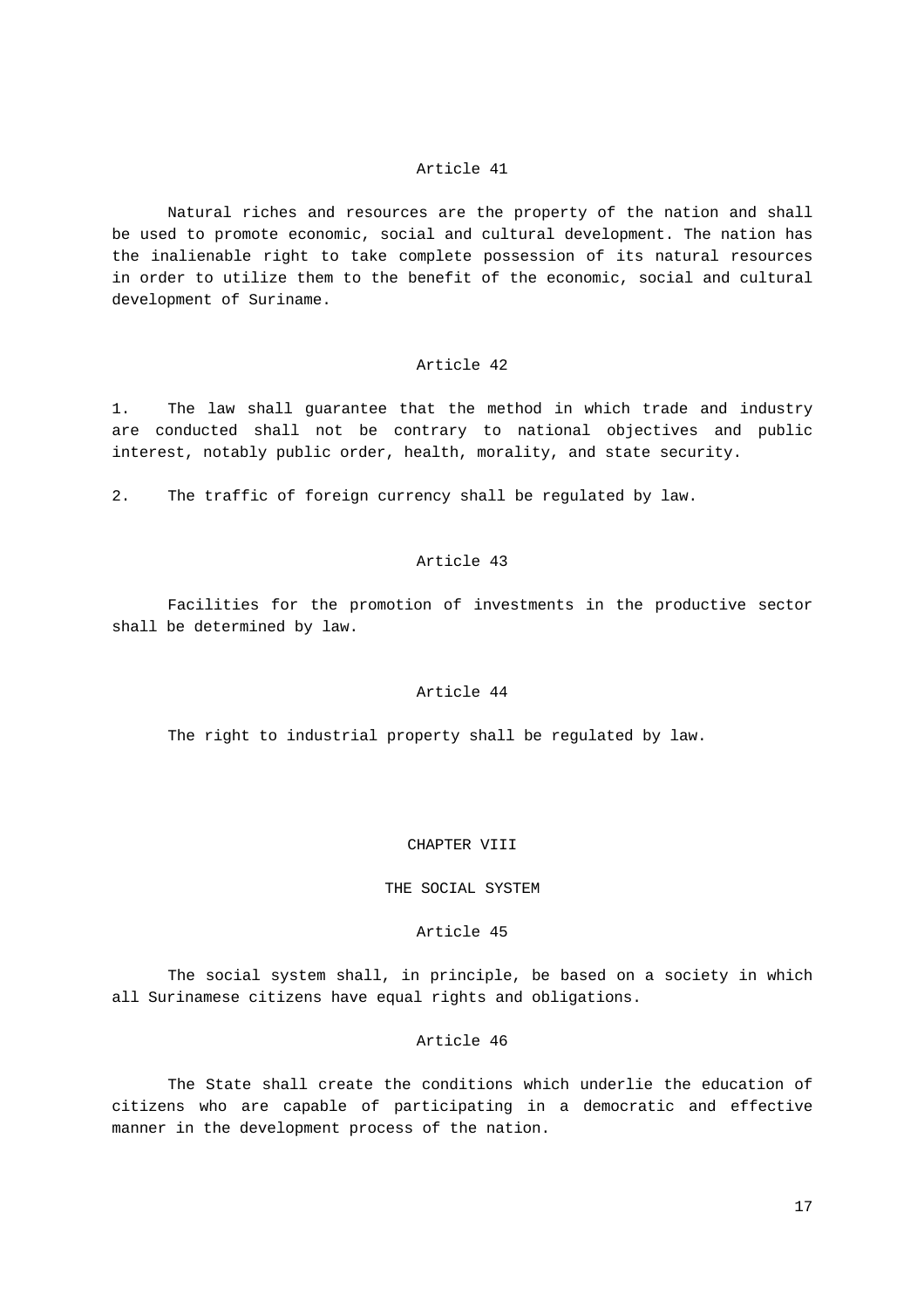The State shall save and protect the cultural heritage of Suriname, shall promote its preservation and shall encourage the use of science and technology in the context of the national development objectives.

# Article 48

1. The State shall supervise the production and availability of and the trade in chemical, biological, pharmaceutical and other products intended for consumption, medical treatment and diagnosis.

2. The State shall supervise all medical, pharmaceutical and paramedical practitioners and practices.

3. The inspection of the products and professions mentioned in the first and second paragraphs shall be regulated by law.

# Article 49

A housing plan shall be determined by law, aimed at the provision of a sufficient number of affordable houses and State control on the use of real estate for public housing.

#### Article 50

The policy in relation to social security for widows, orphans, the aged, the disabled and incapacitated workers shall be laid down by law.

#### Article 51

The State shall take care to make the services of legal aid institutions accessible to those seeking justice.

# CHAPTER IX

PRINCIPLES OF DEMOCRATIC STATE ORGANISATION

First Section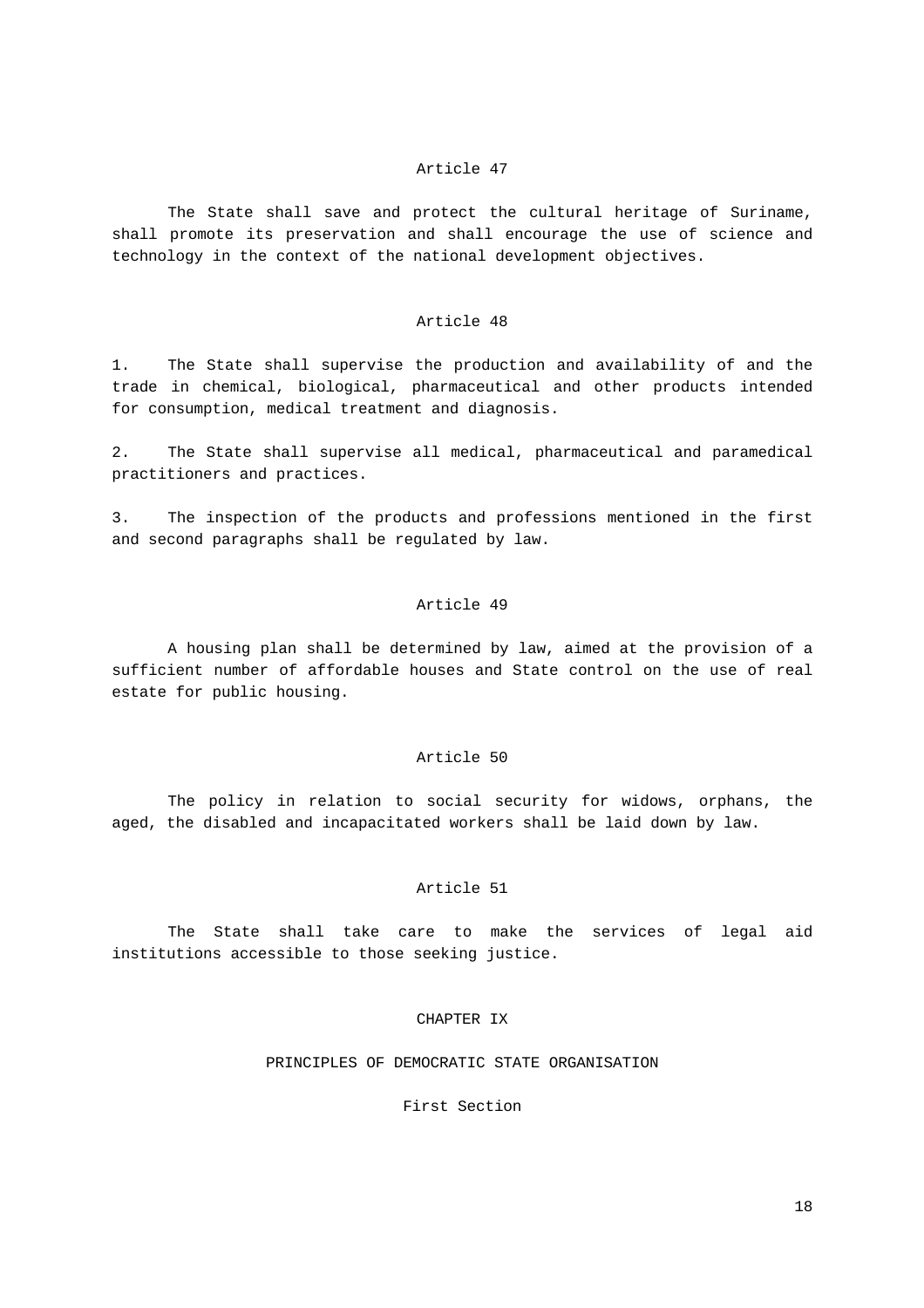#### POLITICAL DEMOCRACY

#### Article 52

1. All political power is vested in the people and shall be exercised in accordance with the Constitution.

2. The political democracy is characterized by the participation and representation of the Surinamese people, which shall express itself through the participation of the people in establishing a democratic political system, as well as in their participation in legislation and administration aimed at the maintenance and expansion of this system. The political democracy shall further create the condition for the participation of the people in general and free elections by secret ballot for the composition of the representative organs and of the Government.

3. Accountability to the people, supervision of government actions by organs created for that purpose and the right of recall with respect to elected representatives are guarantees for true democracy.

#### Second Section

#### POLITICAL ORGANISATIONS

### Article 53

1. The State recognizes the right of citizens to establish political organisations, subject to the limitations originating in the law.

2. Political organisations shall respect national sovereignty and democracy.

3. In exercising their rights the political organisations shall take the following into account:

- a. their objectives shall not be in violation of or be incompatible with the Constitution and the law;
- b. the organisations shall be accessible to each Surinamese citizen who meets the criteria to be defined by law, provided that he agrees with the basic principles of the party;
- c. the internal organisation must be democratic, which shall be evidenced, inter alia, by:
	- regular committee elections;
	- the prerequisite that candidates nominated for election to the people's representative bodies shall be elected within the party structure;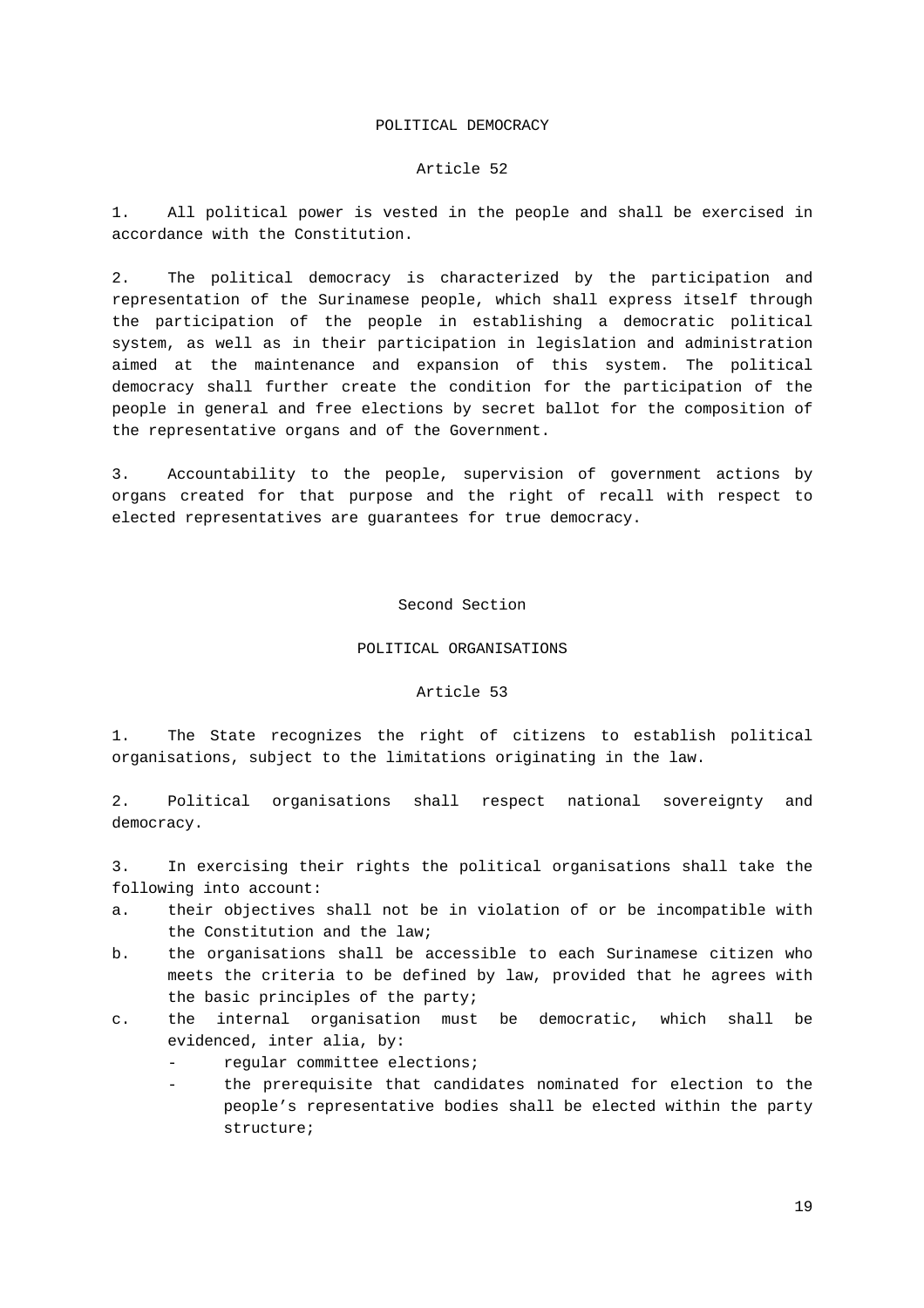- d. the electorate shall be informed of the political programme and the election program of the political organisations;
- e. income sources and accounts shall be published annually in the Official Gazette of the Republic of Suriname and at least one daily newspaper;
- f. their functioning shall be in accordance with the principles of good administration, and with prescribed legal rules for the guarantee of openness and transparency;
- g. the drafting of a programme, with as its single goal the promotion of the national interest.

# Third Section

# BASIC PRINCIPLES FOR THE FUNCTIONING OF THE INSTITUTIONS OF GOVERNMENT

#### Article 54

1. The State is obligated to register all voters and to notify them to participate in the elections. The registration of the voters shall serve no other purpose. The voters are obligated to co-operate with the registration of the electorate.

2. For the organisation and the functioning of the institutions of government, the following principles shall be respected:

- a. decisions of higher institutions of government shall be binding upon lower institutions. This rule does not apply to judicial institutions;
- b. lower institutions of government shall be answerable to the higher institutions and shall render account of their work;
- c. the administrative and executive institutions shall be subject to control by the representative bodies;
- d. the freedom of discussion, criticism and recognition of the minority by the majority shall apply in all councils and state institutions;
- e. those who hold political office shall be liable in civil and in criminal law for their acts and omissions;
- f. those who hold political office shall be under the obligation to fulfil their tasks in the public interest;
- g. no one shall be nominated for life in any political office;
- h. the central government shall take care of a well-organized, regular dissemination of information on government policy and government administration to enable the people to optimally participate in the administrative structures.

The lower government shall have the obligation to create a process of communication with the people, for the purpose of making the Government answerable to the public and to ensure the participation of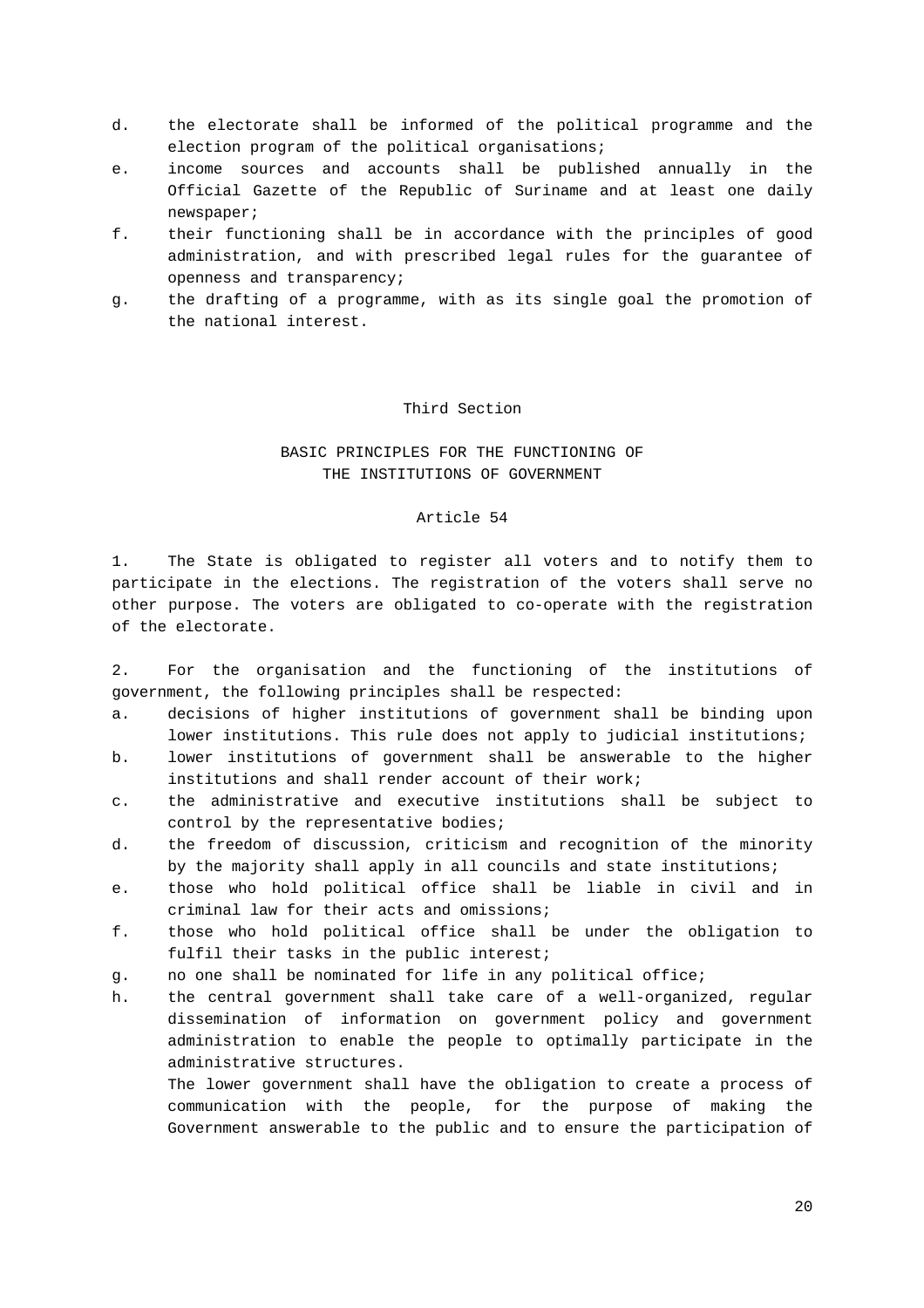the people in policy-making.

# CHAPTER X

#### THE NATIONAL ASSEMBLY

#### First Section

# ORGANISATION AND COMPOSITION OF THE NATIONAL ASSEMBLY

# Article 55

1. The National Assembly represents the people of the Republic of Suriname, and shall express the sovereign will of the nation.

2. The National Assembly is the highest institution of State.

# Second Section

ELECTION OF THE MEMBERS OF THE NATIONAL ASSEMBLY

# Article 56

1. Members of the National Assembly shall be elected for a five-year term.

2. This five-year term shall only be prolonged by law in case of war or other extraordinary circumstances, which prevent an election from being held.

# Article 57

1. The members of the National Assembly shall be elected directly by residents having Surinamese nationality and having reached the age of eighteen years.

2. Each voter shall have only one vote.

#### Article 58

The following persons shall be debarred from exercising the right to vote:

© 2000 The Waterfront Press © 2000 The Waterfront Press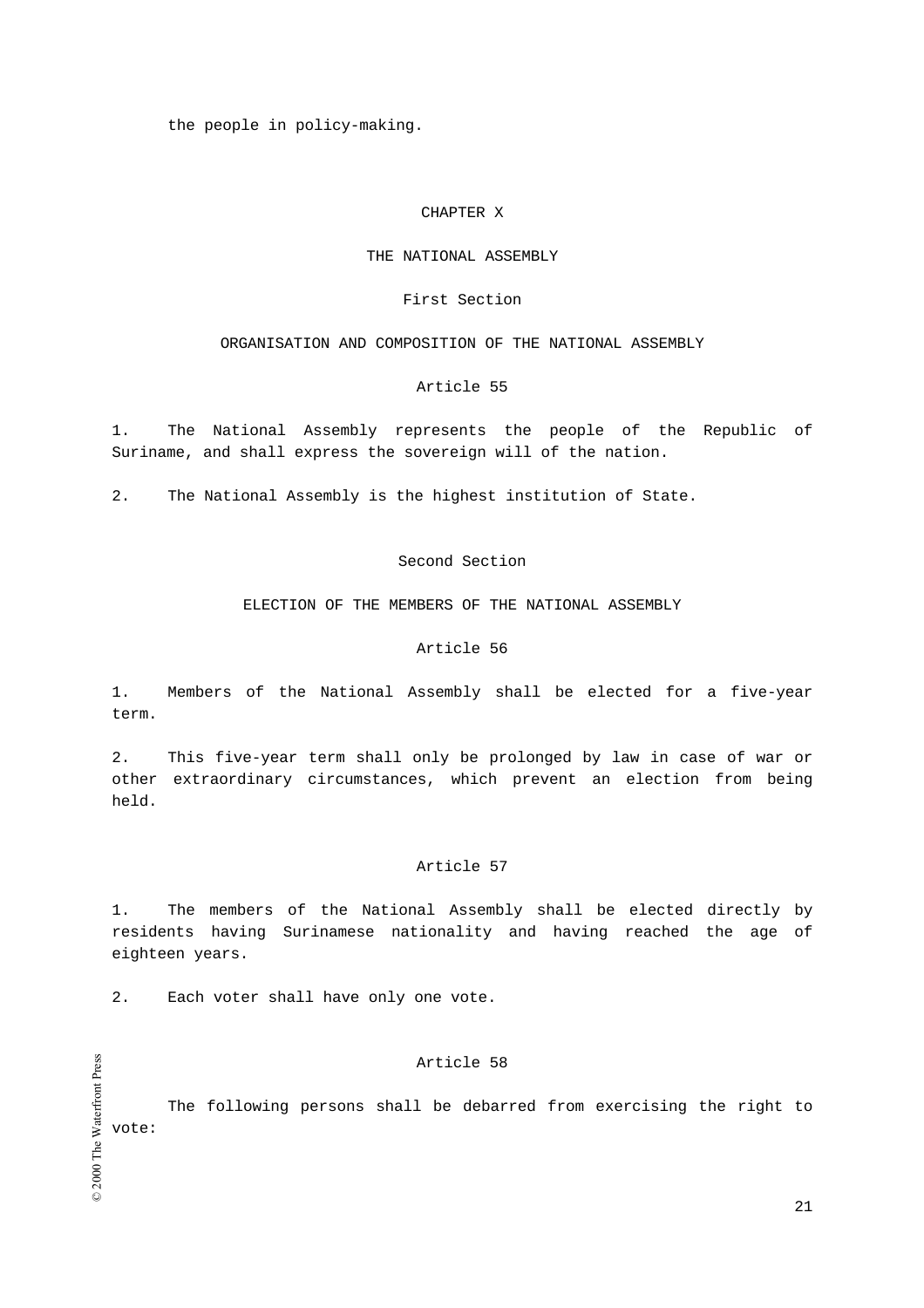- a. persons who have been denied the right to vote by an irrevocable judicial decision;
- b. persons who are lawfully kept in detention;
- c. persons who have lost the right to dispose of or administer their property by irrevocable judicial decision on the grounds of insanity or a mental deficiency.

All residents who have Surinamese nationality, who have reached the age of twenty-one and have not been deprived of the right to vote on the grounds mentioned in the previous article under (a) and (c), are qualified to be elected.

#### Article 60

Everything further pertaining to the right to vote, to the creation of an independent electoral council and its powers, to the division of Suriname in electoral districts, to the repartition of seats in the National Assembly by electoral district, and to the methods according to which the allocation of seats takes place shall be regulated by law. Such law shall be passed with a two-thirds majority.

### Third Section

#### MEMBERSHIP OF THE NATIONAL ASSEMBLY

# Article 61

1. The National Assembly consists of 51 members elected per district on the basis of general and free elections by secret ballot, pursuant to the system of proportionate representation by the highest average and preferential votes.

2. Persons who have submitted their candidacy for election as representatives to the National Assembly shall live in the district involved and shall have had their main or actual residence there for two years prior to the elections.

# Article 62

The law determines for which functions membership of the National Assembly shall result in the suspension from duty.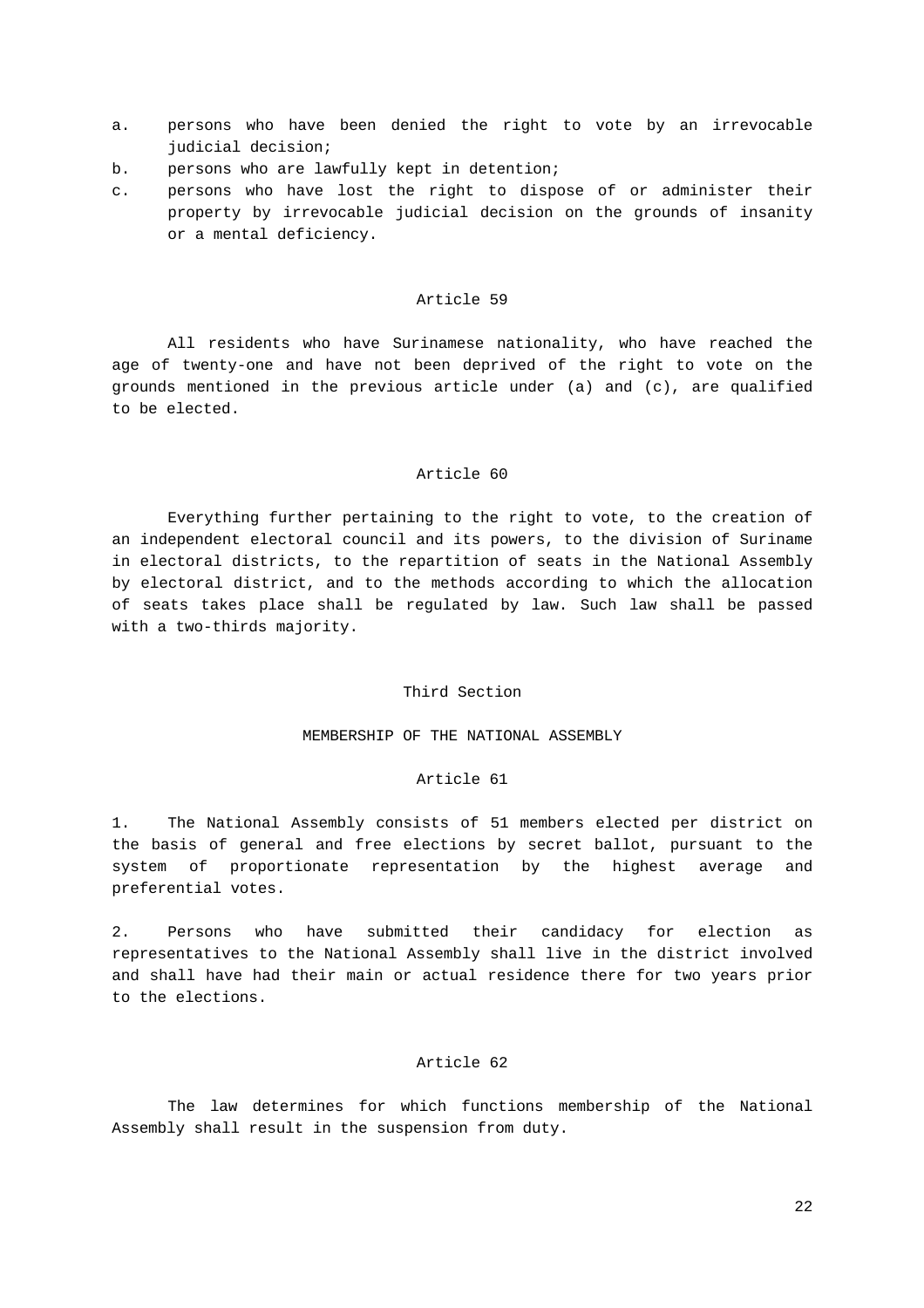# Article 63 REPEALED

# Article 64

The term of session of the National Assembly and of the other representative institutions on the local and district level shall coincide as much as possible.

# Article 65

On assuming office, the members shall make the following oath or affirmation:

"I swear (solemnly, sincerely and truly declare and affirm) that in order to be elected a member of the National Assembly I have not given or promised, nor will give or promise, directly or indirectly, under any name or pretext whatsoever, anything to anyone whomsoever.

I swear (solemnly, sincerely and truly declare and affirm) that in order to do or refrain from doing anything whatsoever in this office, I will not accept any promises or presents, directly or indirectly, from anyone whomsoever.

I swear (solemnly, sincerely and truly declare and affirm) that I will conscientiously fulfil the office of member of the Assembly.

I swear (solemnly, sincerely and truly declare and affirm) that I will foster the well-being of Suriname to the best of my abilities.

I swear (solemnly, sincerely and truly declare and affirm) obedience to the Constitution and all other legal regulations.

I swear (solemnly, sincerely and truly declare and affirm) allegiance to the Republic of Suriname. So help me, God Almighty (I so solemnly declare and affirm)."

# Article 66

Within, but no later than, thirty days after the members of the National Assembly have been elected, this institution shall convene under the chairmanship of the member senior in years, and in case of absence or nonappearance, always under the next eldest member. In this meeting the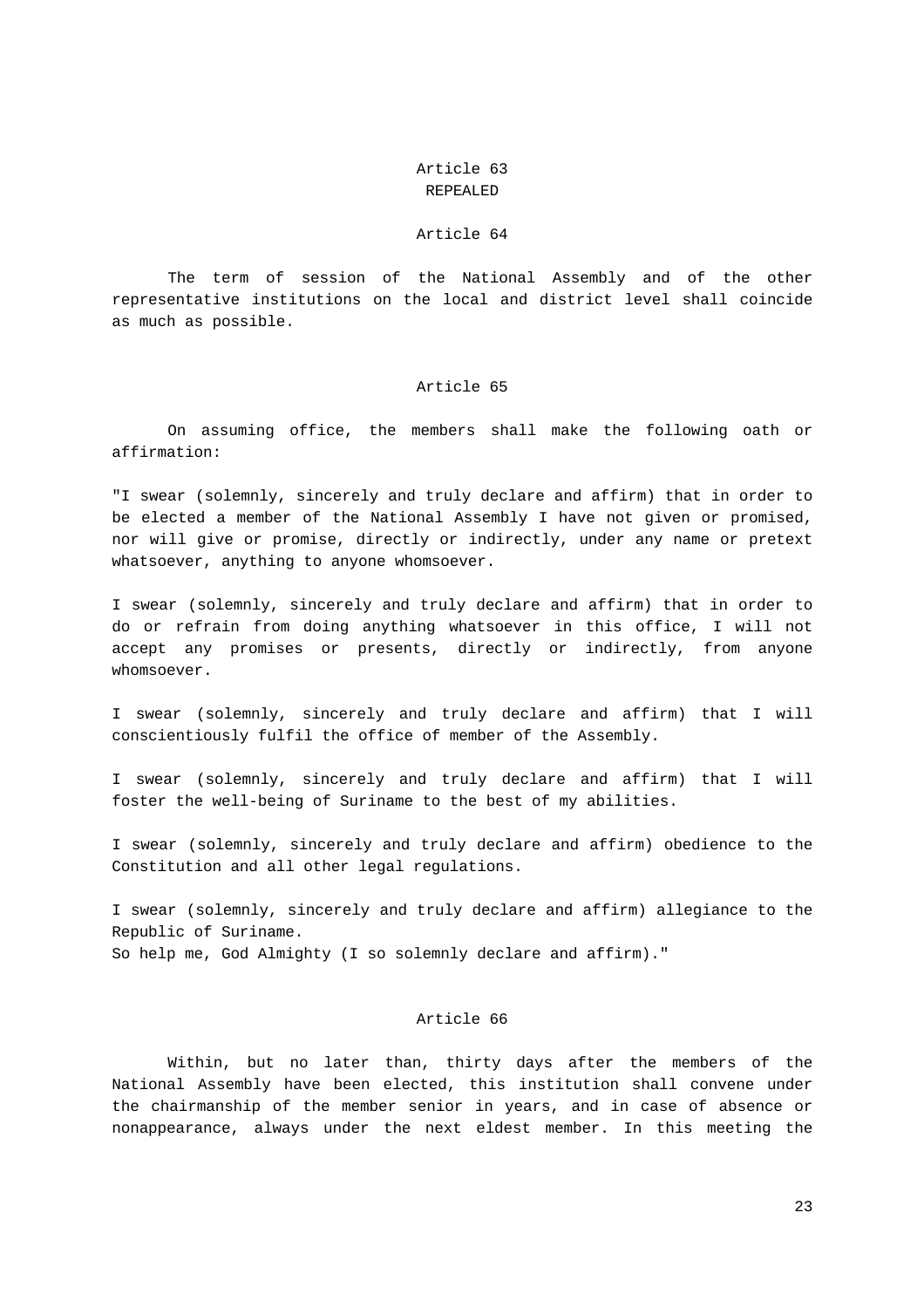National Assembly shall examine the credentials of its new members, and shall settle disputes arising from those credentials or from the election itself, according to rules to be laid down by law.

In the case in which several members could be appointed as most senior member, the person to be appointed as acting chairman shall be chosen by lot.

# Article 67

1. The most senior member as intended in the previous article shall, prior to the meeting, take the required oath or affirmation before the President, after which he shall swear in the other fifty members. Thereafter the meeting attends to the business of electing a speaker and a deputy speaker of the National Assembly, who shall immediately assume their functions.

2. The speaker shall take the required oath or affirmation in the National Assembly before the acting chairman.

3. If the acting chairman is elected as speaker he shall take the required oath or affirmation in the National Assembly before the deputy speaker.

#### Fourth Section

TERMINATION OF MEMBERSHIP OF THE NATIONAL ASSEMBLY

#### Article 68

- 1. Membership of the National Assembly shall be terminated in case of:
- a. death;
- b. resignation;
- c. a recall of the member in the manner to be laid down by law;
- d. the occurrence of conditions which exclude the eligibility for election;
- e. an appointment as Minister or Under-Minister;
- f. absence during an uninterrupted period of five months;
- g. a conviction for a criminal offence by an irrevocable judicial decision involving detention of at least five months.

2. Membership of the National Assembly is incompatible with the office of Minister or Under-Minister, provided that upon the election of a Minister or Under-Minister as a Member to the National Assembly, the office of Minister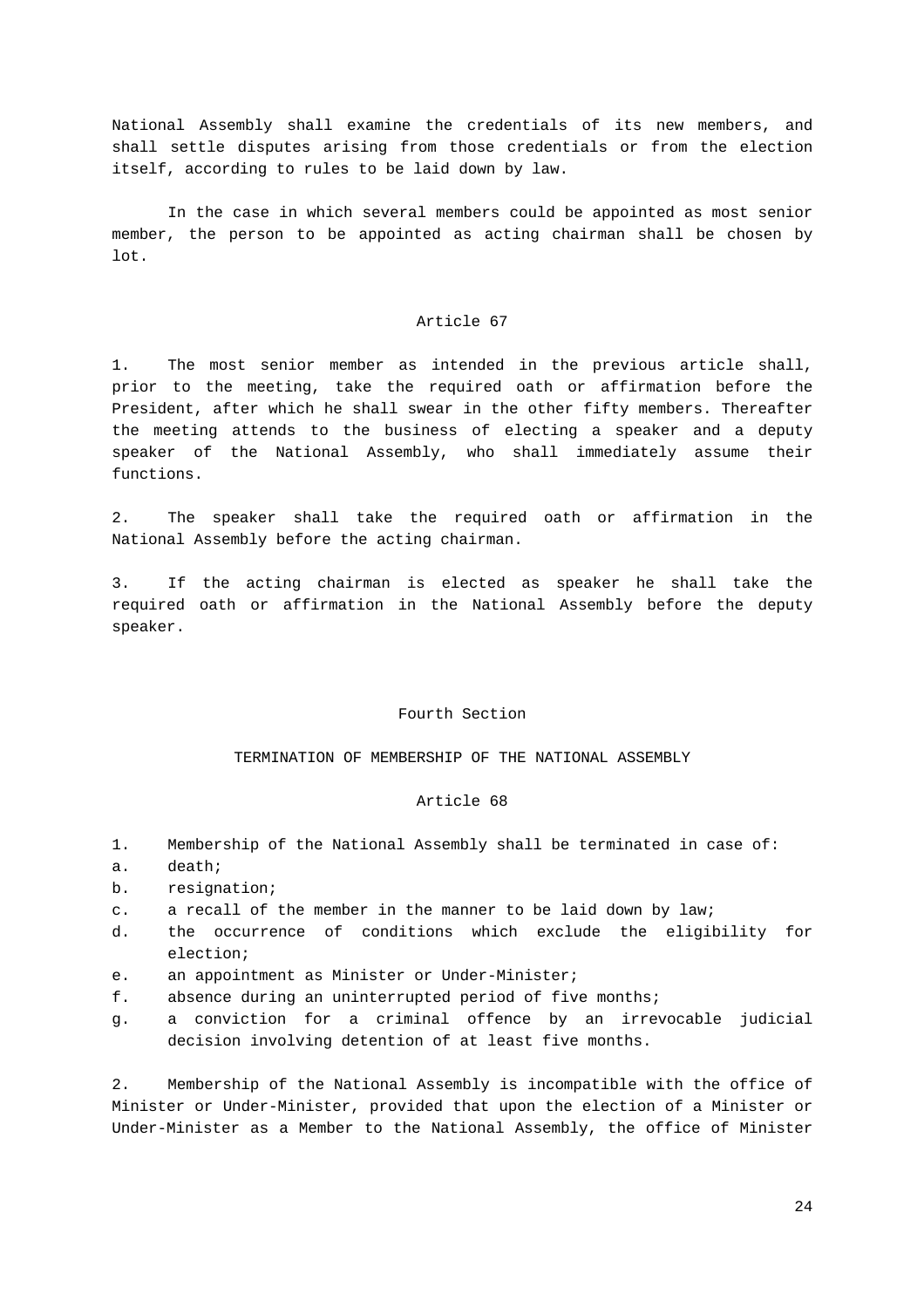or Under-Minister can be combined with membership of the National Assembly for no longer than three months after admission to the National Assembly.

3. Further rules in relation to the loss of membership of the National Assembly can be laid down by law.

#### CHAPTER XI

#### THE LEGISLATURE

# First Section

### THE EXERCISE OF LEGISLATIVE POWERS

# Article 69

The legislature, the Government and the other institutions of government shall adhere to the provisions of the Constitution.

#### Article 70

The Legislative Power shall be exercised jointly by the National Assembly and the Government.

#### Second Section

POWERS OF THE NATIONAL ASSEMBLY

#### Article 71

1. The National Assembly shall have the power to decide on all bills which are submitted to it for approval.

2. The National Assembly shall have the power to decide by a two-thirds majority on the organisation of a People's Assembly or a plebiscite in those cases deemed necessary by the National Assembly, without prejudice to the provisions of Article 179, paragraph 2.

3. The National Assembly shall establish its own standing orders. These standing orders, in which rules of procedure for the People's Assembly shall be included, will be promulgated by state decree.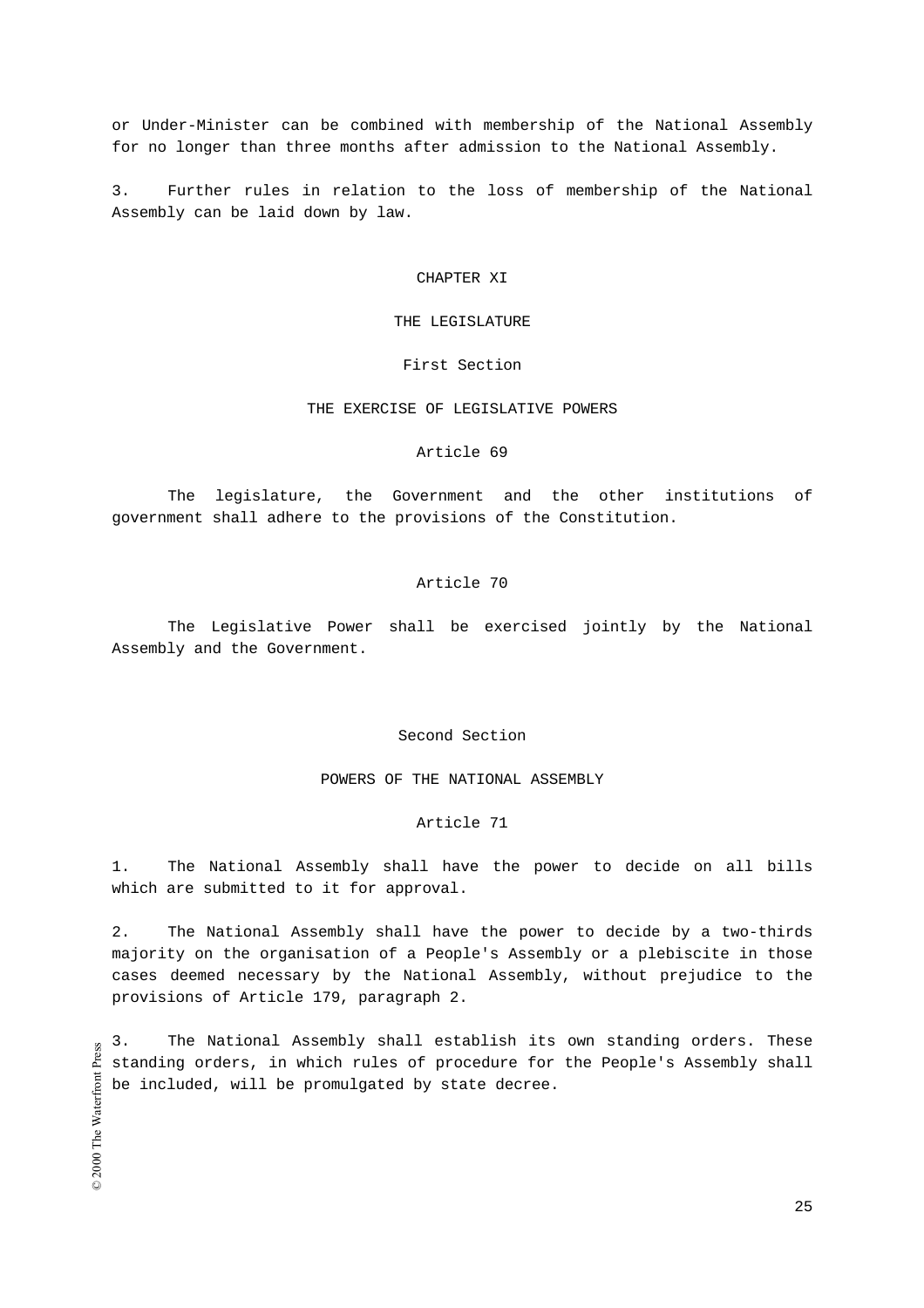Without prejudice to what is enshrined elsewhere in the Constitution for regulation by law, the following matters shall in any case be regulated by law:

- a. treaties, subject to the provisions of Article 104;
- b. the amendment of the Constitution;
- c. the declaration and termination of the state of war, the civil or military state of emergency;
- d. the determination and change of the political and administrative subdivision of the Republic of Suriname;
- e. the determination of the expanse and the boundaries of the territorial waters, and the rights of the Republic of Suriname to the adjacent continental shelf and the economic zone;
- f. the establishment of a council for national development;
- g. the granting of amnesty or pardon.

# Article 73

The socio-economic and political policy of the Government shall require prior approval by the National Assembly.

# EXECUTIVE TASKS OF THE NATIONAL ASSEMBLY

# Article 74

The National Assembly has the following executive tasks:

- a. electing the President and Vice-President, and deciding on their premature resignation;
- b. placing the nominations of the chairman, deputy chairman, the members and their appointed deputies of the institution in charge of the supervision and control of the expenditure of the state finances to the President;
- c. placing the nominations of the members of the Constitutional Court and their appointed deputies to the President;
- d. appointing, suspending and discharging the clerk of the Assembly;
- e. organising any People's Assembly.

# Third Section

LEGISLATIVE PROCEDURE, RIGHTS OF AMENDMENT,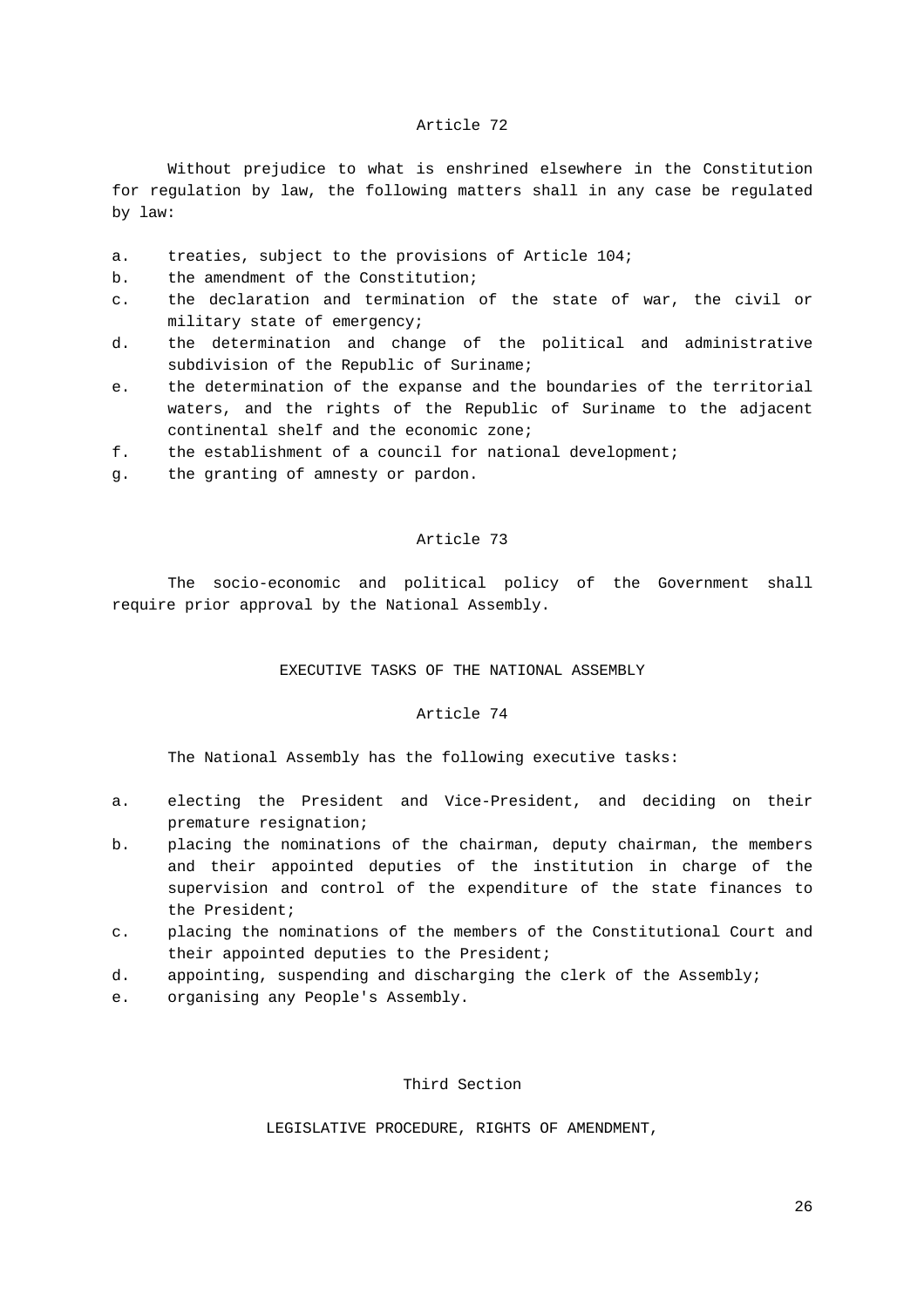# INITIATIVE, INTERPELLATION AND INQUIRY

#### Article 75

1. The President shall submit the bills or other government proposals to the National Assembly by written note.

2. Public debate on any government proposal which has been received shall always be preceded by an inquiry into that proposal.

3. The National Assembly shall determine in its standing orders the manner in which such inquiry shall be conducted.

#### Article 76

The National Assembly shall have the right to amend bills proposed by the Government.

# Article 77

1. If the National Assembly resolves to pass the bill, whether amended or not, it shall notify the President thereof.

2. If the National Assembly resolves not to pass the bill, it shall also give notice thereof to the President, with the request to review the bill more thoroughly. As long as the National Assembly has not taken a decision, the President shall have the right to withdraw the bill which he has submitted.

#### Article 78

Each member of the National Assembly shall have the right to propose a bill to the National Assembly.

# Article 79

The National Assembly shall have the right of inquiry, which shall be regulated by law.

# Article 80

1. All bills passed by the National Assembly and approved by the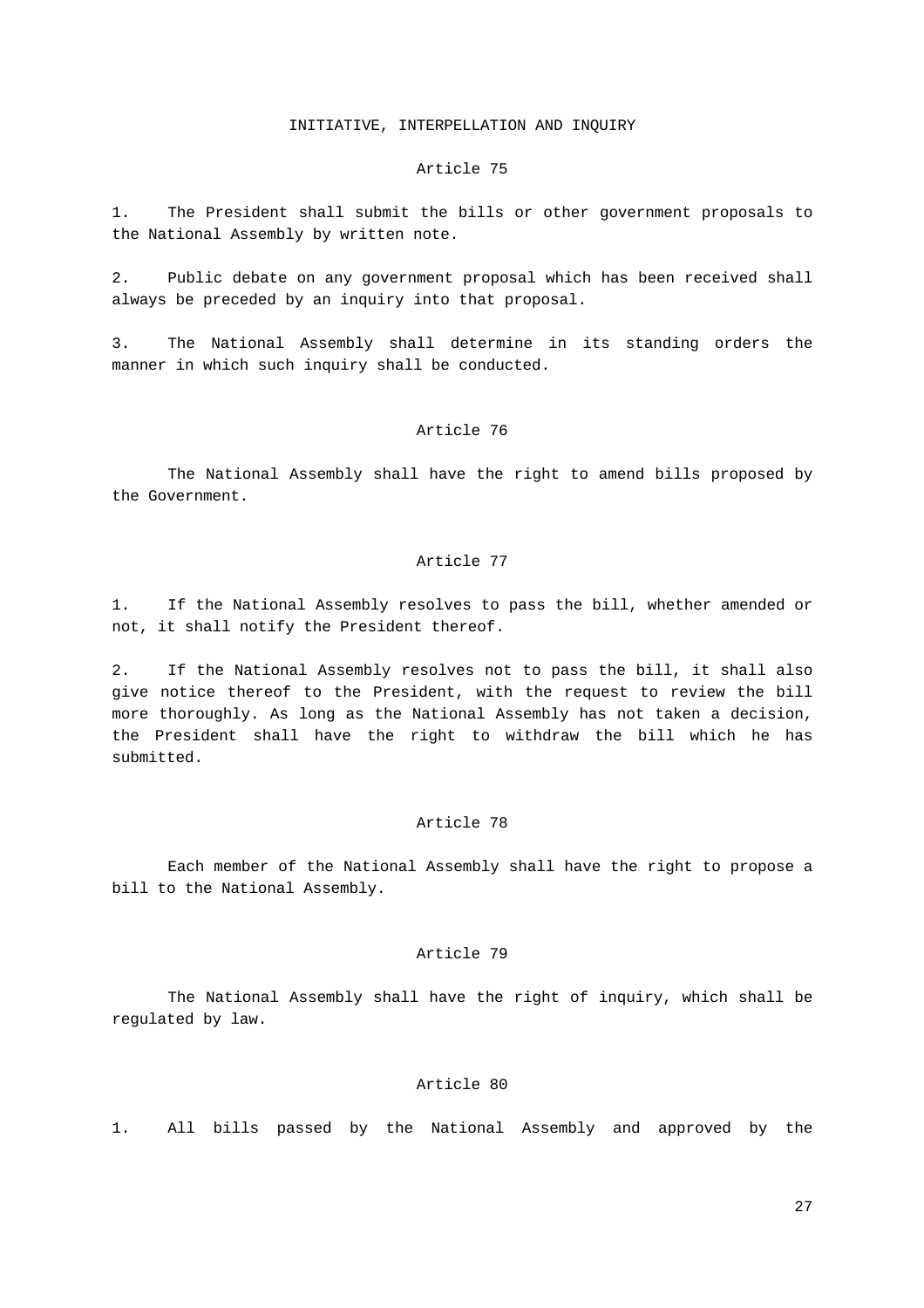President shall acquire force of law after promulgation.

2. The laws shall be inviolable, subject to the provisions of Articles 106, 137 and 144 paragraph 2.

Fourth Section

#### PROCEDURE

# Article 81

Annually, and at the latest on the first working day of October, the President shall address the National Assembly in an extraordinary session on the policy to be followed by the Government.

#### Article 82

All meetings of the National Assembly shall be open to the public, except in special cases if it decides to convene behind closed doors.

#### Article 83

1. The National Assembly shall not commence deliberations or take decisions if not more than half of its members are present.

2. All decisions of the National Assembly shall be taken by a normal majority of votes, except for the provisions of paragraph 3 of the present Article, and of Article 60, Article 70 [paragraph 2], and Article 84, paragraph 4.

3. A majority of at least two-thirds of the constitutional number of members of the National Assembly shall be required for decisions concerning:

a. the amendment of the Constitution;

- b. the amendment of the electoral act insofar as it involves the subjects indicated in Article 60;
- c. the election of the President;
- d. the election of the Vice-President;
- e. the organisation of a People's Assembly, subject to the provisions of Article 181, paragraph 2;
- f. the organisation of a plebiscite.

Article 84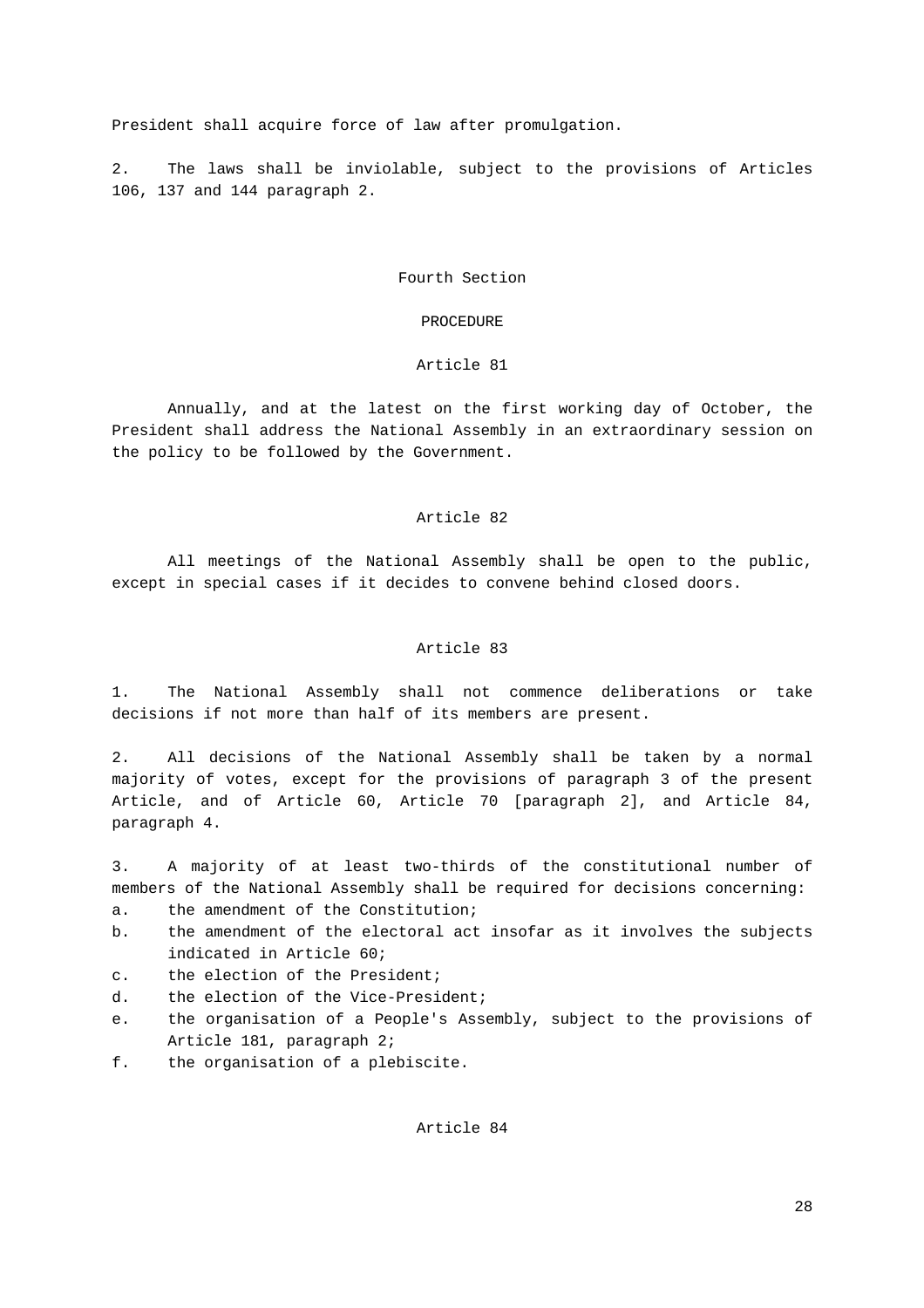1. In the event of an equality of votes at a meeting attended by all who are at that moment members of the National Assembly, the motion shall be considered as having been defeated.

2. In the event of an equality of votes at a meeting not attended by all who are at that moment members of the National Assembly, the decision shall be postponed to a subsequent meeting. The motion shall be considered as having been defeated in the event of an equality of votes in such meeting.

3. Voting shall be by roll-call if at least five members desire this and shall then be by word-of-mouth; however, in case of the election or nomination of persons, voting shall be by secret and unsigned ballot.

4. The meeting can decide by at least two-thirds of the votes cast that voting on a specific matter shall be by secret and unsigned ballot.

# Article 85

1. The Government shall provide the National Assembly with the requested information either in writing or orally.

The Government can be invited by the National Assembly to attend the meeting.

2. The Government may attend meetings of the National Assembly as well as of the People's Assembly. It has an advisory role in those meetings. The Government can be assisted in these meetings by experts.

#### Article 86

The law shall regulate the financial provisions for the members and former members of the National Assembly and their surviving relatives.

#### Article 87

1. The National Assembly appoints, suspends and discharges its clerk. The clerk may not at the same time be a member of the National Assembly.

2. The law shall regulate his legal position.

# Fifth Section

### IMMUNITY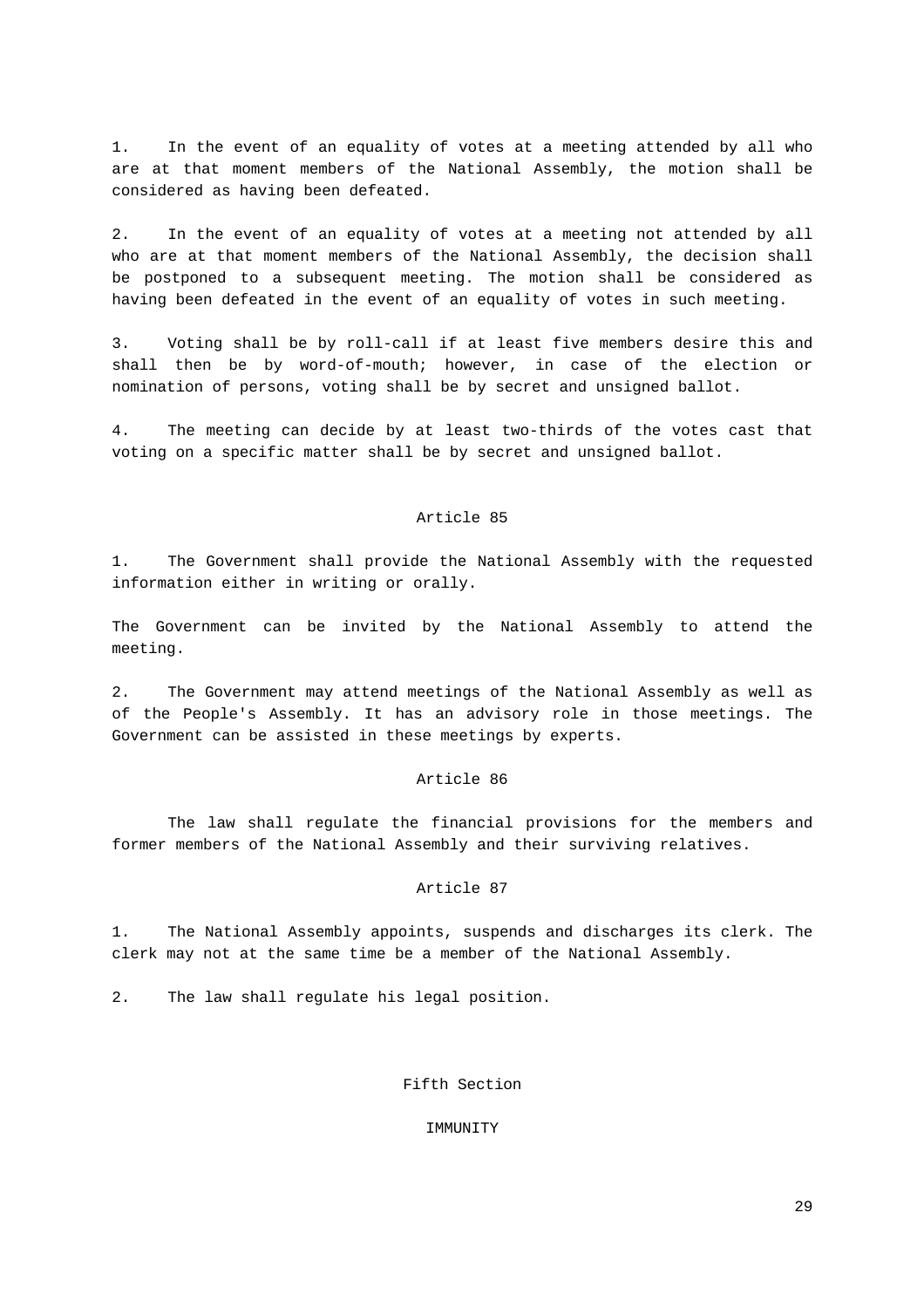The speaker, the members of the National Assembly, the Government and the experts referred to in Article 85, paragraph 2, shall be exempted from criminal prosecution for anything they have said in the Assembly or have submitted to it in writing, except if in so doing they have made public what was said or submitted under obligation of confidentiality in a closed meeting.

# Article 89

The National Assembly is bound to inform the District Councils in a manner to be laid down by law on decisions taken or viewpoints which concern their districts.

#### CHAPTER XII

THE PRESIDENT

First Section

#### GENERAL PROVISIONS

Article 90

1. The President is Head of State of the Republic of Suriname, the Head of Government, the Chairman of the Council of State and of the Security Council.

2. He is answerable to the National Assembly.

# Article 91

1. The President and the Vice-President are elected by the National Assembly for five years. The term of office of the President is terminated upon the inauguration of the President-elect. If the office becomes vacant, then the President-elect begins a new term of office.

2. The provisions of the previous paragraph apply equally to the Vice-President.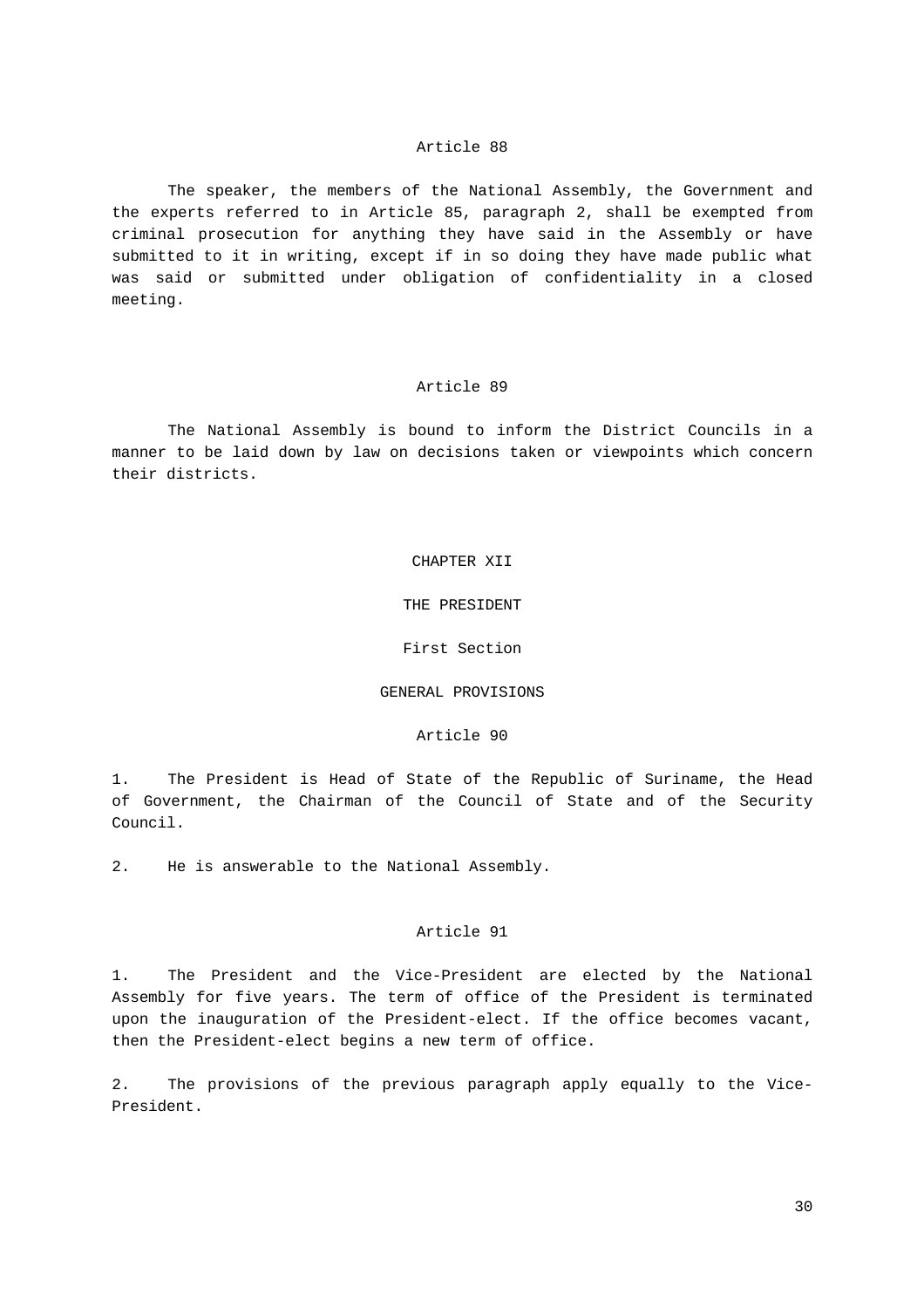1. To qualify for election as President or Vice-President a candidate must:

- have Surinamese nationality;
- be at least thirty years of age;
- not be excluded from the right to vote and the right to be elected;

- not have acted in violation of the Constitution.

2. Before submitting his candidacy, he must have had his domicile and main and actual residence in Suriname for at least six years.

#### Article 93

At the inauguration, the President and the Vice-President shall take the following oath or affirmation before the National Assembly:

"I swear (solemnly, sincerely and truly declare and affirm) that, in order to be elected President (Vice-President) of the Republic of Suriname, I have not given or promised, nor will I give or promise, directly or indirectly, under any name or pretext whatsoever, anything to anyone whomsoever.

I swear (solemnly, sincerely and truly declare and affirm) that in order to do or refrain from doing anything whatsoever in this office, I will not accept any promises or presents, directly or indirectly, from anyone whomsoever.

I swear (solemnly, sincerely and truly declare and affirm) that in fulfilling the office of President (Vice-President) I will attend to and foster, with all my powers, the interests of the country and people.

I swear (solemnly, sincerely and truly declare and affirm) that I will defend and preserve, with all my powers, the independence and territory of the Republic of Suriname; that I will protect the general and individual liberty and the rights of all people, and will employ, for the maintenance and promotion of the individual and general welfare, all means which the laws and circumstances place at my disposal, as a good and faithful President (Vice-President) should.

I swear (solemnly, sincerely and truly declare and affirm) obedience to the Constitution and all other legal regulations.

I swear (solemnly, sincerely and truly declare and affirm) allegiance to the Republic of Suriname. So help me God Almighty (I so solemnly declare and affirm!)."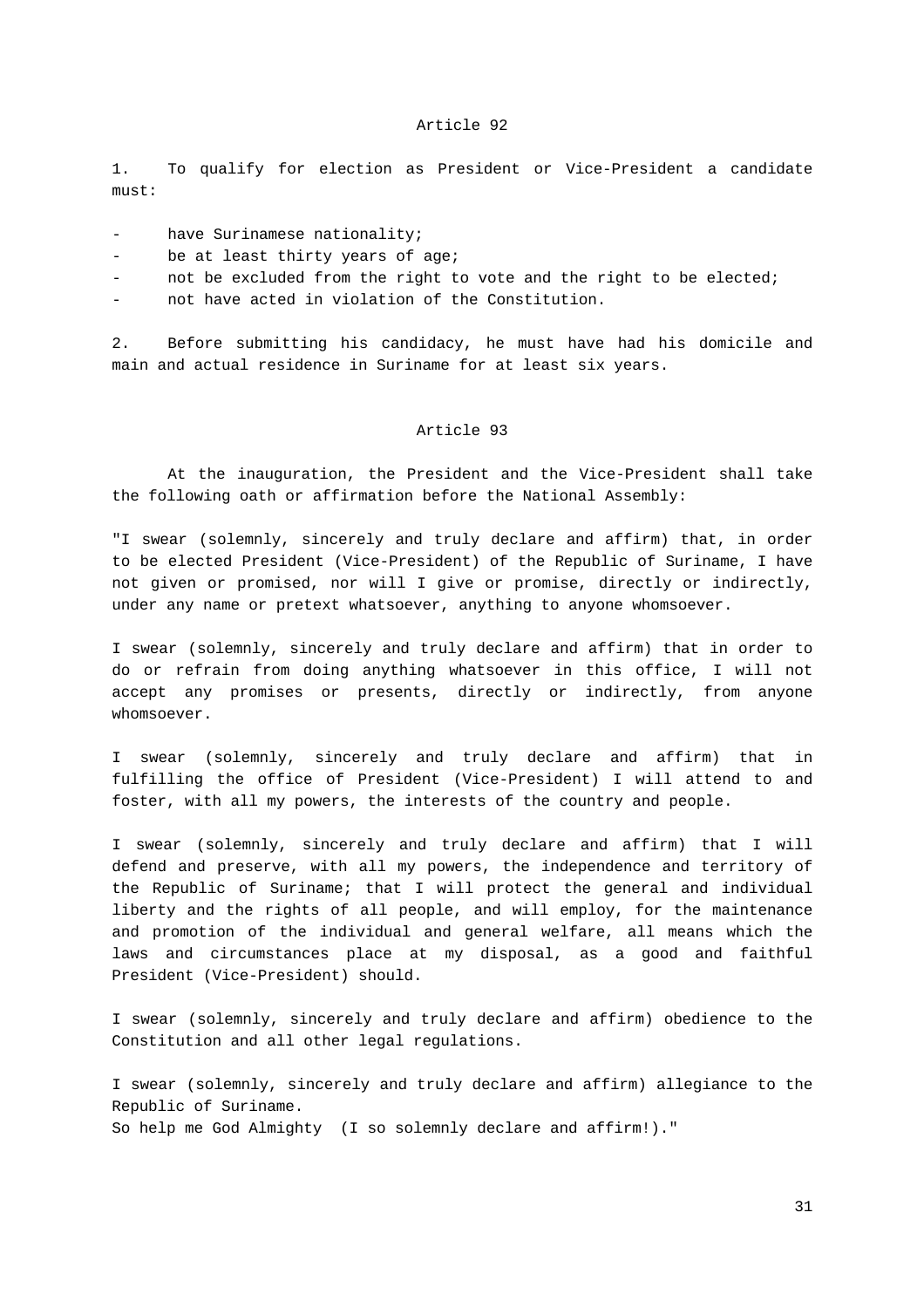The President and the Vice-President shall not hold other political and administrative offices in the civil service, shall not fulfil functions in trade and commerce or labour unions and shall not practice any other professions.

#### Article 95

The President and the Vice-President may, neither directly nor indirectly, participate in any enterprise, nor act as guarantor thereof, which is based on an agreement for profit or gain made with the State or with a part thereof.

They may hold no money claims, except for government bonds, against the State.

#### Article 96

The President and the Vice-President may, neither directly nor indirectly, participate in any concession or enterprise of any nature established or operating in Suriname.

# Article 97

1. The President may not be married, related by blood or by marriage up to the second degree, to the Vice-President, the Ministers, the Under-Ministers, the members of the Council of State and the chairman, the deputy chairman and the members of the institution which is in charge of the supervision and control of the expenditure of state finances.

2. He who, after his election, enters into a relationship by marriage of a forbidden degree, shall only remain in office after having received legal consent.

#### Article 98

The office of President shall be exercised by the Vice-President:

- a. in case the President is declared unfit to exercise his powers;
- b. in case the President has laid down the exercise of his powers temporarily;
- c. as long as there is no President or if he is absent;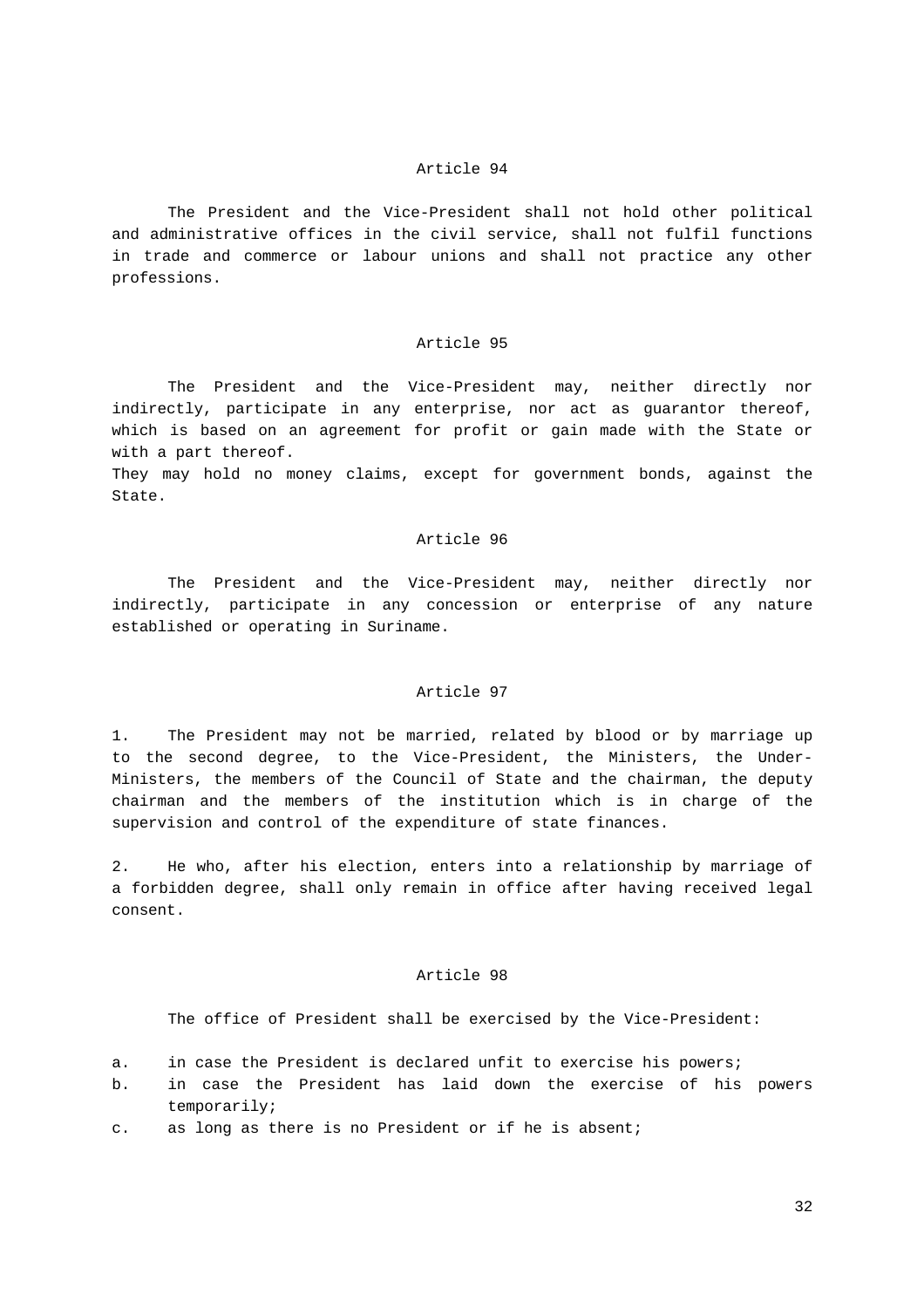d. if, in the case described in Article 140, proceedings against the President have been initiated.

#### Second Section

POWERS OF THE PRESIDENT

Article 99

Executive power is vested in the President.

#### Article 100

The President shall have the supreme command over the armed forces.

# Article 101

The President shall be in charge of foreign relations and shall promote the development of the international legal order.

#### Article 102

1. The President shall not declare the Republic of Suriname to be at war, in threat of war or in state of siege, unless he has the prior approval of the National Assembly.

This approval shall not be required if consultation with the National Assembly, as a result of force majeure, is not possible.

2. The President shall not declare war, the threat of war or state of siege between the State of Suriname and another power to be terminated, unless he has the prior approval of the National Assembly. This approval shall not be required if consultation with the National Assembly, as a result of force majeure, is not possible.

3. To maintain external and domestic security, in case of war, threat of war or in case of a serious threat to or disturbance of the domestic order or peace, which could result in substantial damage to the interests of the State, the President can declare the state of emergency in any part of Suriname, subject to the prior approval of the National Assembly.

4. The President shall not declare the state of emergency to be terminated, unless he has the prior approval of the National Assembly. This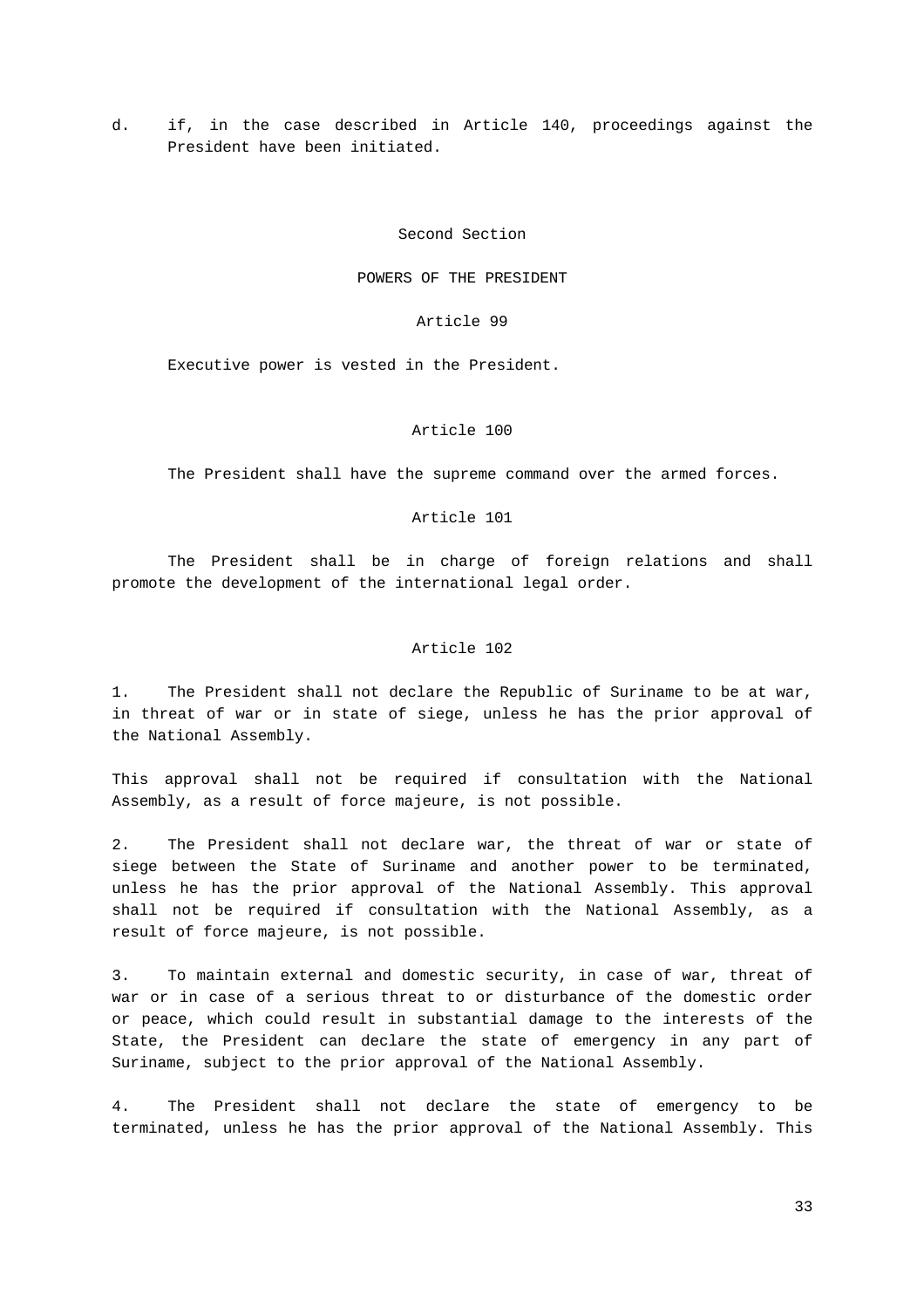approval shall not be required if consultation with the National Assembly, as a result of force majeure, is not possible.

#### Article 103

Agreements with other powers and international organisations shall be concluded by or with the authority of the President, and insofar as the agreement requires, shall be ratified by the President. The National Assembly shall be notified of such agreements as soon as possible; they shall not be ratified and they shall not come into effect until they have received the approval of the National Assembly.

#### Article 104

1. Approval shall be given either explicitly or implicitly. Explicit approval shall be given by law. Implicit approval shall be given if, within thirty days after the agreement has been submitted for that purpose to the National Assembly, no statement has been made by the National Assembly, expressing the wish that the agreement shall be subject to its explicit approval.

2. The law determines the cases in which no approval is required.

# Article 105

The provisions of the agreements mentioned in Article 103, which may be directly binding on anyone, shall become effective upon promulgation.

# Article 106

Legal regulations in force in the Republic of Suriname shall not apply if such application should be incompatible with provisions of agreements which are directly binding on anyone and which were concluded either before or after the enactment of the regulations.

# Article 107

The law shall regulate the promulgation of agreements and decisions of international organisations.

# Article 108

At the proposal of the Government, the President shall bestow honourary orders of the Republic of Suriname upon people who qualify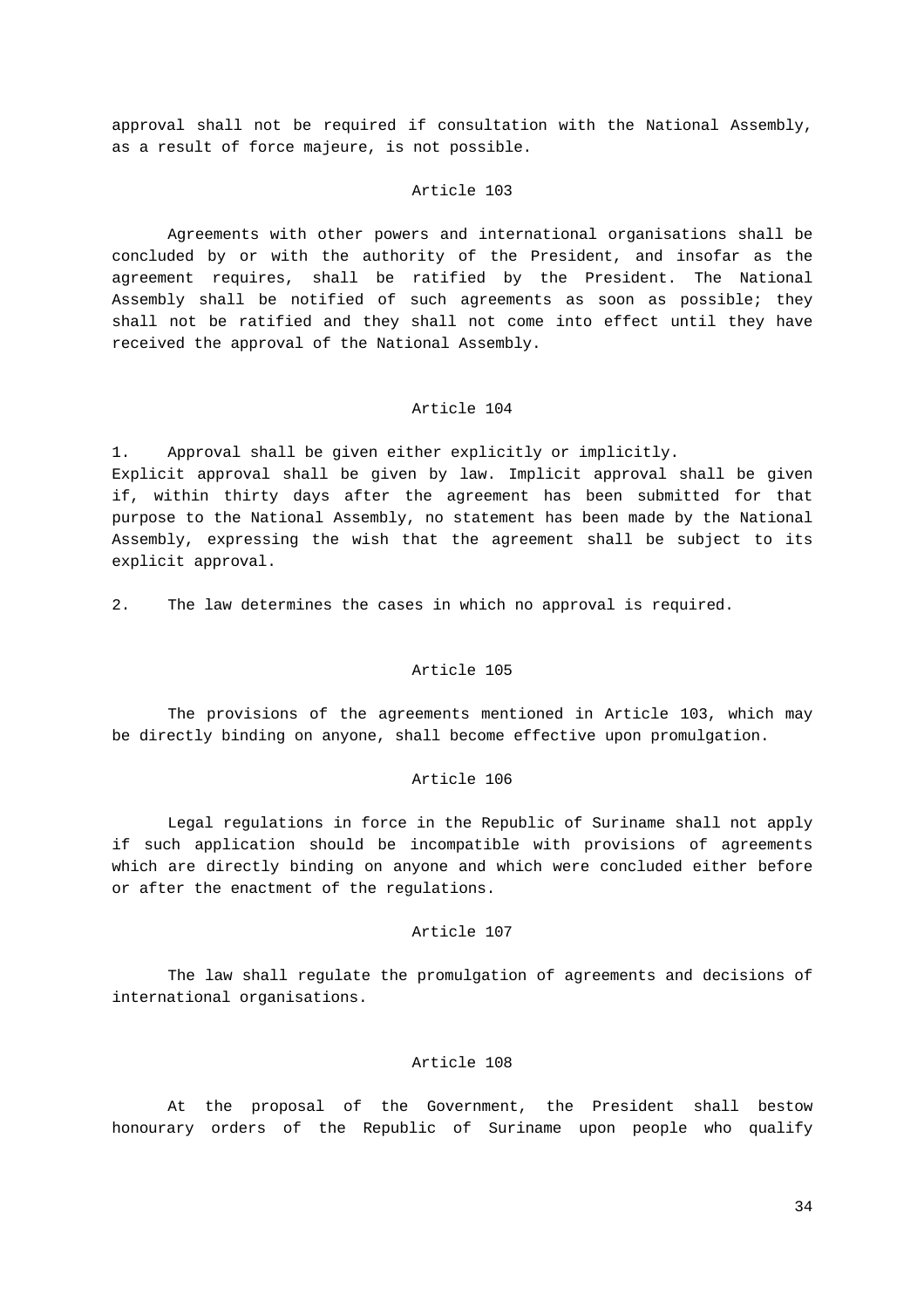therefor.

# Article 109

The President shall have the right to grant pardons for penalties adjudged by court sentence. He shall exercise this right after having heard the opinion of the judge who had pronounced the legal sentence.

# POWERS WITH REGARD TO OTHER INSTITUTIONS

# Article 110

#### In addition, the President has the power:

- a. to constitute the Council of Ministers, after consultations, taking the results of the elections into account;
- b. to direct the preparatory work for the government programme;
- c. to direct the activities of the Council of State;
- d. if required, to convene and to lead the meetings of the Council of Ministers;
- e. to appoint and remove Ministers from office;
- f. to ratify approved bills and proposed state decrees;
- g. to suspend decisions of the Council of Ministers, and of Ministers;
- h. to appoint, suspend and discharge any person to whom a public service is entrusted, inasmuch as appointing, suspending, or discharging has not been assigned to another state institution.

#### POWERS IN INTERNATIONAL RELATIONS

# Article 111

In international relations the President has the power:

- a. to appoint, discharge, replace and suspend diplomatic representatives of the Republic of Suriname;
- b. to accredit or refuse accreditation of diplomatic representatives of other states;
- c. to accept letters of credence from foreign diplomatic representatives.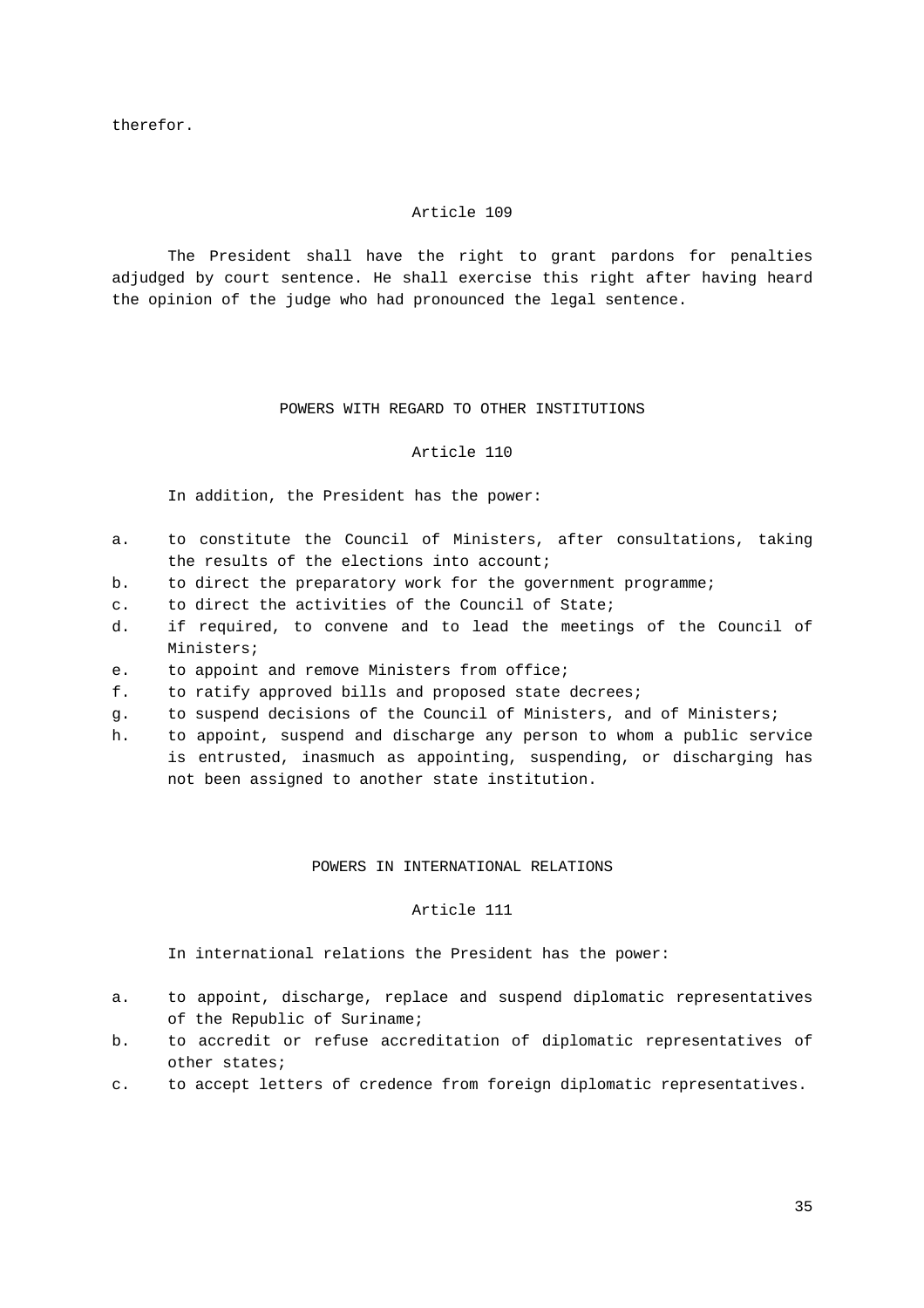All other matters relating to the President shall be regulated by law.

#### CHAPTER XIII

# THE COUNCIL OF STATE, THE GOVERNMENT, THE COUNCIL OF MINISTERS AND THE MEMBERS OF THE COUNCIL OF MINISTERS

First Section

THE COUNCIL OF STATE

# Article 113

There shall be a Council of State whose composition and powers shall be regulated by law. The President is Chairman of the Council of State.

#### Article 114

On assuming office the members of the Council of State shall take the following oath or affirmation before the President:

"I swear (solemnly, sincerely and truly declare and affirm) that, in order to be appointed member of the Council of State, I have not given or promised, nor will I give or promise, directly or indirectly, under any name or pretext whatsoever, anything to anyone whomsoever.

I swear (solemnly, sincerely and truly declare and affirm) that in order to do or refrain from doing anything whatsoever in this office, I will not accept any promises or presents, directly or indirectly, from anyone whomsoever.

I swear (solemnly, sincerely and truly declare and affirm) that I will perform my duties and that I will not make public the things of which I have taken cognizance through my appointment as member of the Council of State, and which are entrusted to me in confidence, or of which I should understand the confidential character, except to those persons to whom I am obligated by law or ex officio to communicate them.

I swear (solemnly, sincerely and truly declare and affirm) obedience to the Constitution and all other legal regulations.

I swear (solemnly, sincerely and truly declare and affirm) allegiance to the Republic of Suriname.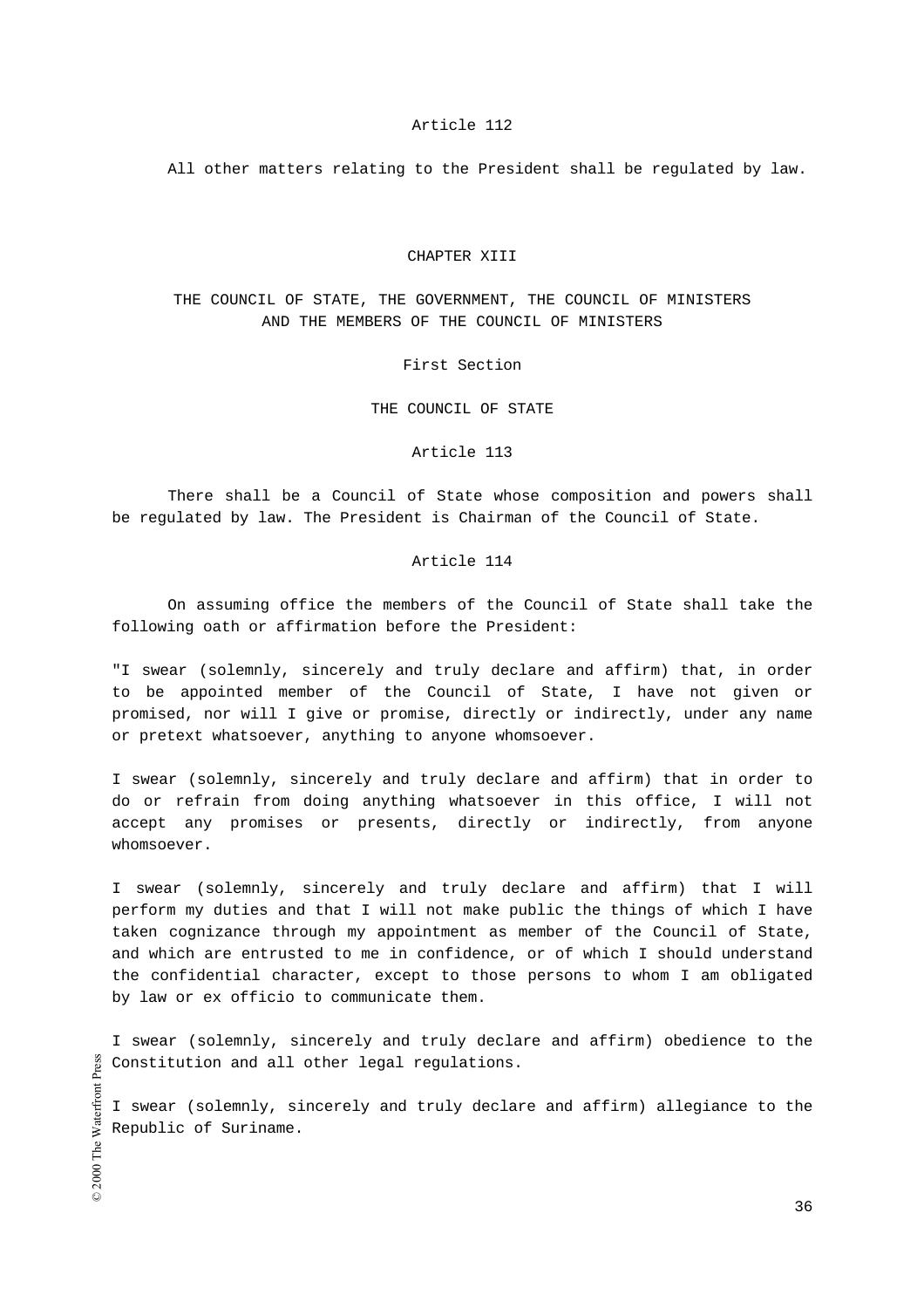So help me, God Almighty (I so solemnly declare and affirm!)."

# POWERS OF THE COUNCIL OF STATE

#### Article 115

Without prejudice to what is regulated by law the Council of State has the following powers:

- a. to advise the President in the execution of his office of Head of State and Head of Government;
- b. to advise the Government on general policy matters and on the content of bills, as well as agreements under international law for which the consent of the National Assembly is required;
- c. to advise the Government on proposed state decrees;
- d. to pass its own standing orders, which shall be determined by state decree.
- 2. REPEALED.

#### Second Section

### THE GOVERNMENT

#### Article 116

1. The President, the Vice-President and the Council of Ministers together form the Government. The Vice-President is in charge of the day-today management of the Council of Ministers, and is as such answerable to the President.

2. The Government is answerable to the National Assembly.

# Article 117

The Government shall draft state decrees. Provisions which are enforceable by penalties shall not be made by such state decree unless it is pursuant to the law. The law regulates the penalties to be imposed.

# Article 118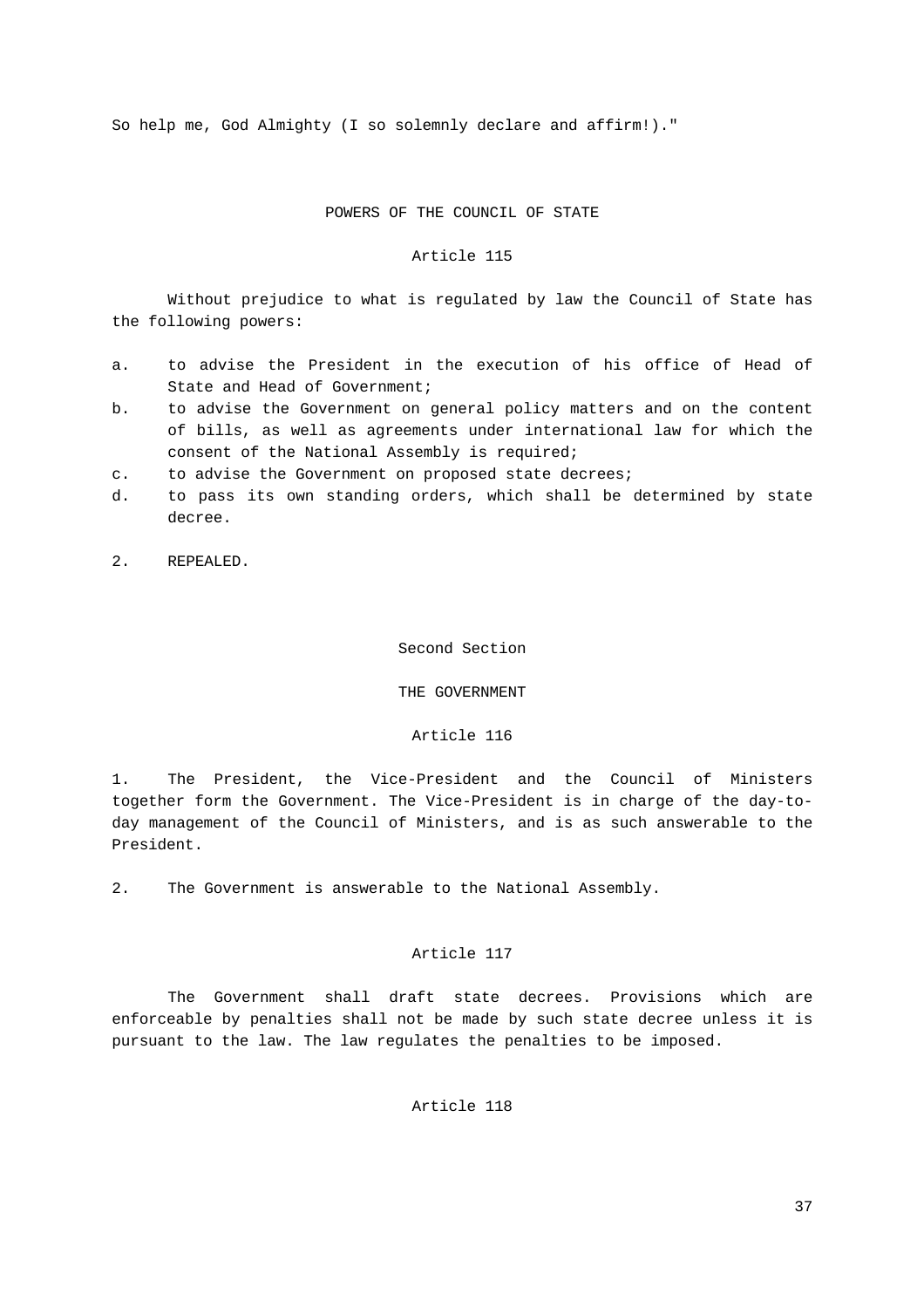The manner of promulgation of laws and state decrees, and the moment at which they become effective shall be regulated by law.

#### Third Section

#### THE COUNCIL OF MINISTERS

#### Article 119

1. The Council of Ministers is the highest executive and administrative institution of Government.

2. The Ministers together form the Council of Ministers, which is chaired by the Vice-President.

3. The Council of Ministers has at least one deputy chairman.

# Article 120

The meetings of the Council of Ministers may be attended by specialized and/or technical experts at the invitation of the chairman.

#### Article 121

The Council of Ministers is obligated to assist in providing information to the Council of State for the execution of its task.

TASKS OF THE COUNCIL OF MINISTERS

#### Article 122

Subject to the provisions laid down in the standing orders for the Council, the tasks of the Council of Ministers are:

- a. to execute the policy determined by the Government;
- b. to prepare legislative acts and administrative regulations;
- c. to supervise the correct execution of decrees if their execution is entrusted to it;
- d. to prepare and to execute an efficient policy;
- e. to give direction to administrative organs and to supervise administrative functions of local institutions through the Ministries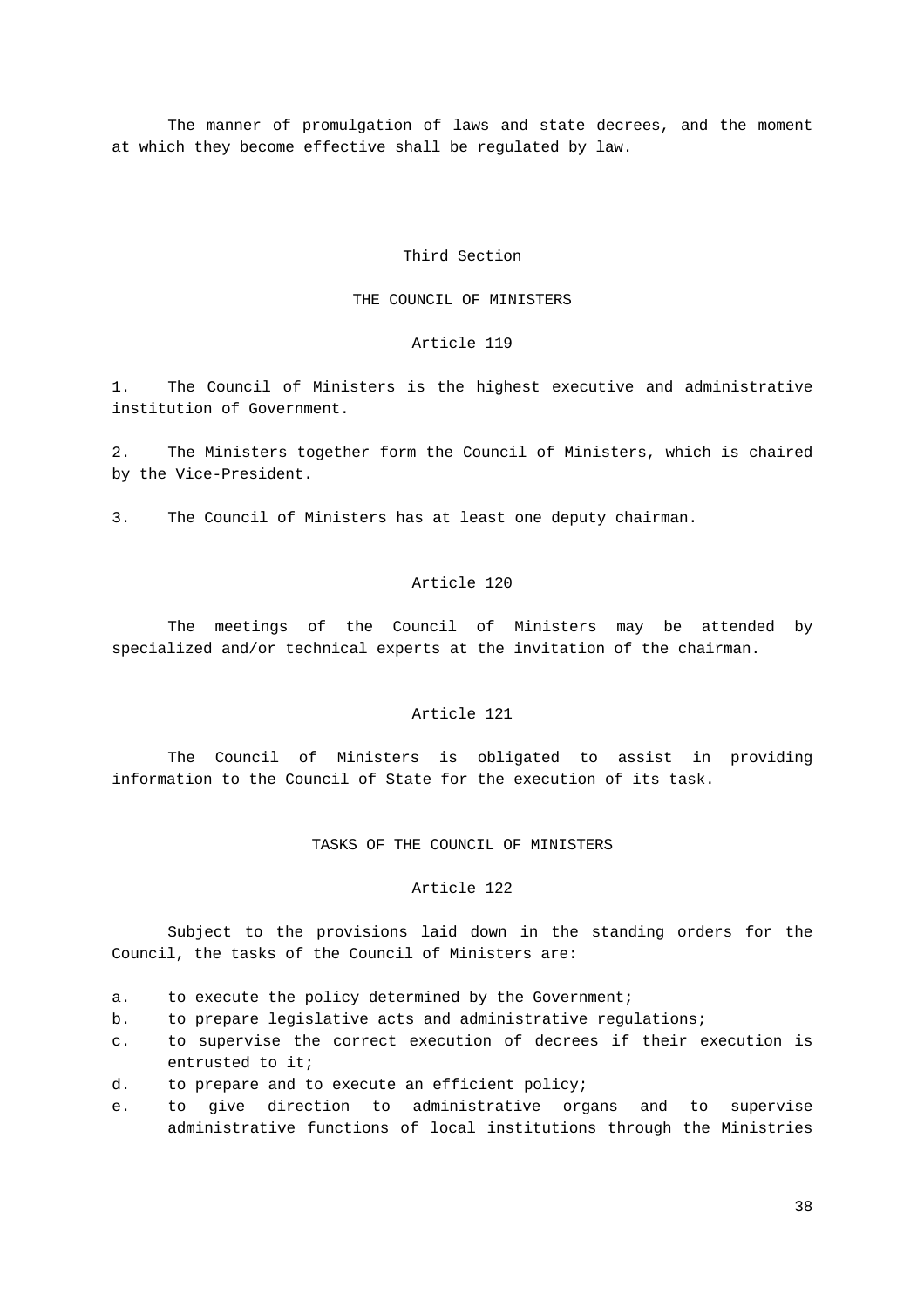# involved.

#### TASKS OF THE MEMBERS OF THE COUNCIL OF MINISTERS

#### Article 123

1. The members of the Council of Ministers shall be charged with leading their respective Ministries and with the tasks assigned to them by the standing orders of the Council of Ministers and by other rules and regulations.

2. The Ministers are answerable to the President.

Fourth Section

#### UNDER-MINISTERS

# Article 124

The President may appoint to a Ministry one or more Under-Ministers who, in cases in which the Minister deems it necessary, may replace the Minister with due regard to his instructions.

The Under-Minister is on that account answerable to the President, without prejudice to the responsibility of the Minister.

Fifth Section

OTHER PROVISIONS

#### Article 125

On assuming office, the Ministers and Under-Ministers shall take the following oath or make the following promise before the President:

"I swear (solemnly, sincerely and truly declare and affirm) that, in order to be appointed Minister, I have not given or promised, nor will I give or promise, directly or indirectly, under any name or pretext whatsoever, anything to anyone whomsoever.

I swear (solemnly, sincerely and truly declare and affirm) that in order to do or to refrain from doing anything whatsoever in this office, I will not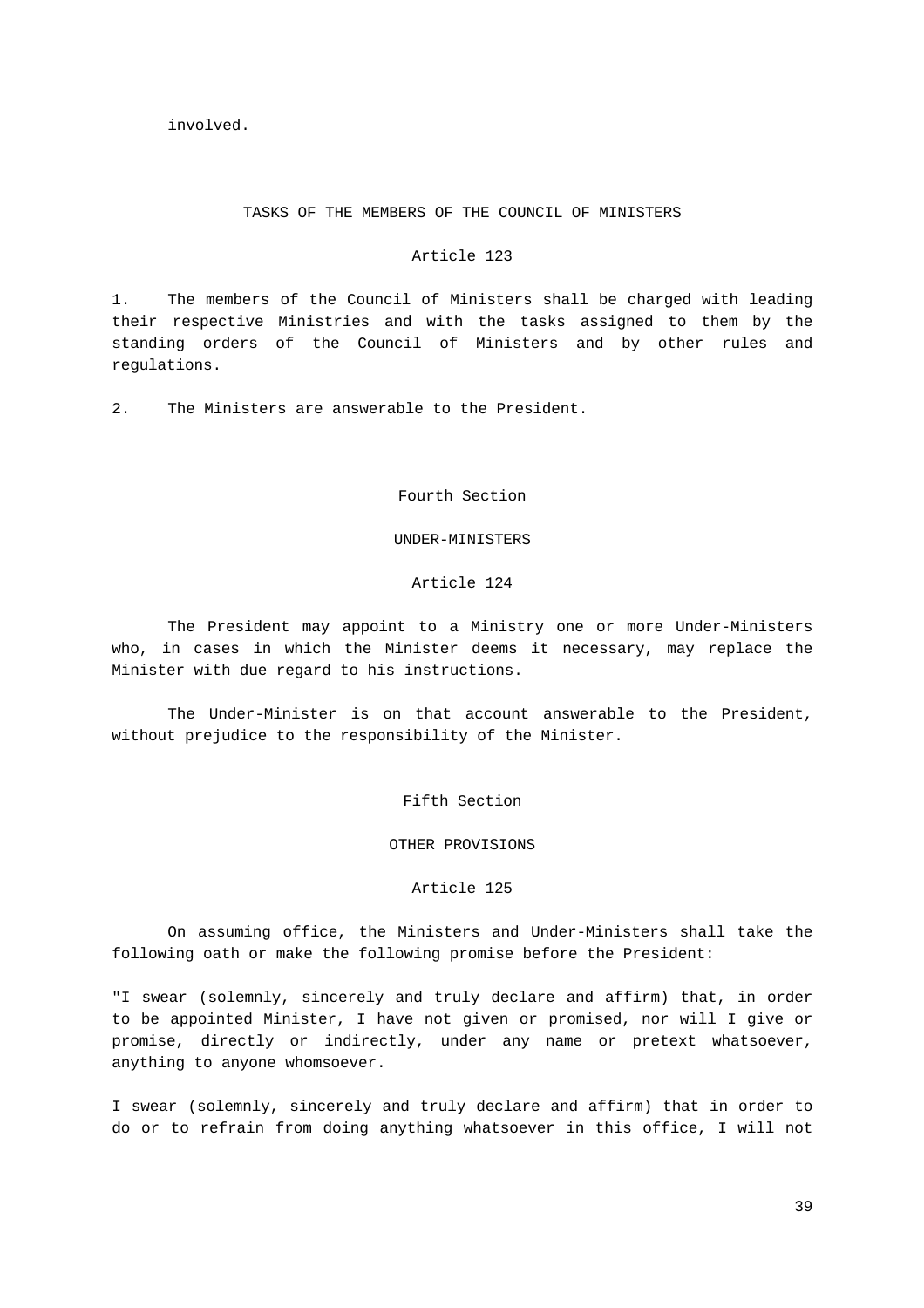accept any promises or presents, directly or indirectly, from anyone whomsoever.

I swear (solemnly, sincerely and truly declare and affirm) to conscientiously fulfil all the obligations pertaining to the office of Minister.

I swear (solemnly, sincerely and truly declare and affirm) that I will promote the well-being of Suriname to the best of my abilities.

I swear (solemnly, sincerely and truly declare and affirm) obedience to the Constitution and all other legal regulations.

I swear (solemnly, sincerely and truly declare and affirm) allegiance to the Republic of Suriname. So help me God Almighty (I so solemnly declare and affirm!)."

#### Article 126

The law regulates the financial provisions for the Ministers, the Under-Ministers, the former Ministers and former Under-Ministers, and of their surviving relatives.

# Article 127

The standing orders for the Council of Ministers shall be determined by state decree.

#### CHAPTER XIV

THE NATIONAL SECURITY COUNCIL

First Section

#### GENERAL PROVISIONS

#### Article 128

There shall be a National Security Council, which can only commence its activities after the duly authorized institutions have decided to declare the state of war, threat of war or the state of siege in case of military aggression, and the state of civil and military emergency.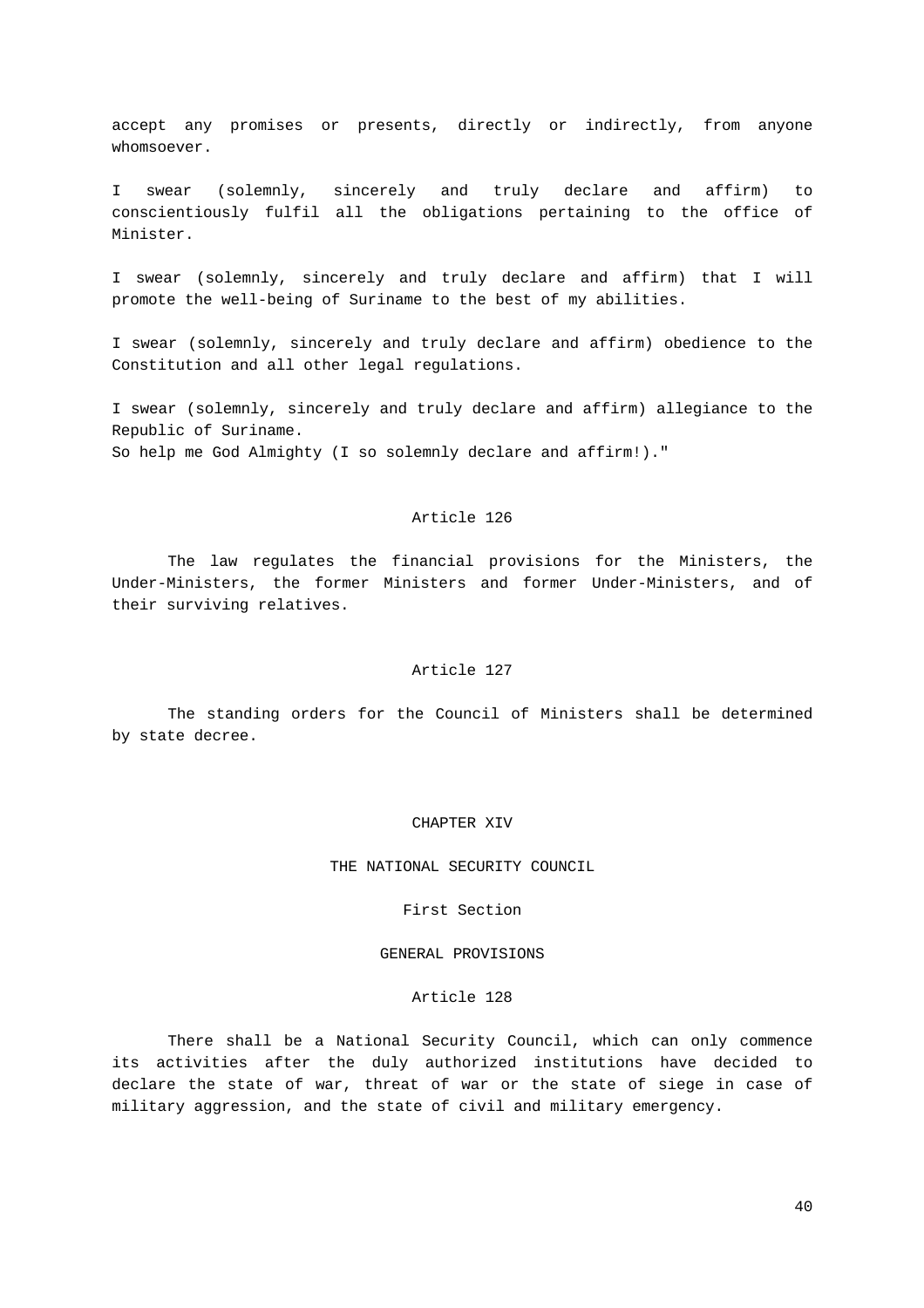# Second Section

# COMPOSITION OF THE SECURITY COUNCIL

#### Article 129

The Security Council shall consist of:

- a. the President, as chairman;
- b. the Vice-President, as deputy chairman;
- c. the Minister in charge of legal affairs;
- d. the Minister in charge of defense;
- e. another member of the Council of Ministers;
- f. the Commander of the National Army;
- g. the Chief of Police of the Police Corps of Suriname.

#### Article 130

1. The Security Council shall protect the sovereignty and the domestic security of the Republic of Suriname and is endowed with special powers in respect of the external and domestic security of the Republic of Suriname in the cases mentioned in Article 128.

2. Further regulations concerning the exercising of powers by the Security Council and the declaration of the state of emergency, as mentioned in Article 102, paragraph 3, shall be determined by law.

CHAPTER XV

#### THE LEGAL SYSTEM

# First Section

# GENERAL PROVISIONS

# Article 131

1. In Suriname justice shall be administered in the name of the Republic.

2. No act shall be punishable other than by virtue of a previously determined legal regulation.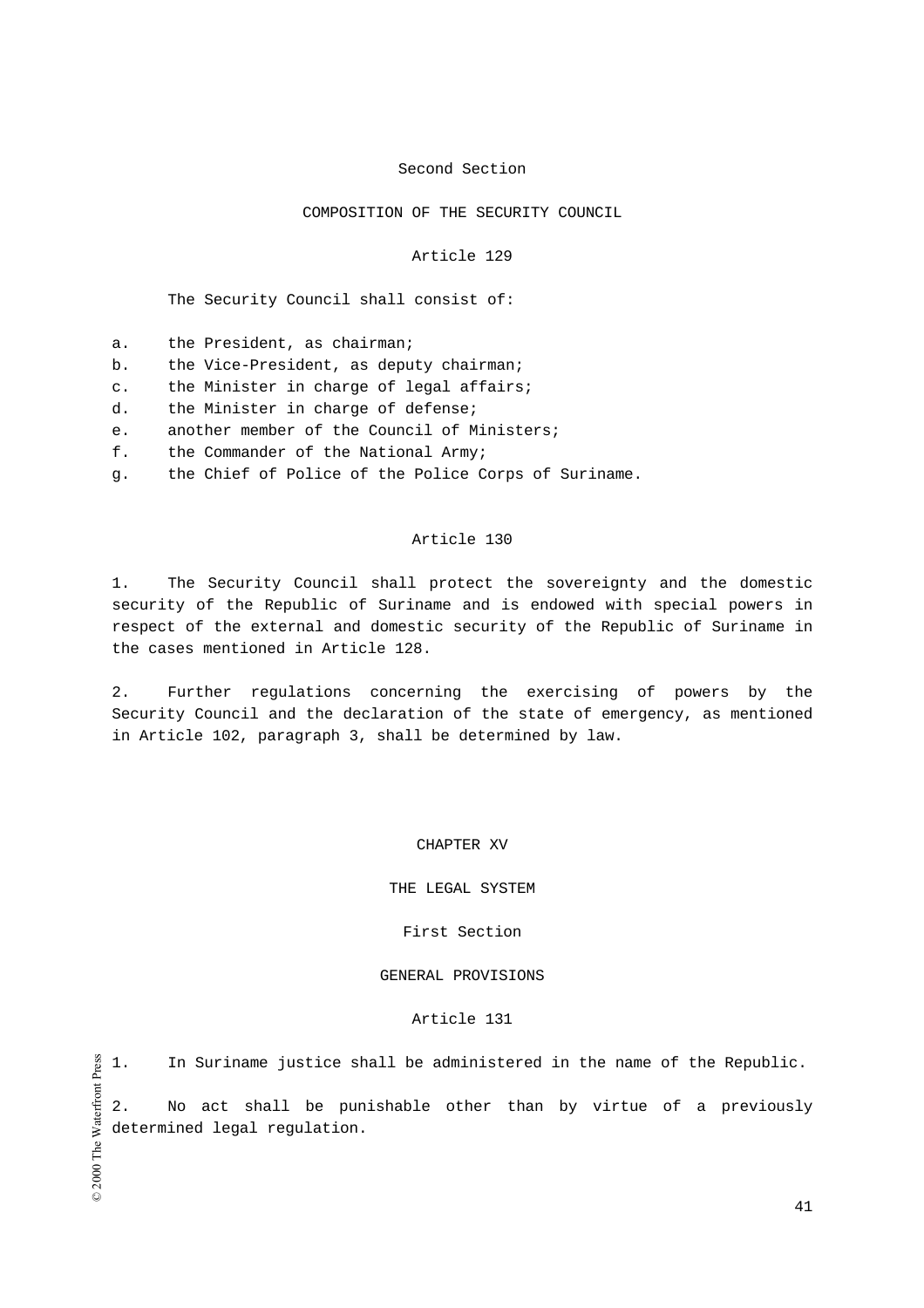3. Any interference in the investigation or prosecution of cases, and those pending in court, shall be forbidden.

# Article 132

Civil and commercial law, civil and military penal law and procedure shall be regulated by law in general codes, without prejudice to the power of the legislature to regulate special subjects by separate laws.

#### Second Section

# THE JUDICIARY

#### Article 133

1. The Judiciary shall consist of the President and the Vice-President of the High Court of Justice, the members and the deputy members of the High Court of Justice, the Procurator General of the High Court of Justice, and other members of the Public Prosecutions Department, and of other judicial officers designated by law.

2. The law may provide that persons who do not belong to the Judiciary shall also take part in the activities of the Judiciary.

3. The President, the Vice-President, the members and the deputy members of the High Court of Justice constitute the Judiciary, which is charged with the administration of justice.

#### Article 134

1. The cognizance and adjudication of all lawsuits is exclusively entrusted to the Judiciary, unless the law appoints another judge.

2. The imposition of penalties and measures provided by law is also entrusted to the Judiciary which is charged with the administration of justice, subject to exceptions made by law, which in respect of detention may only relate to military penal and disciplinary law.

# Article 135

1. The decision of lawsuits not arising from civil law relations may be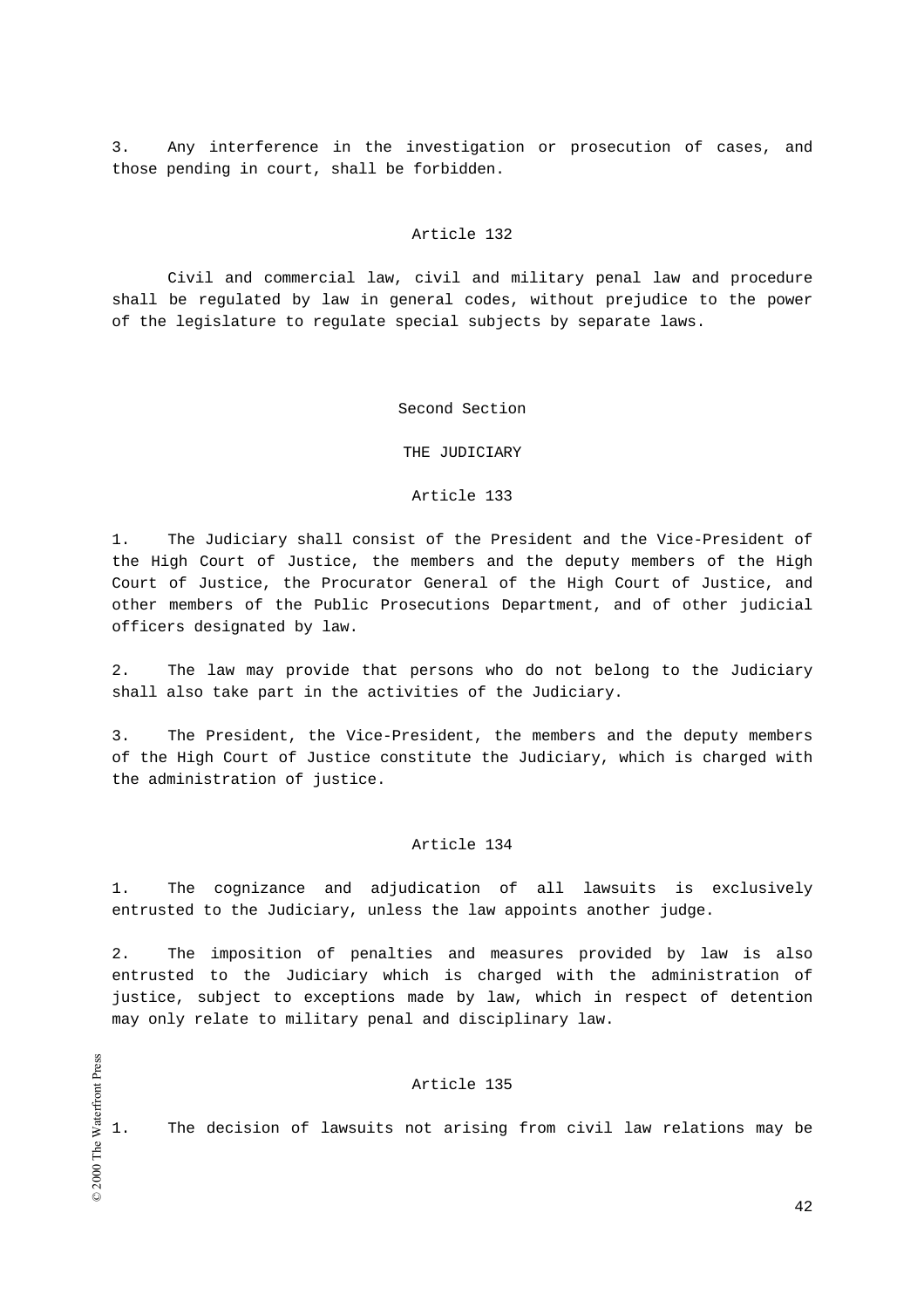referred by law to administrative judges. The law shall regulate the procedure and the consequences of the decisions.

2. In the cases indicated in the previous paragraph the administrative appeal can also be made available. This appeal shall only exclude the competence of the Judiciary insofar as this stems from the law.

#### Article 136

1. All judicial decisions shall state the grounds upon which they are decided, and in penal cases they shall also indicate the articles of the legal regulations upon which the conviction is based.

2. The court sessions shall be public, subject to exceptions determined by law.

3. The provisions of the first paragraph may be deviated from in case of punishable acts designated by law for which detention is not provided as a sanction.

4. The judicial decision shall be pronounced in public.

# Article 137

Insofar as the judge considers the application of a provision of a law in the particular case brought before him to be contrary to one or more constitutional rights mentioned in Chapter V, the application in that case shall be declared unlawful by him.

# Third Section

# COMPOSITION OF THE JUDICIARY

#### Article 138

The law shall determine the organisation, the composition and the jurisdiction of the Judiciary.

#### Article 139

The supreme body of the Judiciary entrusted with the administration of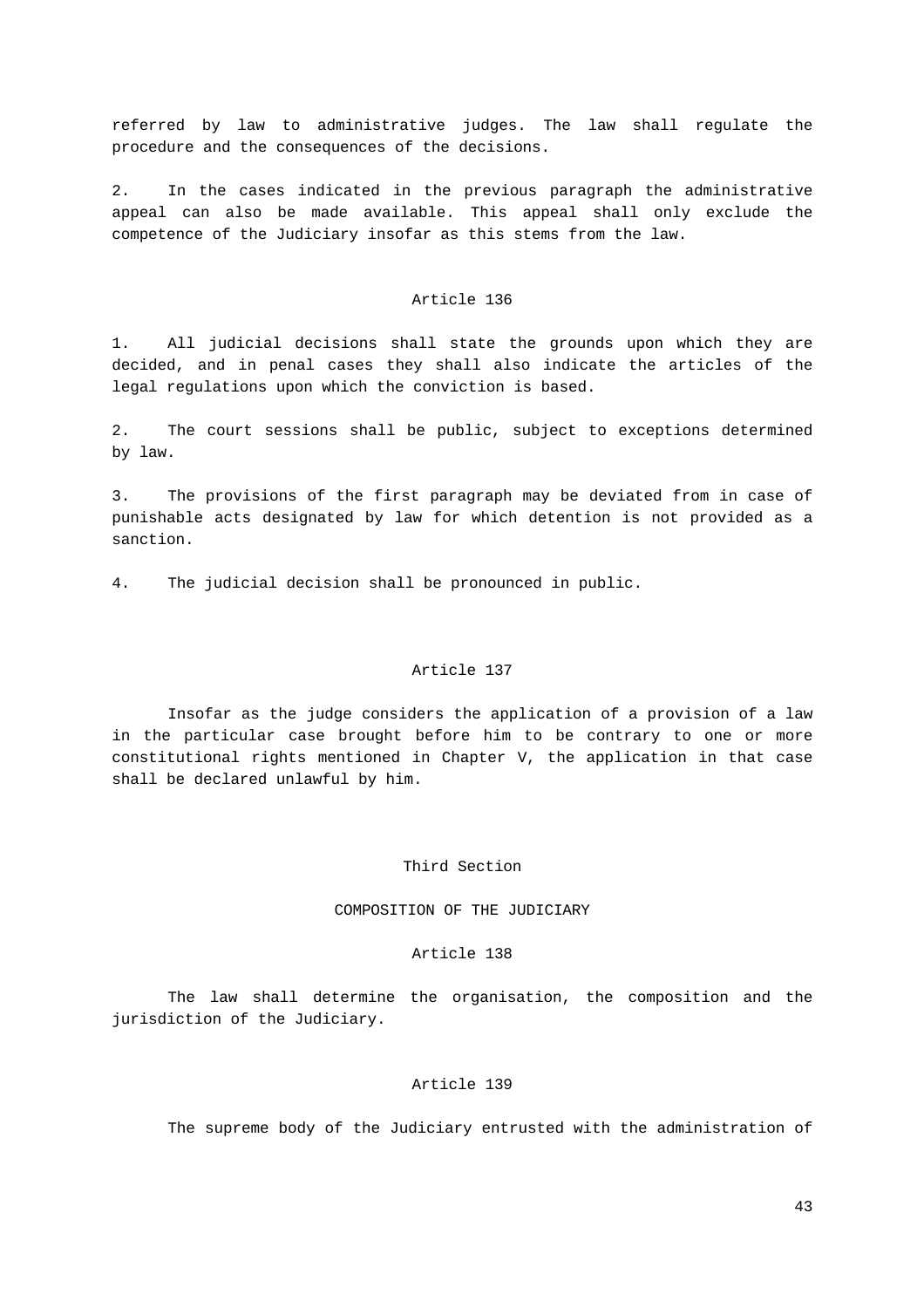justice is called the High Court of Justice of Suriname. The High Court shall supervise the regular course and settlement of all court proceedings.

# Article 140

Those who hold political office shall be liable to trial before the High Court of Justice, even after their retirement, for punishable acts committed in the discharge of their official duties. Proceedings are initiated against them by the Procurator General after they

have been indicted by the National Assembly in a manner to be laid down by law. It can be determined by law that members of the High Councils of State and other officials shall be liable to trial for punishable acts committed in the exercise of their functions before the High Court.

#### Article 141

1. To be appointed as a member of the Judiciary entrusted with the administration of justice or as Procurator General with the High Court of Justice, one must have reached the age of thirty years and have Surinamese nationality, and be domiciled with main or actual residence in Suriname.

2. The members of the Judiciary entrusted with the administration of justice and the Procurator General with the High Court of Justice shall be appointed by the Government, upon the advice of the High Court of Justice. The appointment of the President, the Vice-President, the members of the High Court of Justice and the Procurator General shall be for life.

3. The law determines the other requirements for their appointment as well as the financial allowance for them and their surviving relatives.

# Article 142

1. The members of the Judiciary entrusted with the administration of justice and the Procurator General of the High Court of Justice are discharged by the Government:

- at their own request;

- upon reaching the age of retirement.

2. The persons mentioned in the first paragraph may be discharged by the Government at the proposal of the High Court of Justice:

- if they have been placed under legal restraint;
- in case of proven continuous mental disorder;
- if they have been sentenced to an irrevocable detention for having committed a punishable act;
- if they have been declared bankrupt;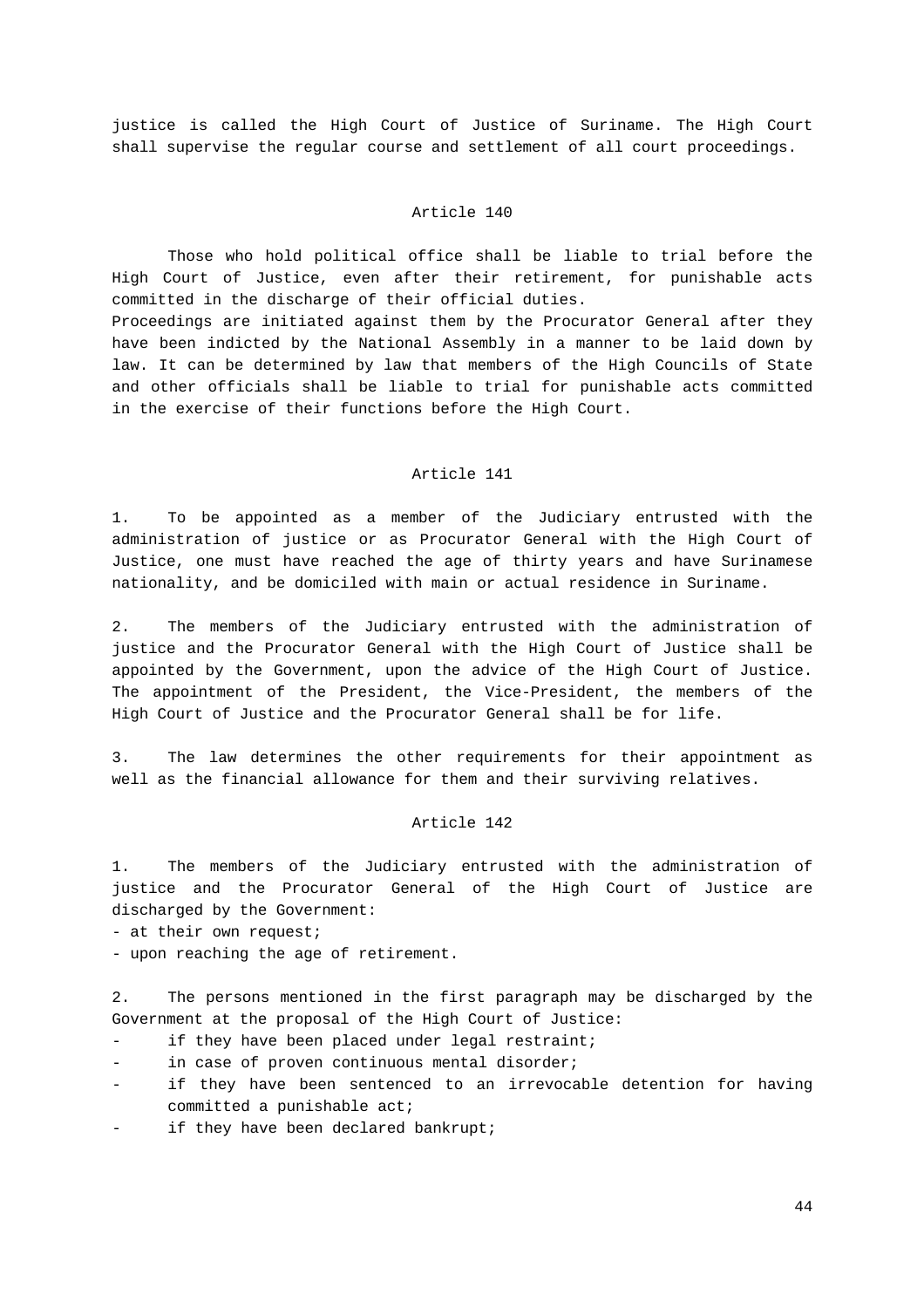- when they have obtained a moratorium or are under court custody for their civil debts;
- on the grounds of serious misconduct or immorality or in case of proven continuous negligence in the fulfilment of their office.

If the President of the High Court of Justice is of the opinion that one of the reasons for discharge as mentioned in Article 142, paragraph 2 is present, he can suspend the person in question and he can also provide for a temporary replacement in that office.

The law shall regulate the consequences of the suspension and discharge from office.

#### Fourth Section

# CONSTITUTIONAL COURT

#### Article 144

1. There shall be a Constitutional Court which is an independent body composed of a President, Vice-President and three members, who - as well as the three deputy members - shall be appointed for a period of five years at the recommendation of the National Assembly.

- 2. The tasks of the Constitutional Court shall be:
- a. to verify the purport of Acts or parts thereof against the Constitution, and against applicable agreements concluded with other states and with international organisations;
- b. to assess the consistency of decisions of government institutions with one or more of the constitutional rights mentioned in Chapter V.

3. In case the Constitutional Court decides that a contradiction exists with one or more provisions of the Constitution or an agreement as referred to in paragraph 2 sub a, the Act or parts thereof, or those decisions of the government institutions shall not be considered binding.

4. Further rules and regulations concerning the composition, the organisation and procedures of the Court, as well as the legal consequences of the decisions of the Constitutional Court, shall be determined by law.

# Fifth Section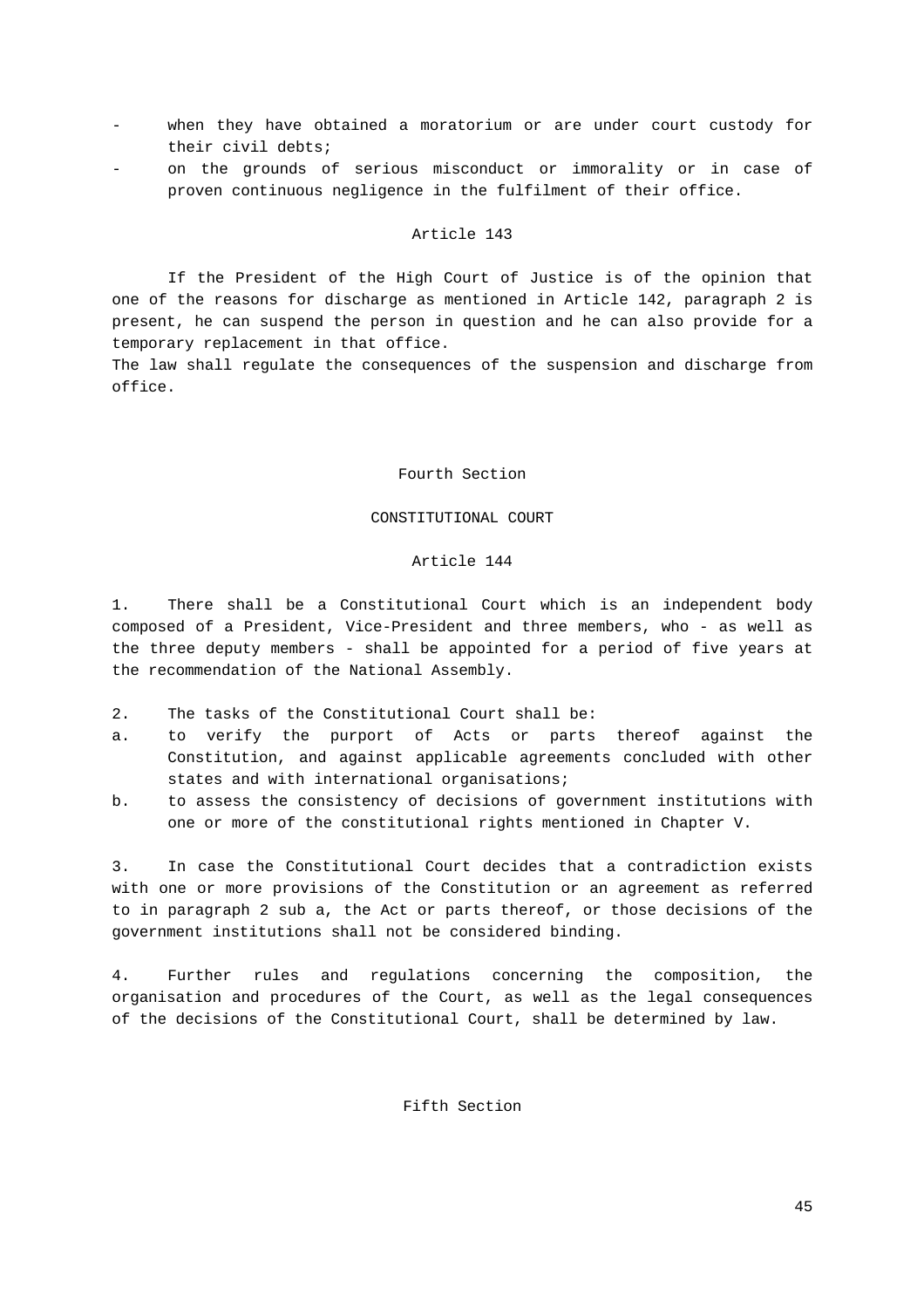# THE PUBLIC PROSECUTIONS DEPARTMENT

#### Article 145

The Public Prosecutions Department is, with the exclusion of all other institutions, responsible for the investigation and is charged with the prosecution of all punishable acts.

The law can deviate from this principle for criminal proceedings involving the military.

### Article 146

1. The Public Prosecutions for the High Court of Justice shall be exercised by or on behalf of the Procurator General.

2. The Procurator General represents the Republic of Suriname in court. He is the head of the Public Prosecutions Department and is at the same time in charge of the court police. He has the powers to give the officers who are entrusted with police tasks instructions for the prevention, detection and investigation of punishable acts, if he deems that necessary in the interest of good justice.

#### Article 147

The Procurator General supervises the correct execution of the tasks of the Police. He has the power to make any proposal that he considers practical in that regard.

#### Article 148

The Government determines the general prosecution policy. The Government may in specific instances give the Procurator General orders with regard to prosecution in the interest of state security.

#### CHAPTER XVI

#### SUPERVISION OF THE EXPENDITURE OF STATE FINANCES

#### Article 149

1. An institution shall be established by law which shall have the task to supervise the expenditure of state finances, as well as to control the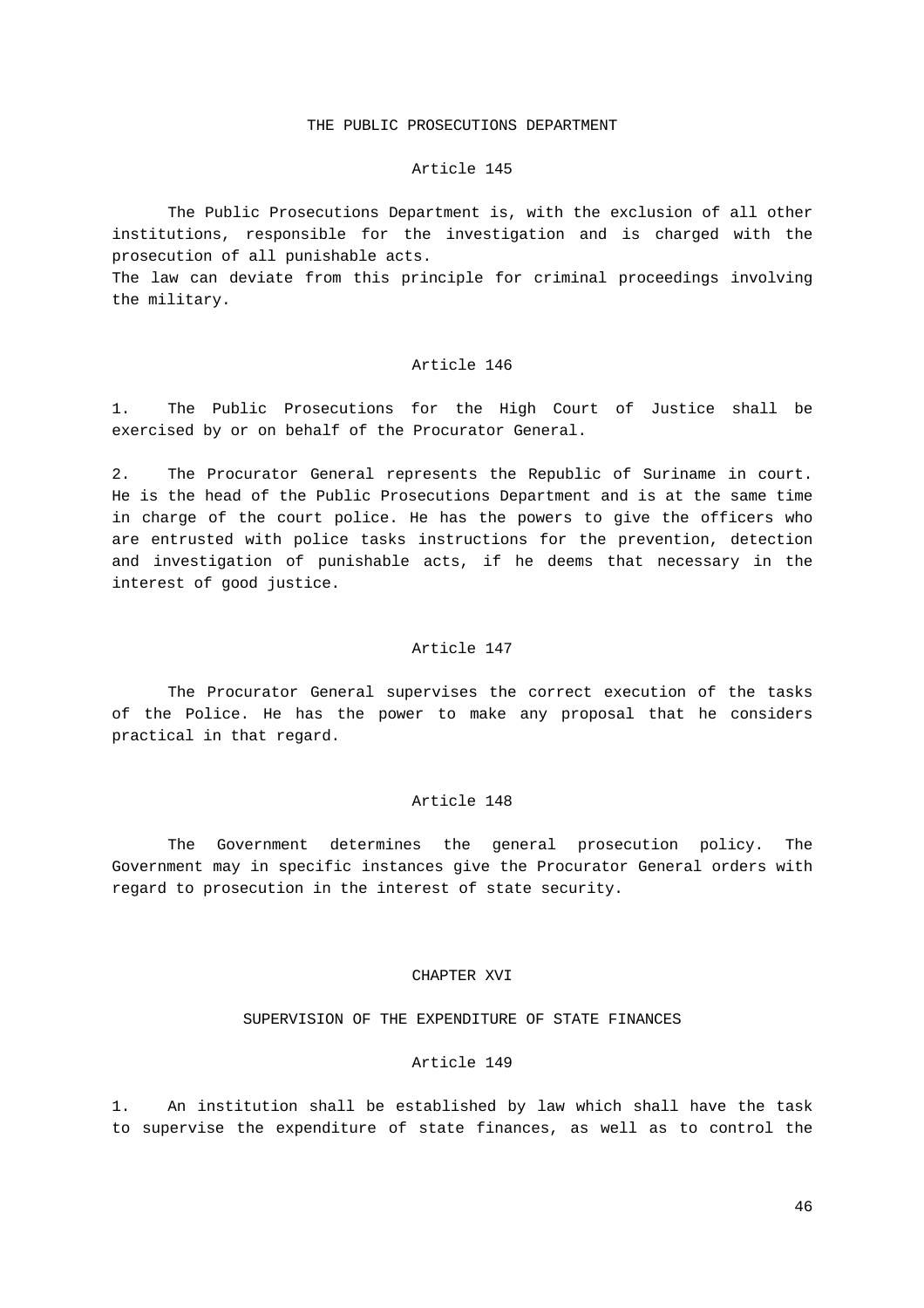management of government funds in the broadest sense.

2. The justification as well as the effectiveness of the expenditure and management of the state finances shall be supervised and controlled.

#### Article 150

The chairman, the deputy chairman, the members and the deputy members shall be appointed by the President for a period of five years at the recommendation of the National Assembly.

# Article 151

The institution intended in Article 149 shall periodically, but at least once a year, report on the supervision it exercises to the National Assembly, the Council of State and the Government. The report shall be made public.

# Article 152

Other matters pertaining to the composition, the organisation and the powers of this institution shall be regulated by law.

#### CHAPTER XVII

ADVISORY COUNCILS

Article 153

One or more advisory councils for the benefit of the Government shall be created by law, which law will also contain the provisions on their appointment, composition, procedures and jurisdiction.

#### CHAPTER XVIII

# THE FINANCIAL AND MONETARY SYSTEM

#### Article 154

1. The structure of the financial system shall be regulated by law in such a manner that by economizing and by correct allocation of the necessary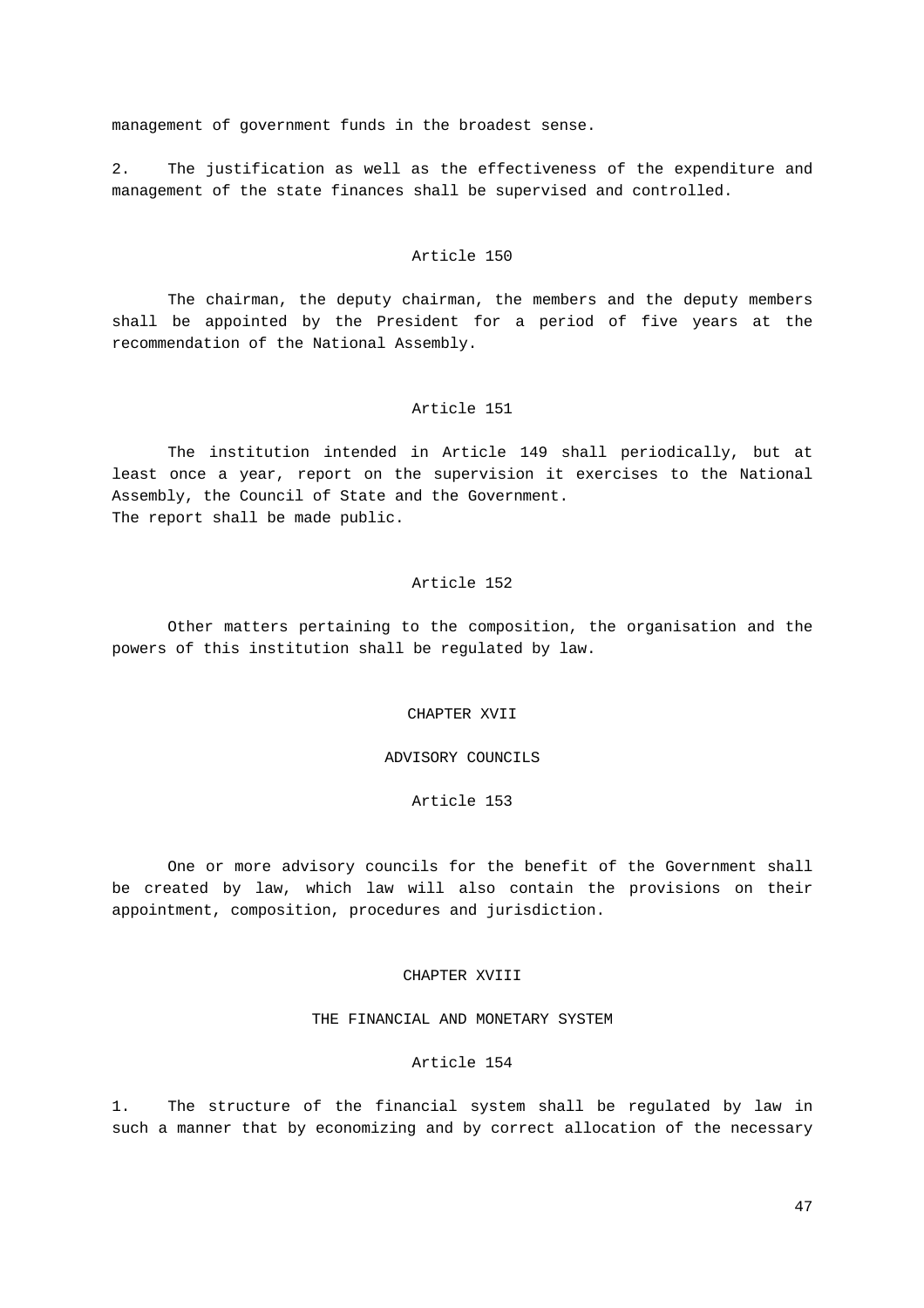financial means, investments in the productive sector shall be promoted.

2. The law shall lay down rules concerning the monetary system and the Central Bank.

3. The law shall lay down rules concerning the banking and insurance business.

4. Conditions for the manner in which the State obtains loans shall be regulated by law.

# CHAPTER XIX

# TAXES

#### Article 155

1. Taxes are levied pursuant to the law, which regulates the rate of taxation, tariffs, exemptions and guarantees for taxpayers.

2. No privilege with regard to taxes shall be permitted other than pursuant to the law.

#### THE BUDGET

#### Article 156

1. The manner in which the Annual Budget is prepared, drafted and executed, and the period for which it is valid shall be regulated by law.

2. All expenditure of the State and the means for the defrayal thereof shall be estimated in the Budget.

3. Annually, at the latest on the first working day of October, the Budget shall be submitted to the National Assembly in one or more bills, in accordance with the law and with the government development plan. On the occasion of the submission of the Budget Proposals by the Government to the National Assembly, the President will address the National Assembly in a special session.

- 4.a. The Budget shall become operative on the first day of January of the fiscal year to which it relates.
	- b. It shall be considered to have become operative from that day on,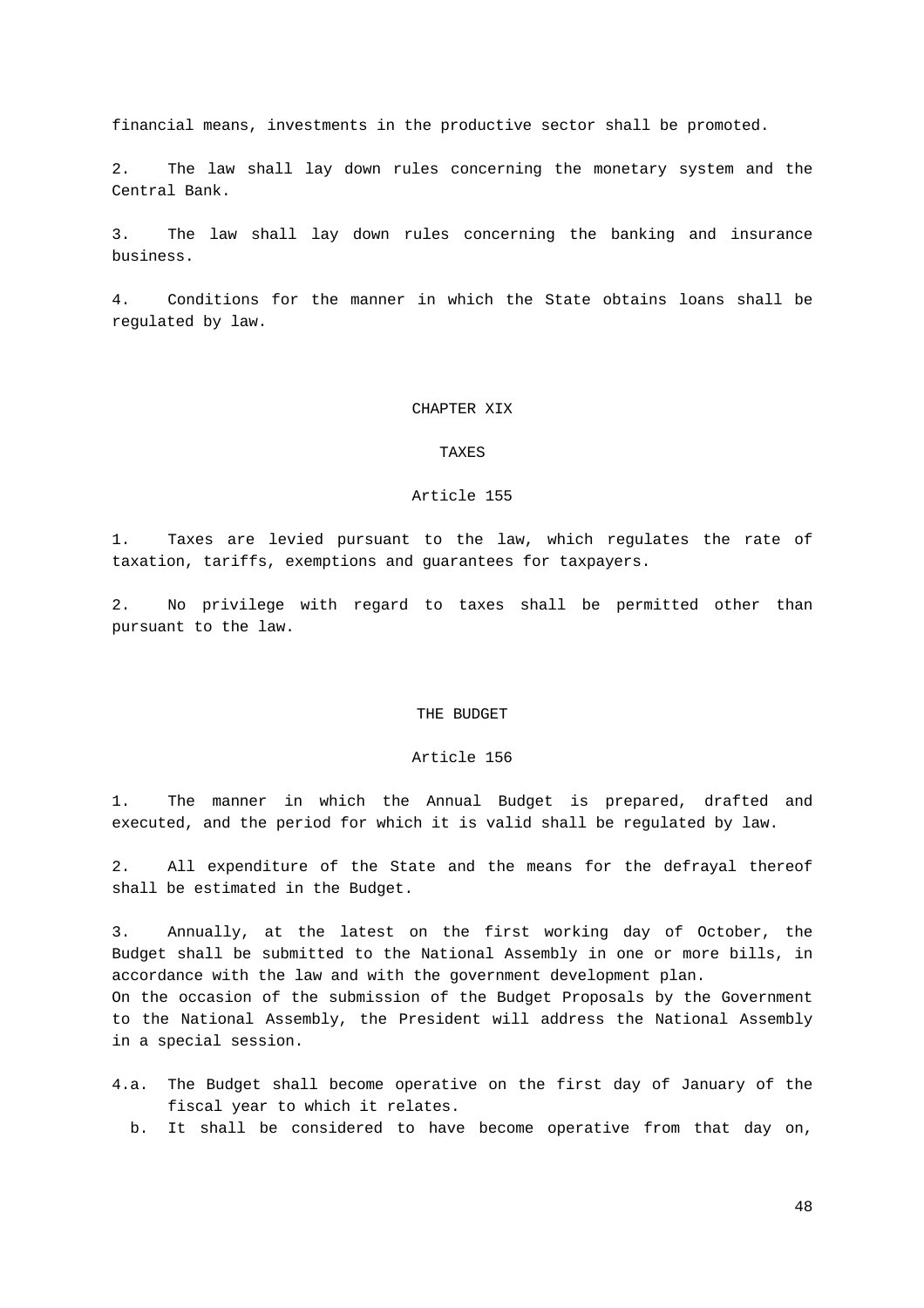notwithstanding its promulgation at a later time.

As long as it has not become operative, the Budget of the fiscal year preceding the year in question shall serve as the basis for the administration.

- 5.a. The closing of the accounts shall be decided by law for each fiscal year separately.
	- b. The justification of revenue and expenditure of the State is done before the National Assembly according to instructions by law, and together with the submission of the accounts reviewed by the independent organ to be established by law.

#### CHAPTER XX

#### PUBLIC ADMINISTRATION

# Article 157

1. The structure of the agencies of public administration shall be such that they can bring their services close to the people in order to assure the participation of those concerned in the actual activities, and in order to avoid undue bureaucracy.

2. Without diminishing the combined effectiveness, or the powers of the Government to give guidance and to exercise supervision, suitable forms of administrative decentralization shall be established by law, taking efficiency into account.

3. Administrative procedures shall be established by law, which will ensure the rationality of the methods used by the ministries, as well as the participation of the citizens in the process of decision-making or in the debates concerning them.

# Article 158

1. Everyone shall have the right to be informed by the agencies of public administration on the progress in cases under consideration in which he has a direct interest, and on final decisions taken with regard to him.

2. Interested parties shall have the right to submit to the court for reassessment any final and enforceable act by agencies of public administration, which is believed to be unlawful.

3. The right of the interested party to hear and be heard shall be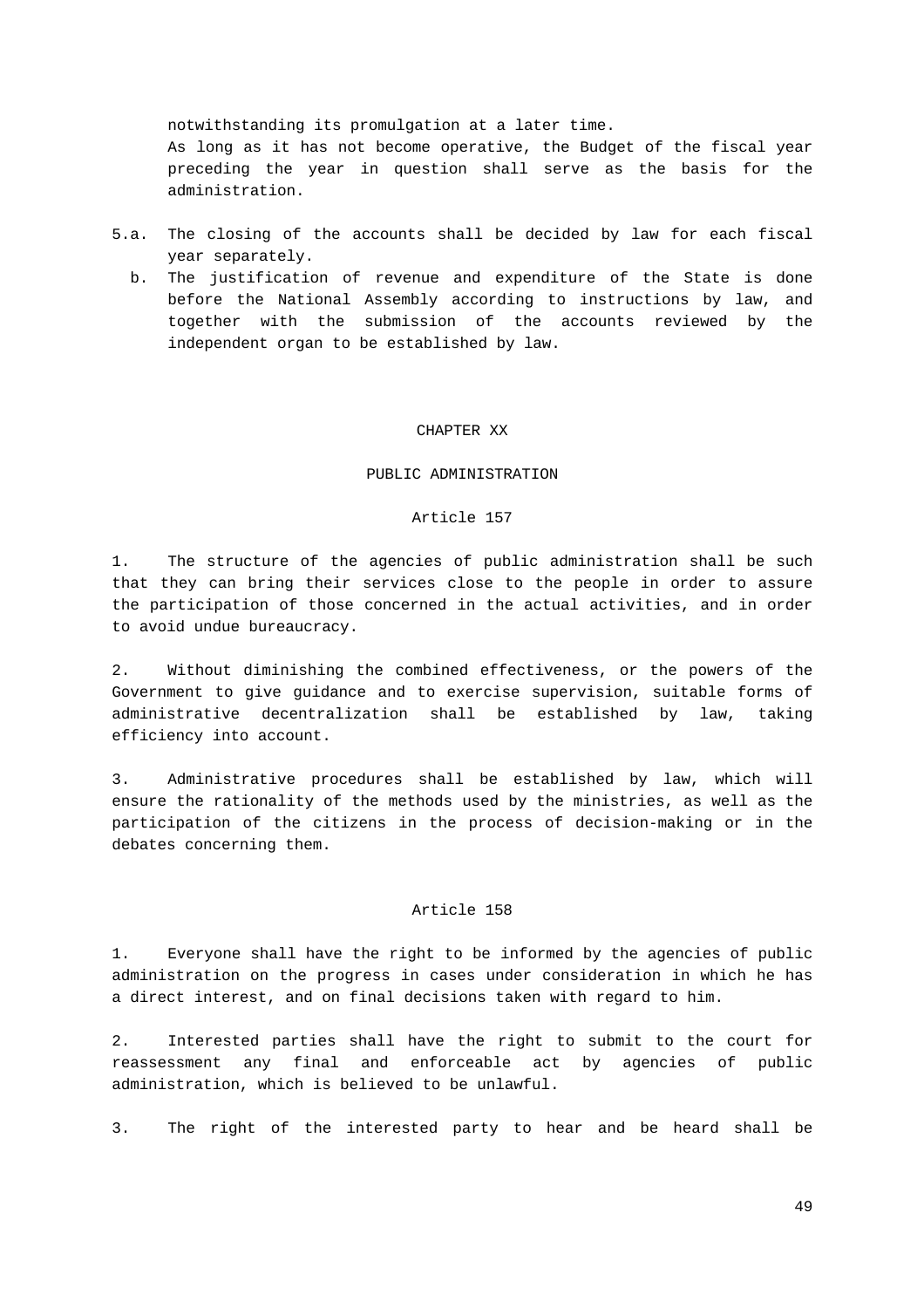guaranteed in disciplinary procedures.

# CHAPTER XXI

#### REGIONAL ADMINISTRATION

First Section

#### GENERAL PROVISIONS

# Article 159

The democratic order of the Republic of Suriname comprises lower institutions of government on the regional level, whose function, organisation, competence and procedures shall be regulated by law in accordance with the principles of participatory democracy and decentralization of administration and legislation.

# Second Section

#### DEMARCATION OF THE TERRITORY

# Article 160

1. The demarcation of the Territory into districts and of districts into administrative jurisdictions shall be regulated by law. The following criteria shall apply for the demarcation in districts and administrative jurisdictions:

- concentration of the population;
- potential for development;
- feasibility of administering the territory;
- availability of infrastructure;
- location of the centre of administration.

2. The boundaries of the districts are the boundaries indicated in the decree Districtenindeling 1983 (S.B. 1983 Nr. 24 - Demarcation of the districts 1983, Bulletin of Acts and Decrees of the Republic of Suriname No. 24, 1983).

Third Section

### REGIONAL REPRESENTATION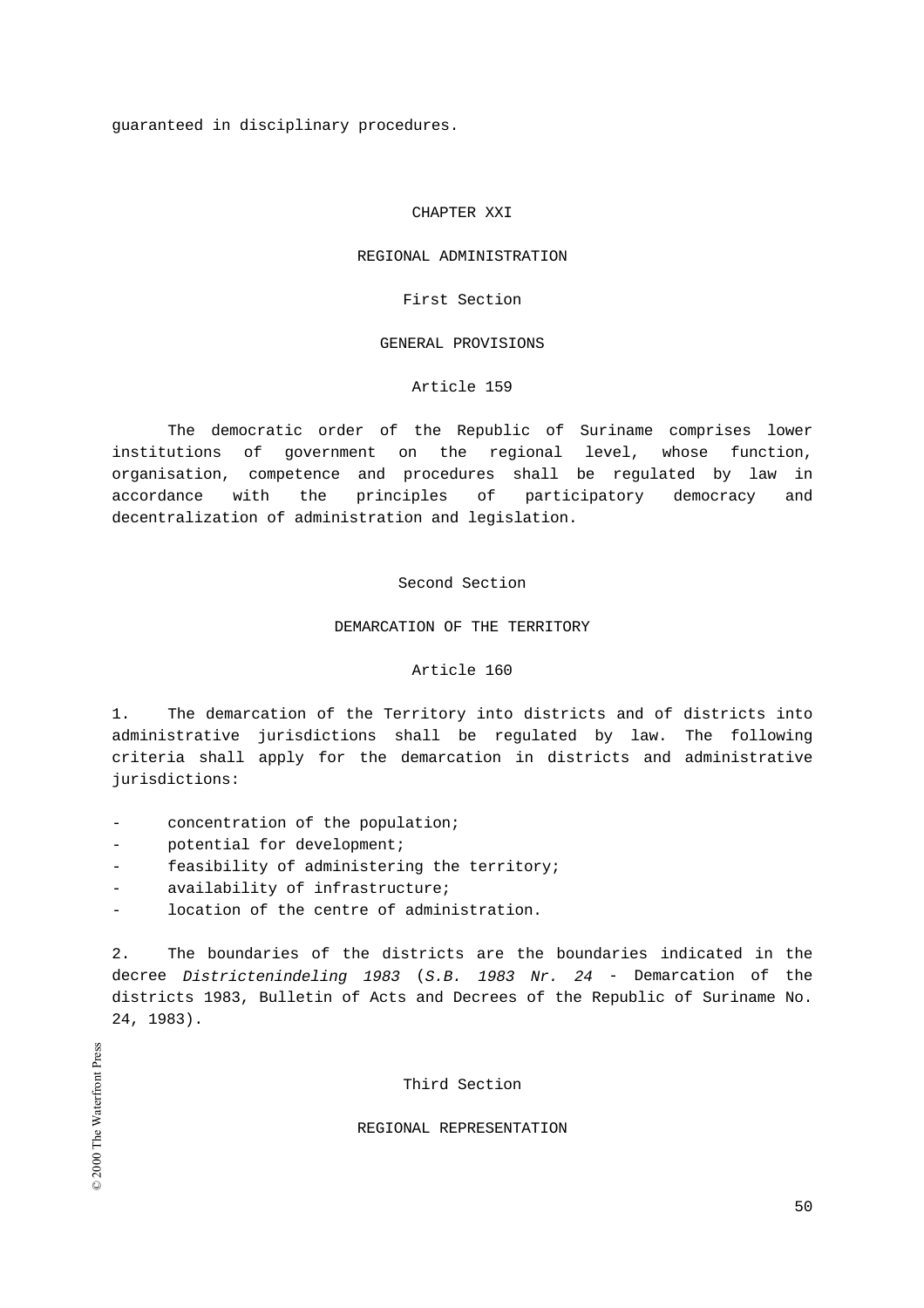1. There are two representative bodies at the regional level: the District Councils and the Local Councils.

2. The District Council is the supreme political and administrative institution of the district.

3. The Local Council is the supreme political and administrative institution of the administrative jurisdiction.

# DISTRICT COUNCILS

# Article 162

The composition of the District Councils shall be established after general and free elections by secret ballot in the administrative jurisdictions of the district concerned.

The seats on the District Council are given to the representative political organisations with seats on the Local Councils of the district concerned, in proportion to the total number of seats they acquired on the Local Councils.

#### LOCAL COUNCILS

#### Article 163

The composition of the Local Councils shall be established after general and free elections by secret ballot within the administrative jurisdiction. The order of election of the representatives is determined by the order of personal votes received. All available seats shall be allocated.

Without prejudice to other legal requirements with regard to eligibility in representative bodies, the candidates for a Local Council or a District Council must have their main and actual residence in the district or administrative jurisdiction concerned.

Fourth Section

### JURISDICTION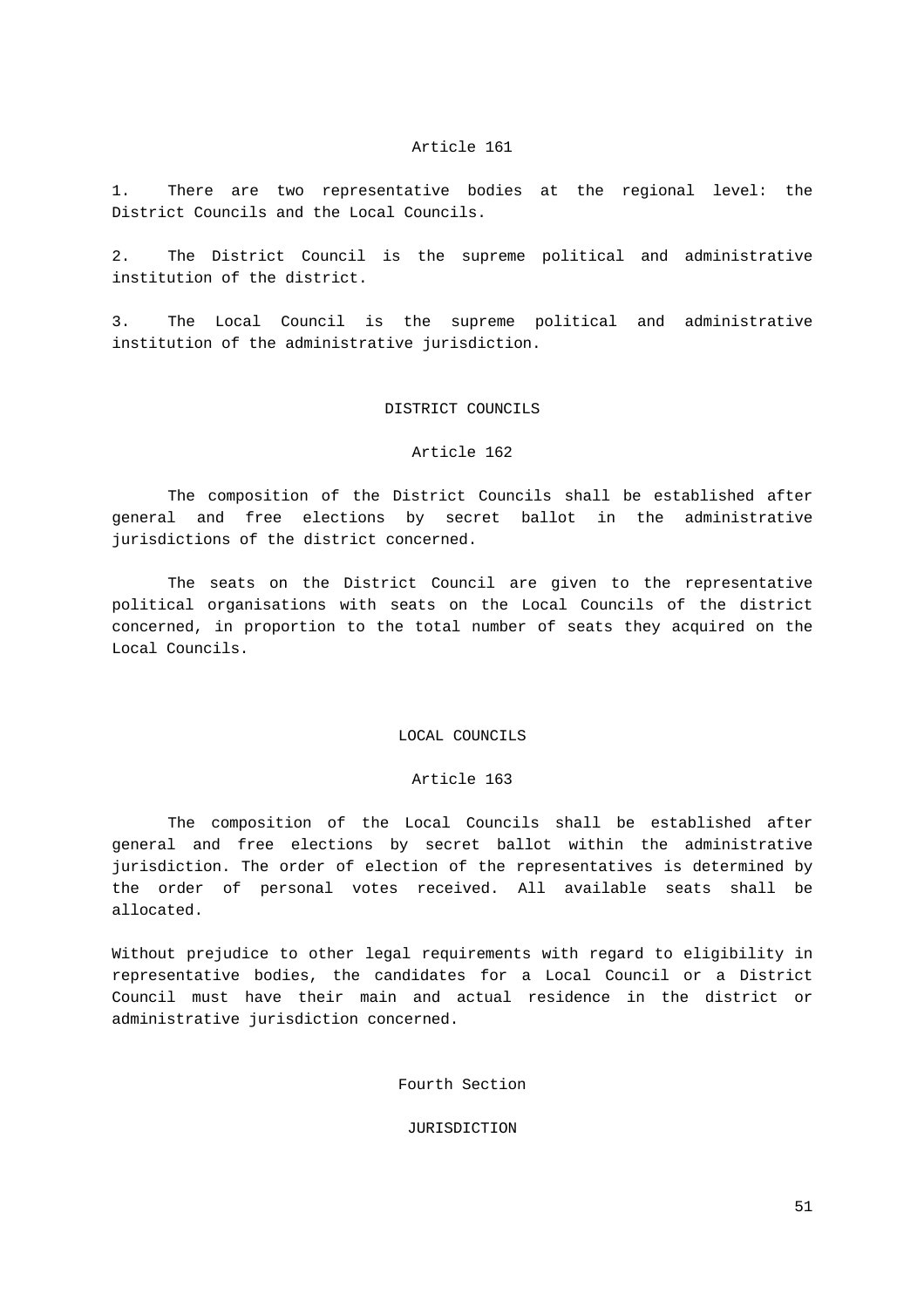The regional representative bodies and the regional administrative organs participate in the preparation, creation and the execution of the plans for districts and administrative jurisdictions. Other specific tasks shall be regulated by law.

#### Article 165

The financial allowances for the districts and administrative jurisdictions shall be determined by law; they aim at, inter alia, the promotion of a reasonable and equitable division of funds in the districts.

# Article 166

The Government exercises supervision over the districts, in the manner and in the cases provided by law.

# Fifth Section

# PROCEDURES

# Article 167

The District Councils and Local Councils shall express the will and aspirations of the inhabitants. The District Councils shall inform the National Assembly thereof, whereas the Local Councils shall inform the District Councils.

The District Councils shall be obligated to inform the Local Councils on measures taken or opinions stated, which concern the Local Councils. This obligation shall also apply to Local Councils in relation to the District Council.

#### Article 168

1. The elected district representatives shall have the opportunity to participate in the formulation and the creation of the national and regional development policy.

2. The District Council shall have the power to delegate its representatives to participate in the council for national development.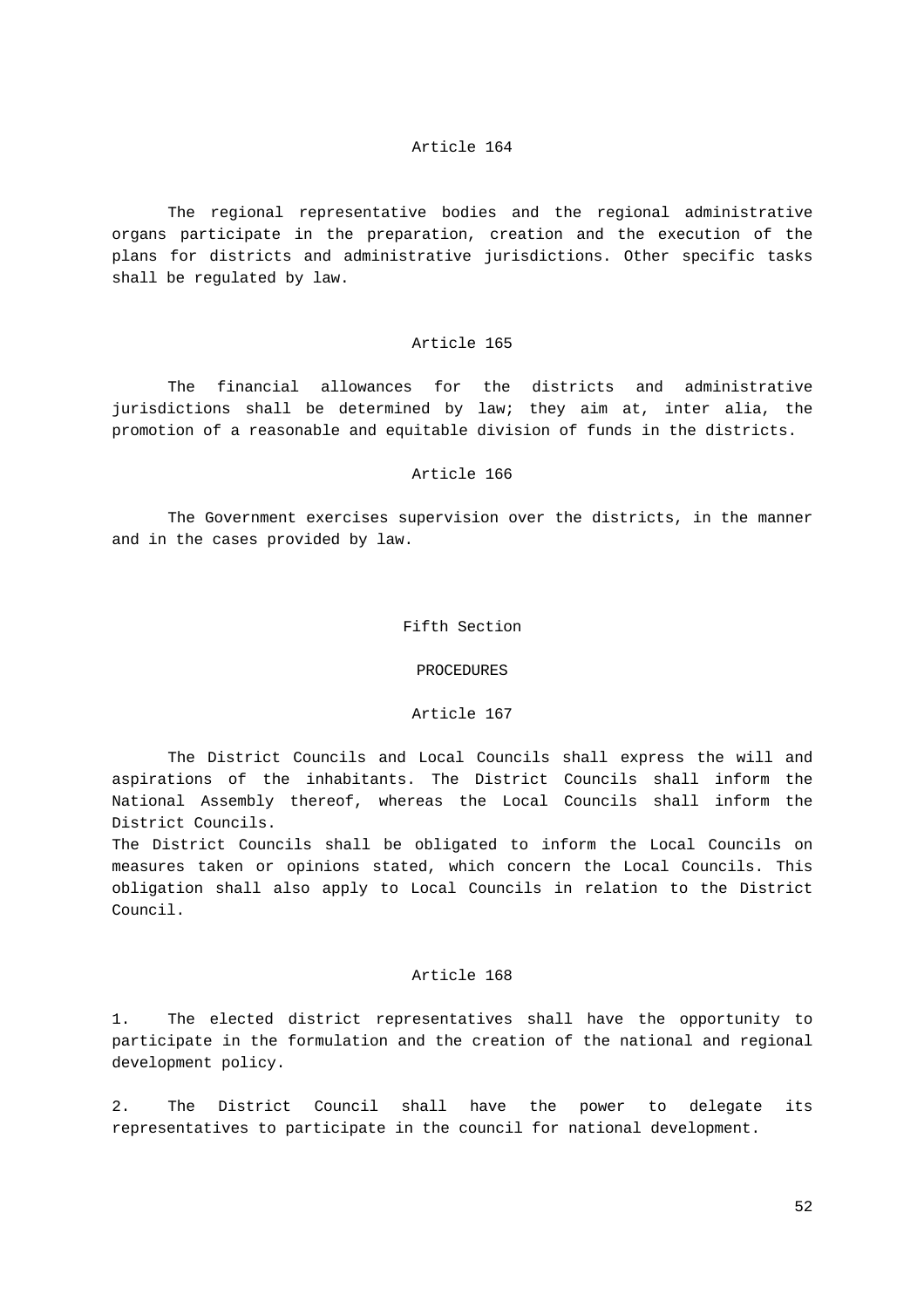3. The District Councils shall have the power to forward proposals concerning their own district for further treatment to the ministerial departments concerned.

#### CHAPTER XXII

#### REGIONAL LEGISLATION

# Article 169

1. The provision of regulations and the administration of the affairs of the district shall be left to the District Council.

2. The District Council shall draft the district ordinances which it considers necessary in the interest of the district, subject to the restrictions of the Constitution and the legal regulations and administrative measures of the Government. It shall be indicated by law with regard to which subjects the District Councils shall have legislative powers.

# Article 170

1. The National Assembly, the Government, the Council of State and the District Commissioner involved shall be informed of the district ordinances before they become effective.

2. The population of the district shall be informed of the contents of the district ordinances through publication in local newspapers and in the Official Gazette of the Republic of Suriname, and ordinances shall be available for perusal at the office of the District Commissioner.

#### Article 171

After the publication as mentioned in Article 170, everyone shall have the opportunity to submit objections against the district ordinances to the National Assembly.

#### Article 172

1. If a district ordinance is in contravention of the Constitution, the government programme or the existing legal regulations, the National Assembly may annul it.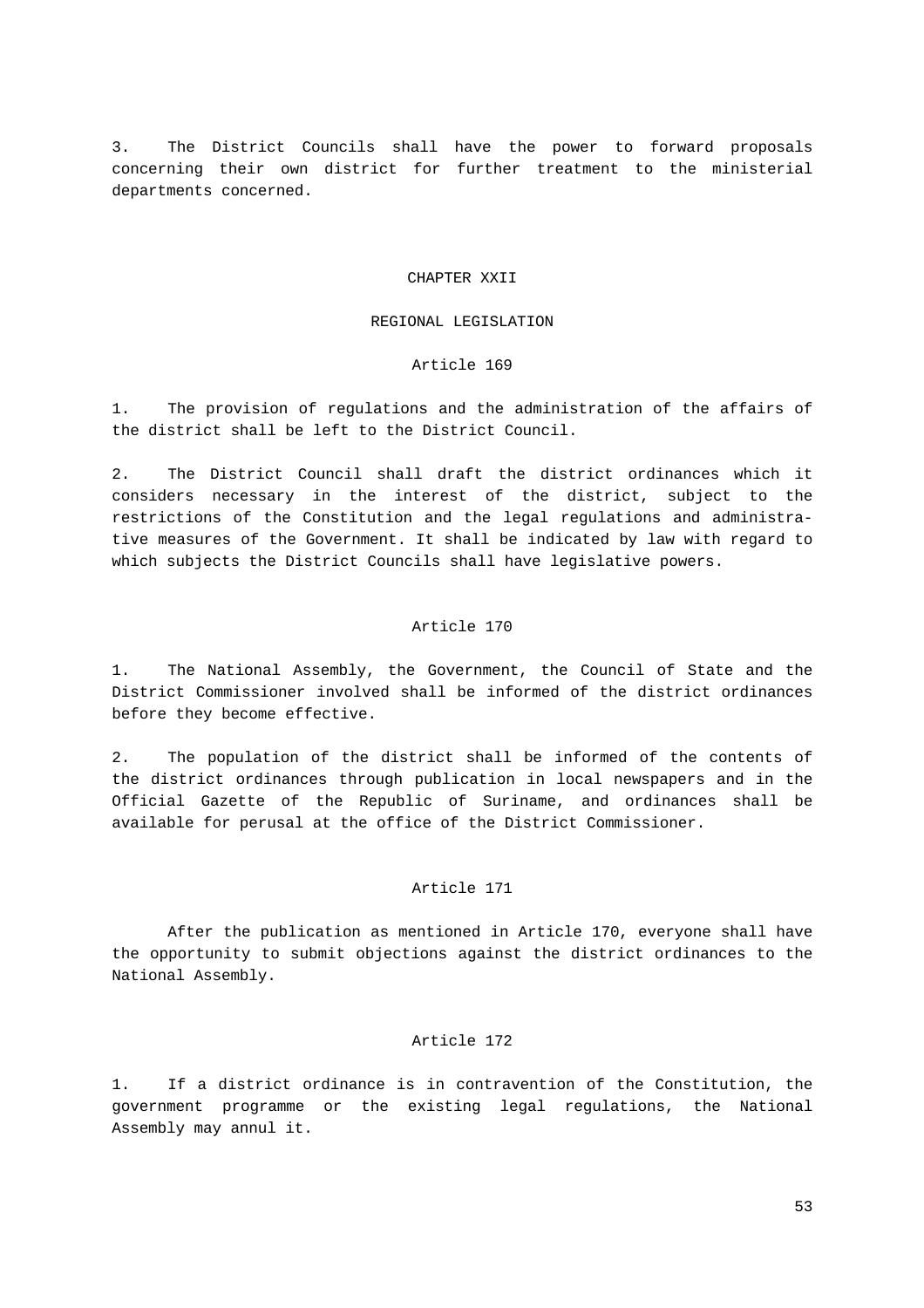2. The District Council shall have the power to commence the procedure of making the district ordinance effective and of promulgating it, in a manner to be decided by law, if the National Assembly has notified the District Council in writing within six weeks after the district ordinance was submitted to it, that it has no objections.

#### Article 173

1. The decisions taken by the District Council which do not contain general rules, shall stand under strict supervision exercised by the Government. If those measures are considered to be in contravention of the government programme or the national interest, the President shall suspend them.

2. If, after suspension, the District Council is of the opinion that there is no contradiction with the government programme or the national interest, the dispute is submitted to the National Assembly, whose decision shall be binding.

#### CHAPTER XXIII

# REGIONAL AUTHORITIES

#### Article 174

1. Every district shall have a district administration. The district administration is the executive organ of the district.

2. The district administration consists of the District Commissioner and the representatives of the various ministerial departments in the district.

# Article 175

The district administration is charged with the daily administration of the district.

# Article 176 REPEALED

CHAPTER XXIV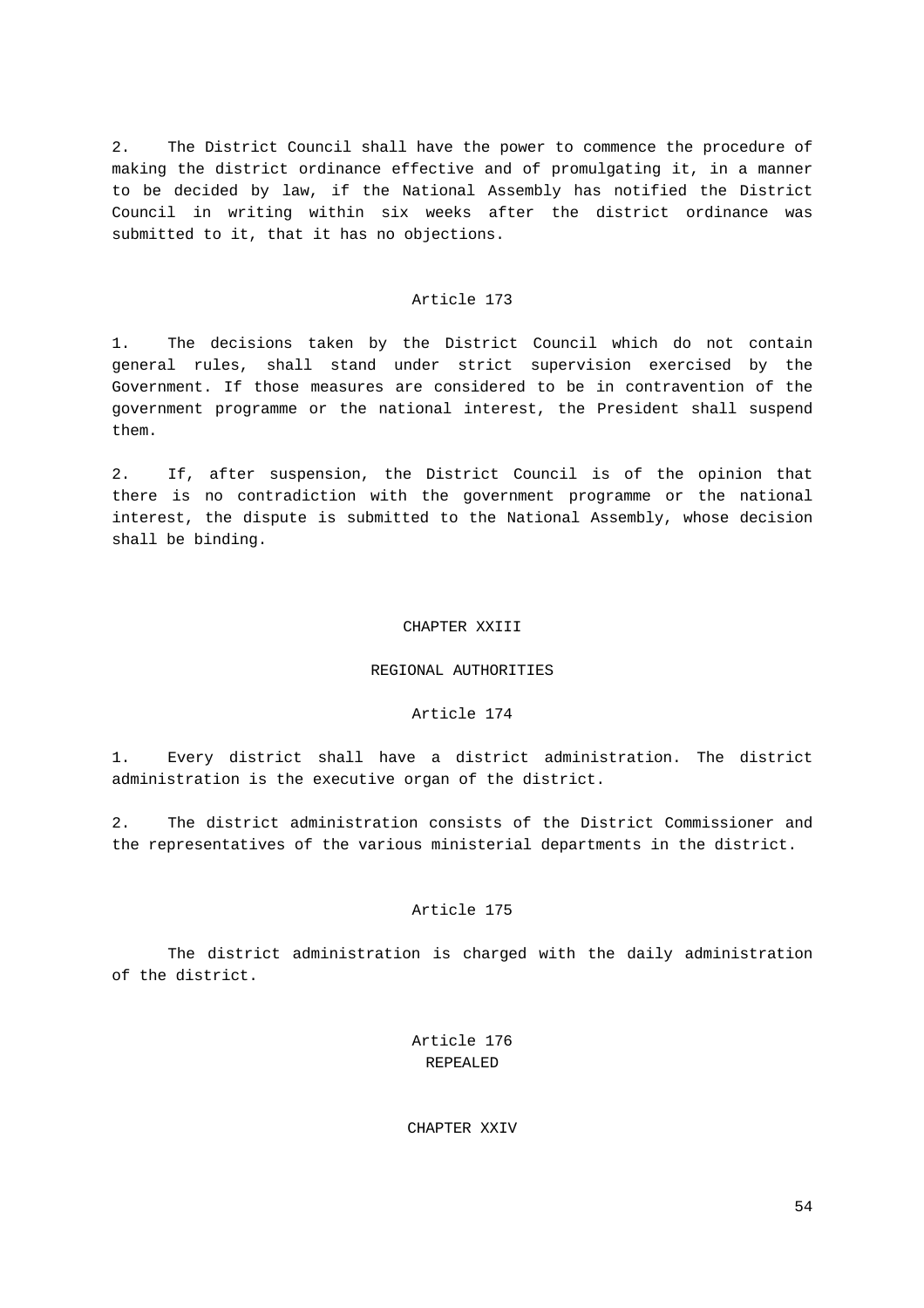### ARMY AND POLICE

#### First Section

# THE NATIONAL ARMY

#### Article 177

1. The National Army shall have as its task the defence of the sovereignty and the territorial integrity of Suriname against foreign, military, armed aggression.

2. Without prejudice to the provisions of the previous paragraph, the army can be charged with special tasks to be defined by law.

3. The army shall carry out its task under the responsibility of and in subordination to the competent authority and in accordance with the prevailing legislation.

4. The organisation of the National Army and the legal status of the servicemen shall be defined by law.

#### Second Section

# THE POLICE CORPS OF SURINAME

#### Article 178

- 1. The police shall have as task:
	- a. to maintain public order and domestic security, to prevent violations thereof, and to protect persons and goods;
	- b. to investigate punishable acts and to enforce the observance of regulations, the breach of which shall be punishable by law.

2. Without prejudice to the provisions of the previous paragraph, the police can be charged with special tasks to be defined by law.

3. The police corps shall carry out its task under the responsibility of and in subordination to the competent authority and in accordance with the prevailing legislation.

4. The organisation of the Police Corps of Suriname and the legal status of the police officers shall be defined by law.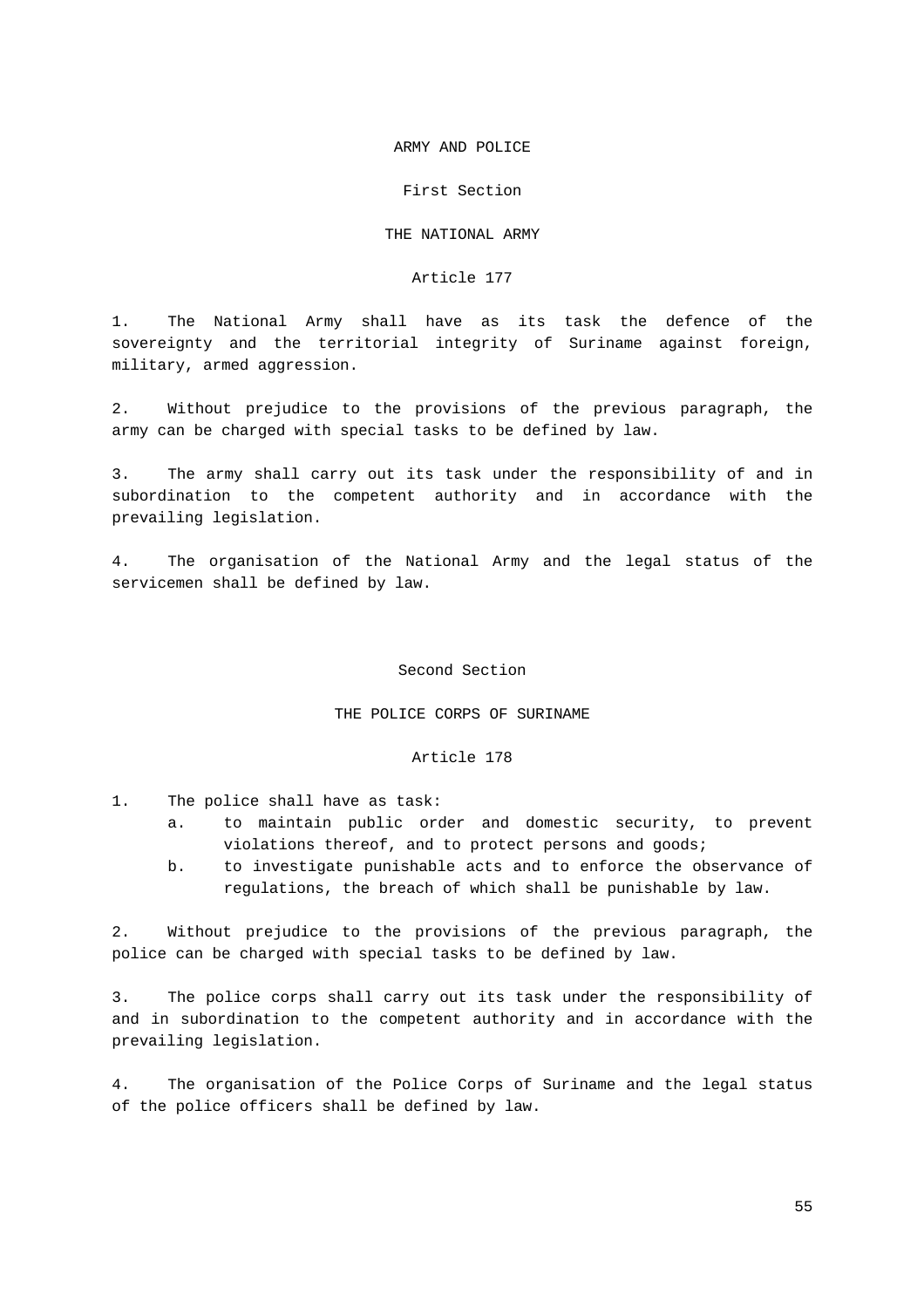1. Servicemen or police officers who become a member of one of the people's representative bodies shall be suspended from duty by law.

2. Rules with regard to making views or feelings public, or to using the right of association, assembly and demonstration by servicemen and police officers shall be defined by law.

### CHAPTER XXV

#### DEFENCE OF THE STATE

#### Article 180

1. The defence policy is vested in the Government.

2. The protection of the State is a fundamental duty of every citizen.

3. Military service can be made compulsory for a certain period, under conditions to be regulated by law.

4. Civil service can be made compulsory under conditions to be regulated by law, as a substitute or complement to military service.

5. Persons who are found to be unsuited for military service or who are conscientious objectors can, under conditions to be laid down by law, perform unarmed military or civil service, suitable to their situation.

6. Without prejudice to further sanctions to be determined by law, a citizen who intentionally fails to perform military or civil service when given the opportunity to do so, shall not fulfil or maintain a function in government or public service.

7. A citizen who performs military or civil service shall not be deemed to damage his legal position, secondary labour conditions or further career development.

8. REPEALED.

CHAPTER XXVI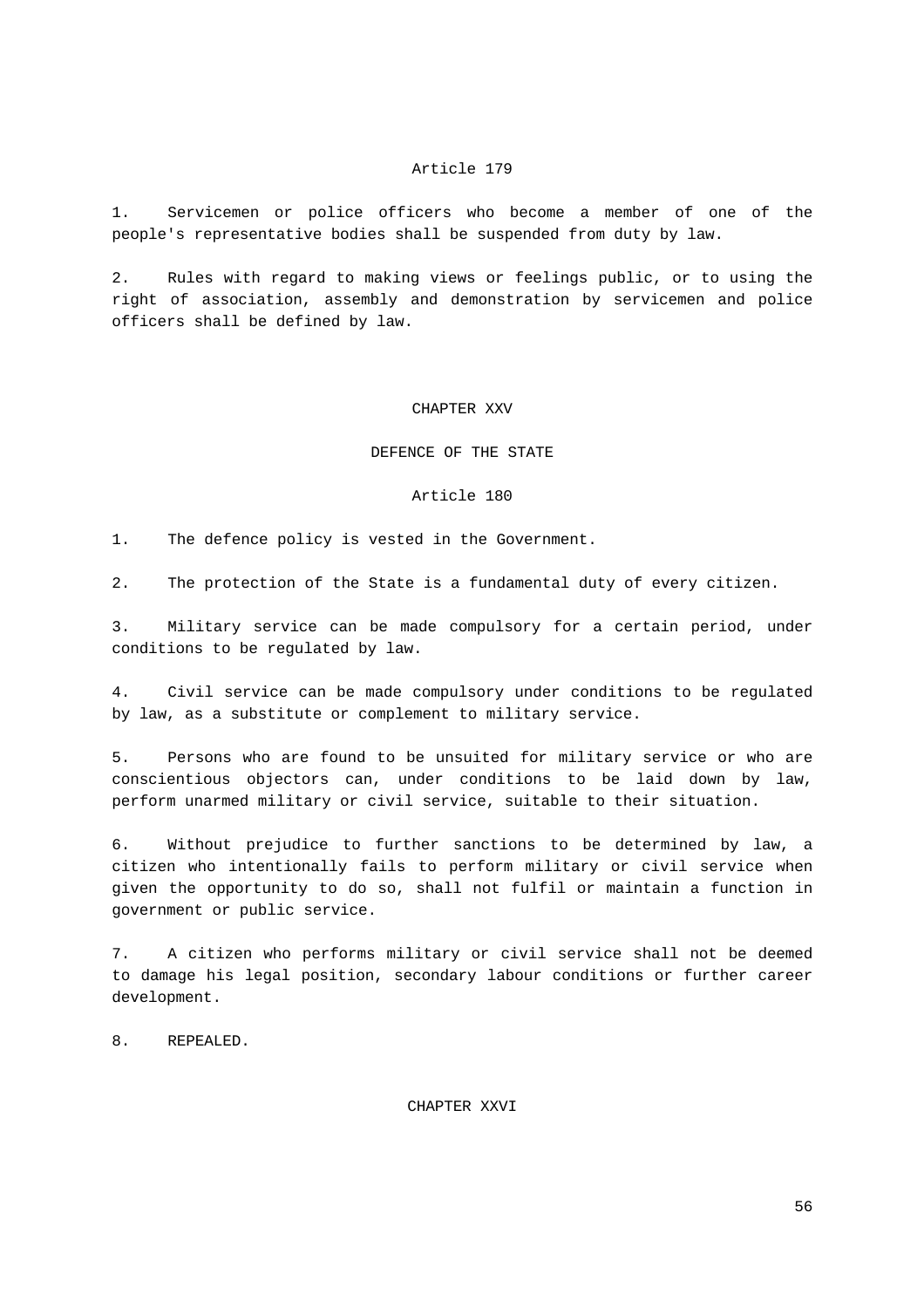# THE PEOPLE'S ASSEMBLY

#### Article 181

- 1. The People's Assembly shall consist of:
- the National Assembly;
- the District Councils;
- the Local Councils.
- 2. The People's Assembly shall convene for the third vote:
- a. in case of amendments to the Constitution with regard to the powers and tasks of the representatives in the various representative bodies, for which the approval is required of at least two-thirds of the number of valid votes cast if that majority cannot be obtained after two rounds of voting in the National Assembly.
- b. for the election of the President and the Vice-President, in case none of the candidates has obtained the constitutional majority after two rounds of voting in the National Assembly.
- c. in case a decision shall be taken by law by absolute majority with regard to the possible discharge of the President, if the National Assembly does not reach consensus on that matter;
- d. REPEALED

3. Decisions in the People's Assembly shall be taken by ordinary majority of the votes cast, if more than half of the number of functioning members of the bodies referred to in paragraph 1, are present.

# CHAPTER XXVII

# TRANSITIONAL AND FINAL PROVISIONS

#### First Section

# FORMER CONSTITUTIONAL LAW

#### Article 182

The provisions of the Constitution of 25 November 1975, of which the application was suspended on 13 August 1980, shall cease to exist upon the coming into force of this Constitution.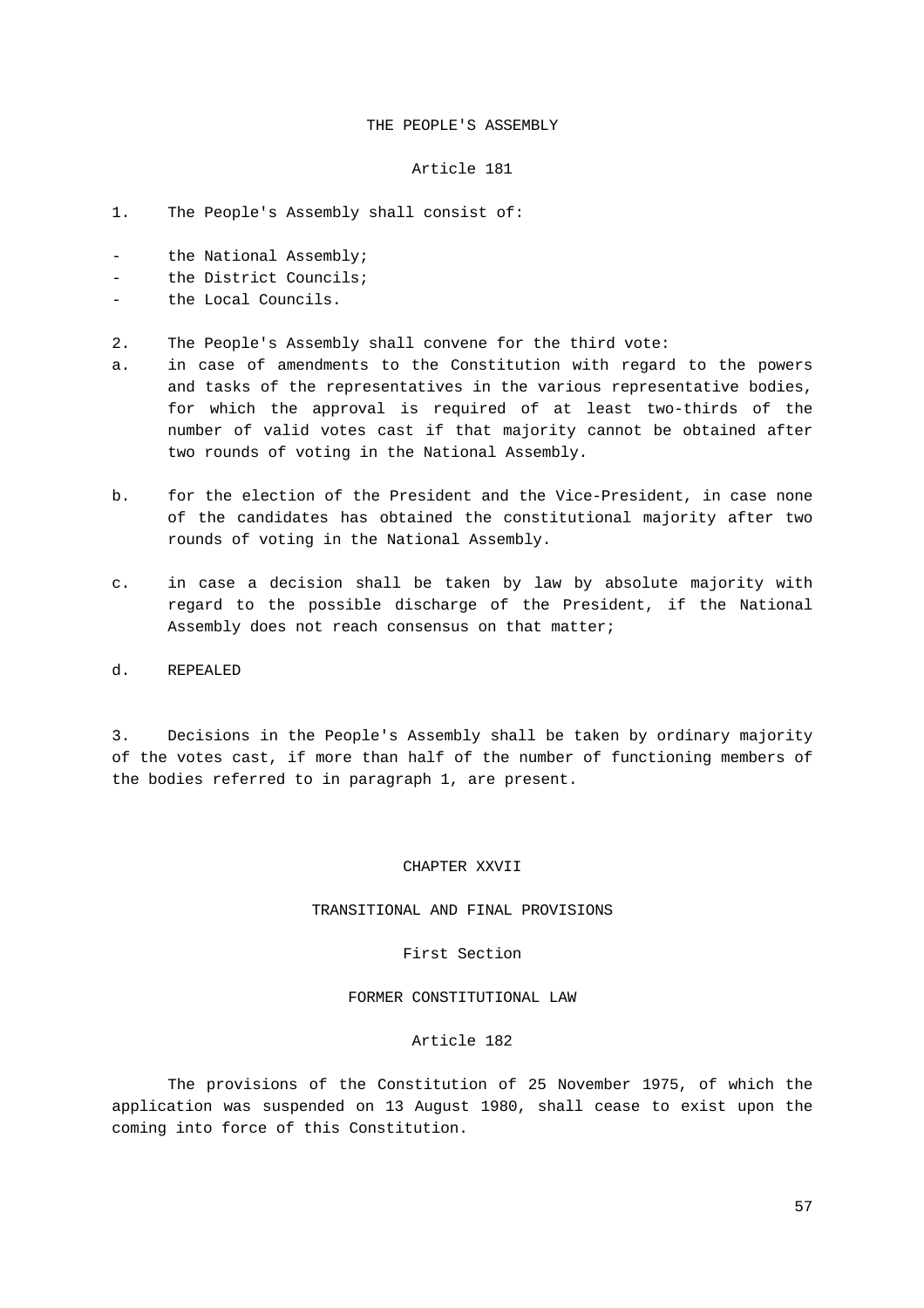#### Second Section

#### FORMER COMMON LAW

#### Article 183

The legal regulations, as they existed before the effective date of this Constitution, including the acts and decrees promulgated after 25 February 1980, shall remain in force until they shall be replaced by other legal regulations according to this Constitution on the condition that, insofar as they may be in contravention of the Constitution, they shall be harmonized with this Constitution no later than by the end of the first session of the National Assembly, in default whereof they shall lose their force of law.

# CHAPTER XXVIII

# REPEALED

# Third section

# COMING INTO FORCE OF INSTITUTIONS OF GOVERNMENT

# Article 184

1. The National Assembly shall commence its activities within 30 days after the election results.

2. The National Assembly shall elect the President and the Vice-President of the Republic of Suriname within 30 days after the commencement of the session of the National Assembly.

# Article 185

#### REPEALED

#### Fourth Section

#### RATIFICATION, PROMULGATION AND EFFECTIVE DATE

### Article 186